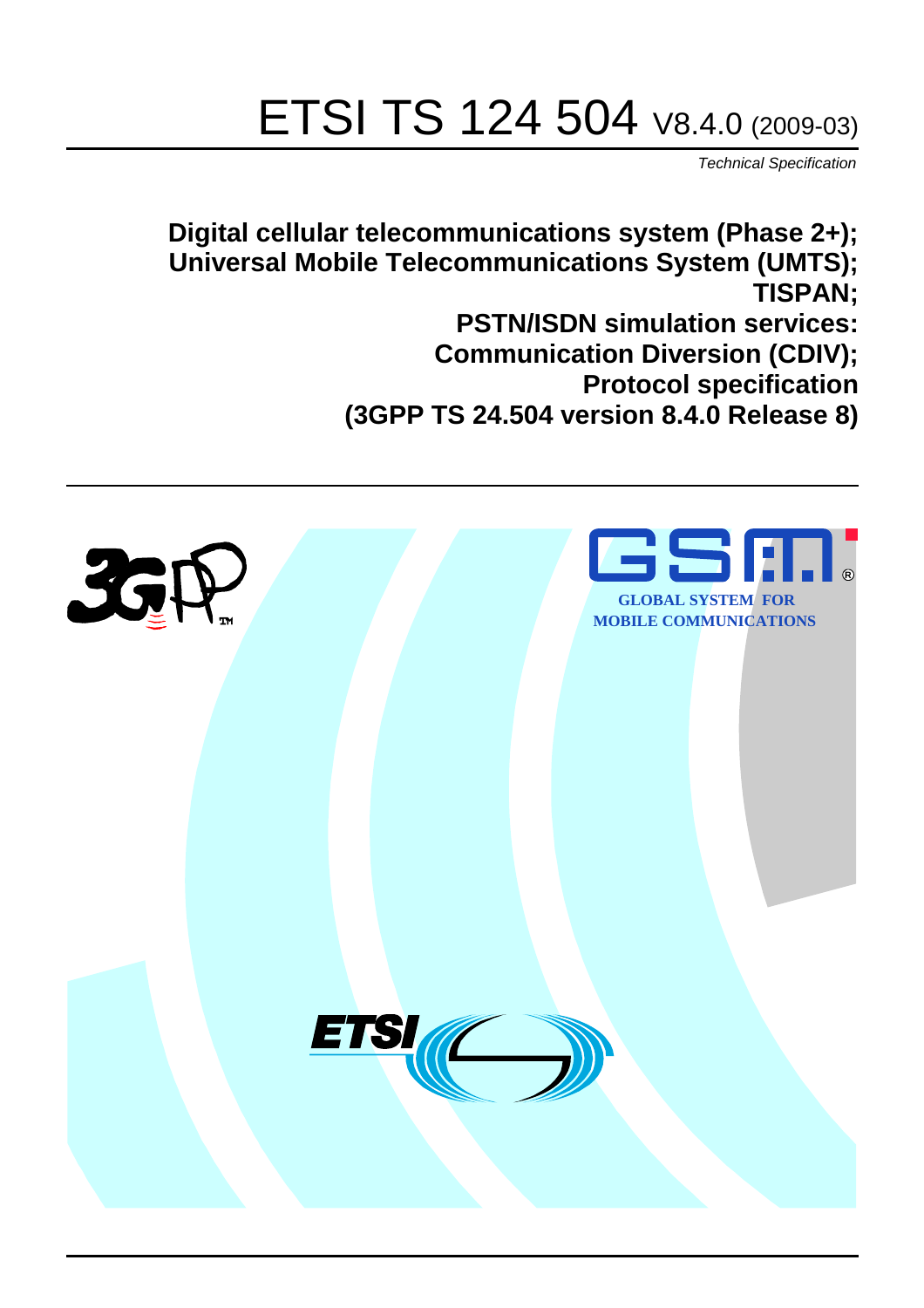Reference RTS/TSGC-0124504v840

> Keywords GSM, UMTS

#### *ETSI*

#### 650 Route des Lucioles F-06921 Sophia Antipolis Cedex - FRANCE

Tel.: +33 4 92 94 42 00 Fax: +33 4 93 65 47 16

Siret N° 348 623 562 00017 - NAF 742 C Association à but non lucratif enregistrée à la Sous-Préfecture de Grasse (06) N° 7803/88

#### *Important notice*

Individual copies of the present document can be downloaded from: [http://www.etsi.org](http://www.etsi.org/)

The present document may be made available in more than one electronic version or in print. In any case of existing or perceived difference in contents between such versions, the reference version is the Portable Document Format (PDF). In case of dispute, the reference shall be the printing on ETSI printers of the PDF version kept on a specific network drive within ETSI Secretariat.

Users of the present document should be aware that the document may be subject to revision or change of status. Information on the current status of this and other ETSI documents is available at <http://portal.etsi.org/tb/status/status.asp>

If you find errors in the present document, please send your comment to one of the following services: [http://portal.etsi.org/chaircor/ETSI\\_support.asp](http://portal.etsi.org/chaircor/ETSI_support.asp)

#### *Copyright Notification*

No part may be reproduced except as authorized by written permission. The copyright and the foregoing restriction extend to reproduction in all media.

> © European Telecommunications Standards Institute 2009. All rights reserved.

**DECT**TM, **PLUGTESTS**TM, **UMTS**TM, **TIPHON**TM, the TIPHON logo and the ETSI logo are Trade Marks of ETSI registered for the benefit of its Members.

**3GPP**TM is a Trade Mark of ETSI registered for the benefit of its Members and of the 3GPP Organizational Partners. **LTE**™ is a Trade Mark of ETSI currently being registered

for the benefit of its Members and of the 3GPP Organizational Partners.

**GSM**® and the GSM logo are Trade Marks registered and owned by the GSM Association.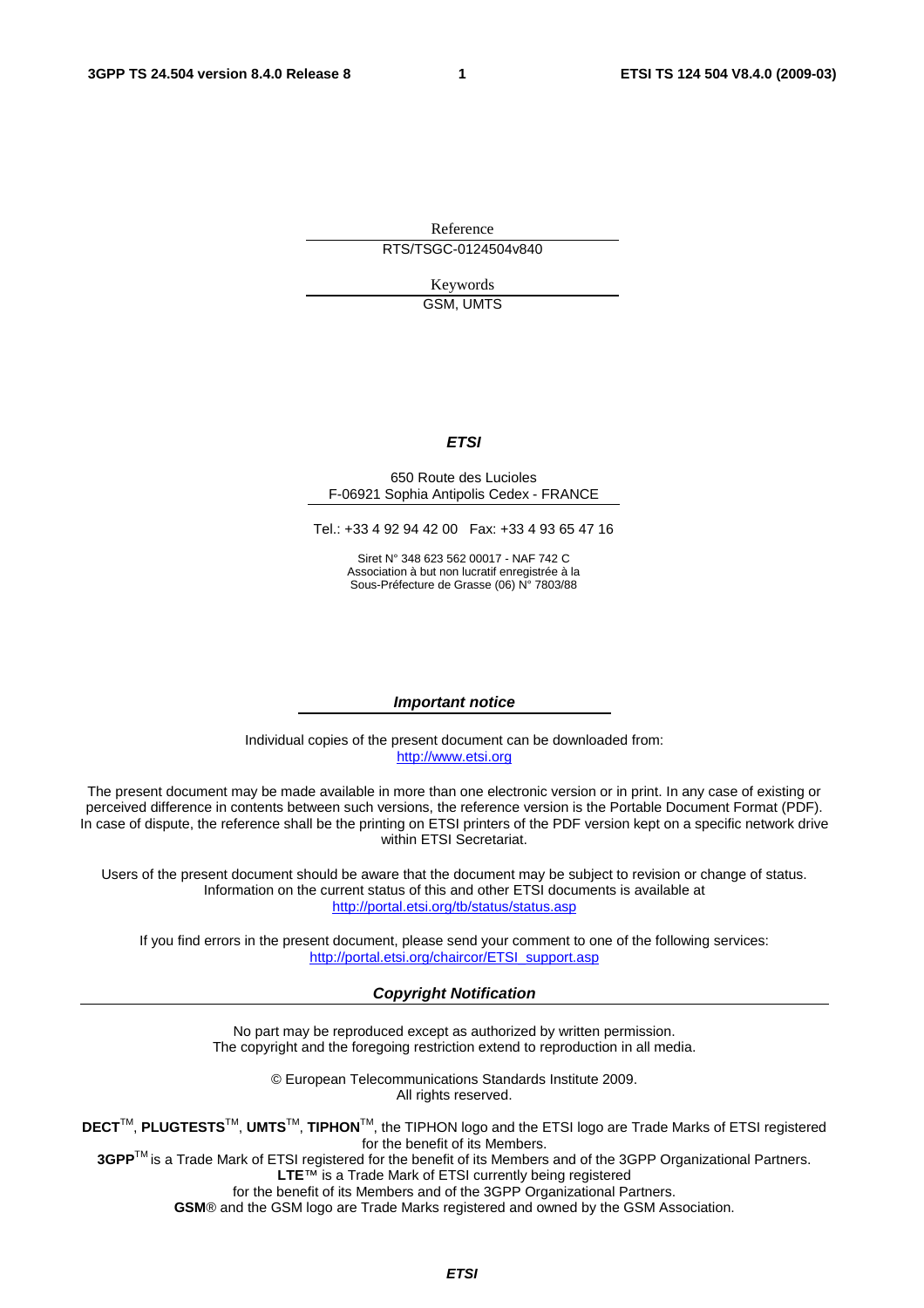## Intellectual Property Rights

IPRs essential or potentially essential to the present document may have been declared to ETSI. The information pertaining to these essential IPRs, if any, is publicly available for **ETSI members and non-members**, and can be found in ETSI SR 000 314: *"Intellectual Property Rights (IPRs); Essential, or potentially Essential, IPRs notified to ETSI in respect of ETSI standards"*, which is available from the ETSI Secretariat. Latest updates are available on the ETSI Web server ([http://webapp.etsi.org/IPR/home.asp\)](http://webapp.etsi.org/IPR/home.asp).

Pursuant to the ETSI IPR Policy, no investigation, including IPR searches, has been carried out by ETSI. No guarantee can be given as to the existence of other IPRs not referenced in ETSI SR 000 314 (or the updates on the ETSI Web server) which are, or may be, or may become, essential to the present document.

### Foreword

This Technical Specification (TS) has been produced by ETSI 3rd Generation Partnership Project (3GPP).

The present document may refer to technical specifications or reports using their 3GPP identities, UMTS identities or GSM identities. These should be interpreted as being references to the corresponding ETSI deliverables.

The cross reference between GSM, UMTS, 3GPP and ETSI identities can be found under [http://webapp.etsi.org/key/queryform.asp.](http://webapp.etsi.org/key/queryform.asp)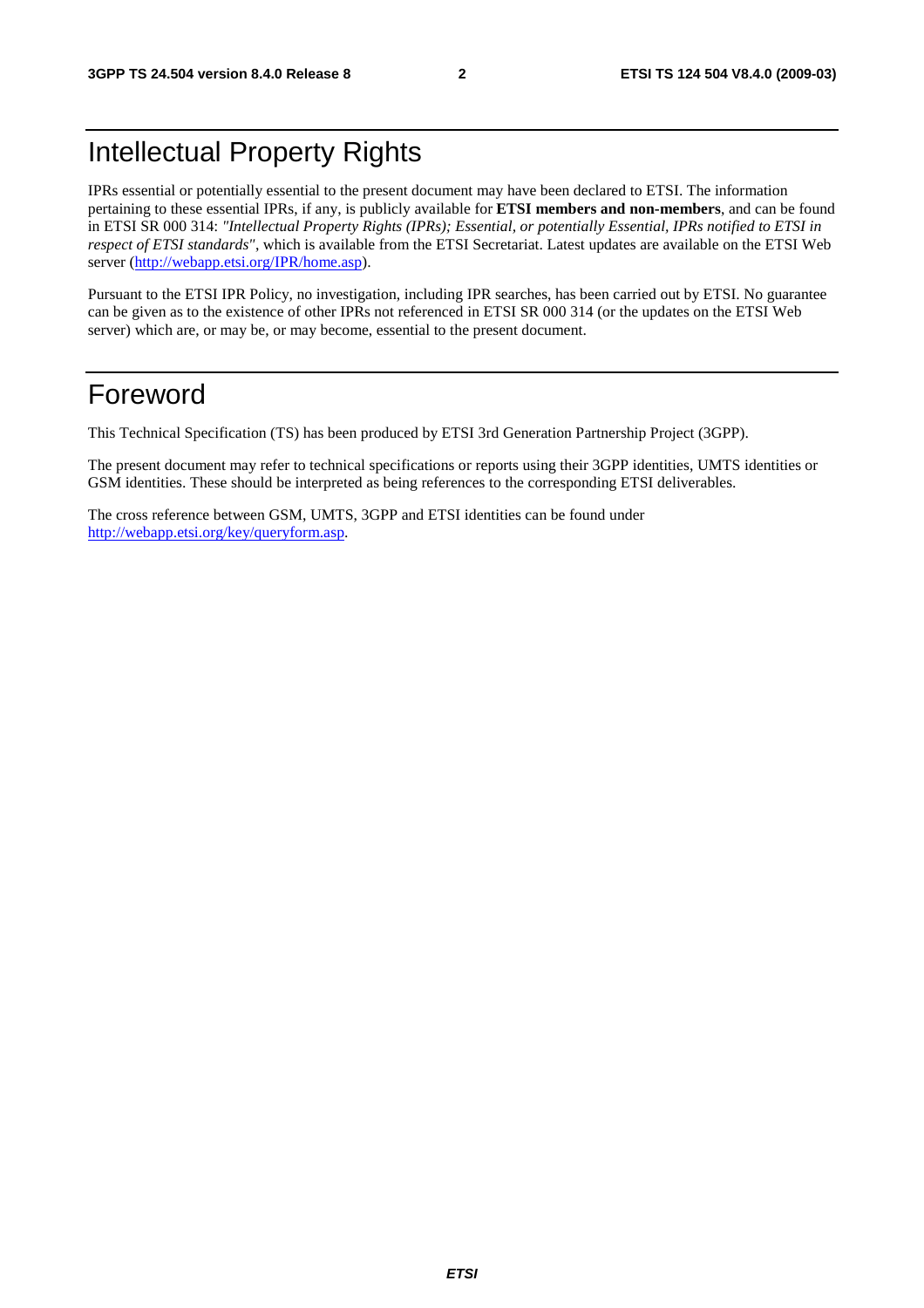$\mathbf{3}$ 

## Contents

| 1                  |                                                                                              |  |  |  |  |
|--------------------|----------------------------------------------------------------------------------------------|--|--|--|--|
| $\overline{2}$     |                                                                                              |  |  |  |  |
| 2.1                |                                                                                              |  |  |  |  |
|                    |                                                                                              |  |  |  |  |
| 3                  |                                                                                              |  |  |  |  |
| 3.1                |                                                                                              |  |  |  |  |
| 3.2                |                                                                                              |  |  |  |  |
| 4                  |                                                                                              |  |  |  |  |
| 4.1                |                                                                                              |  |  |  |  |
| 4.2                |                                                                                              |  |  |  |  |
| 4.2.1              |                                                                                              |  |  |  |  |
| 4.3                |                                                                                              |  |  |  |  |
| 4.3.1              |                                                                                              |  |  |  |  |
| 4.3.2              |                                                                                              |  |  |  |  |
| 4.3.3              |                                                                                              |  |  |  |  |
| 4.4                |                                                                                              |  |  |  |  |
| 4.4.1<br>4.4.1.1   |                                                                                              |  |  |  |  |
| 4.4.1.2            |                                                                                              |  |  |  |  |
| 4.4.2              |                                                                                              |  |  |  |  |
| 4.5                |                                                                                              |  |  |  |  |
| 4.5.0              |                                                                                              |  |  |  |  |
| 4.5.1              |                                                                                              |  |  |  |  |
| 4.5.1a             |                                                                                              |  |  |  |  |
| 4.5.1 <sub>b</sub> |                                                                                              |  |  |  |  |
| 4.5.2              |                                                                                              |  |  |  |  |
| 4.5.2.1            |                                                                                              |  |  |  |  |
| 4.5.2.2            |                                                                                              |  |  |  |  |
| 4.5.2.3            |                                                                                              |  |  |  |  |
| 4.5.2.4            |                                                                                              |  |  |  |  |
| 4.5.2.5            |                                                                                              |  |  |  |  |
| 4.5.2.6            |                                                                                              |  |  |  |  |
| 4.5.2.6.1          |                                                                                              |  |  |  |  |
| 4.5.2.6.2          |                                                                                              |  |  |  |  |
| 4.5.2.6.3          |                                                                                              |  |  |  |  |
| 4.5.2.6.4          |                                                                                              |  |  |  |  |
| 4.5.2.6.5          | Indication of communication diversion to the diverting user /CDIV Notification (subscription |  |  |  |  |
|                    |                                                                                              |  |  |  |  |
| 4.5.2.6.6          |                                                                                              |  |  |  |  |
| 4.5.2.7            |                                                                                              |  |  |  |  |
| 4.5.2.8            |                                                                                              |  |  |  |  |
| 4.5.2.9            |                                                                                              |  |  |  |  |
| 4.5.2.10           |                                                                                              |  |  |  |  |
| 4.5.2.11           |                                                                                              |  |  |  |  |
| 4.5.2.12           |                                                                                              |  |  |  |  |
| 4.5.2.13           |                                                                                              |  |  |  |  |
| 4.5.2.14           |                                                                                              |  |  |  |  |
| 4.5.2.15           |                                                                                              |  |  |  |  |
| 4.5.2.16<br>4.6    |                                                                                              |  |  |  |  |
| 4.6.1              |                                                                                              |  |  |  |  |
|                    |                                                                                              |  |  |  |  |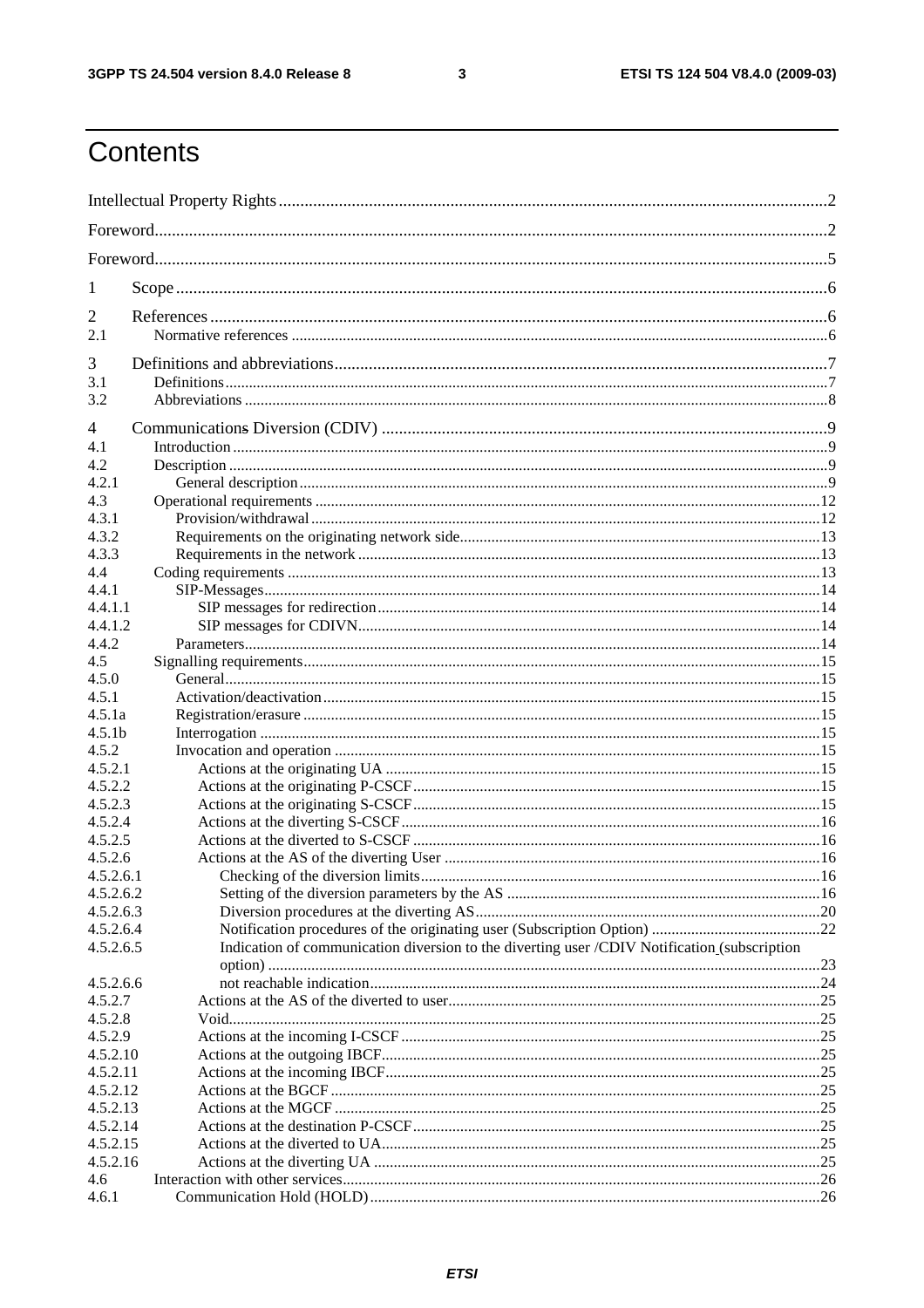| 4.6.2                         |                                                                         |  |
|-------------------------------|-------------------------------------------------------------------------|--|
| 4.6.3                         |                                                                         |  |
| 4.6.4                         |                                                                         |  |
| 4.6.5                         |                                                                         |  |
| 4.6.6                         |                                                                         |  |
| 4.6.7                         |                                                                         |  |
| 4.6.8                         |                                                                         |  |
| 4.6.9                         | Anonymous Communication Rejection and Communication Barring (ACR/CB) 27 |  |
| 4.6.10<br>4.6.10.1            |                                                                         |  |
| 4.6.10.1.1                    |                                                                         |  |
| 4.6.10.1.2                    |                                                                         |  |
| 4.6.10.1.3                    |                                                                         |  |
| 4.7                           |                                                                         |  |
| 4.7.1                         |                                                                         |  |
| 4.7.1.1                       |                                                                         |  |
| 4.7.1.1.1                     |                                                                         |  |
| 4.7.1.1.2                     |                                                                         |  |
| 4.7.1.2                       |                                                                         |  |
| 4.7.2                         |                                                                         |  |
| 4.7.3                         |                                                                         |  |
| 4.8                           |                                                                         |  |
| 4.8.1                         |                                                                         |  |
| 4.8.2                         |                                                                         |  |
| 4.8.3                         |                                                                         |  |
| 4.9                           |                                                                         |  |
| 4.9.1                         |                                                                         |  |
| 4.9.1.1                       |                                                                         |  |
| 4.9.1.2                       |                                                                         |  |
| 4.9.1.3                       |                                                                         |  |
| 4.9.1.4                       |                                                                         |  |
| 4.9.2                         |                                                                         |  |
| 4.10                          |                                                                         |  |
| 4.10.1                        |                                                                         |  |
| 4.10.1.1                      |                                                                         |  |
| 4.10.1.1.1<br>4.10.1.1.2      |                                                                         |  |
| 4.10.2                        |                                                                         |  |
|                               |                                                                         |  |
| <b>Annex A (informative):</b> |                                                                         |  |
| A.1                           |                                                                         |  |
| A.1.1                         |                                                                         |  |
| A.1.2                         |                                                                         |  |
| A.1.3                         |                                                                         |  |
| A.1.4                         |                                                                         |  |
| A.1.5                         |                                                                         |  |
| A.1.6                         |                                                                         |  |
| A.2                           |                                                                         |  |
| A.2.1                         |                                                                         |  |
| A.2.2                         |                                                                         |  |
|                               |                                                                         |  |
| <b>Annex B</b> (informative): |                                                                         |  |
| <b>Annex C</b> (informative): |                                                                         |  |
| <b>Annex D</b> (informative): |                                                                         |  |
| <b>Annex E</b> (informative): |                                                                         |  |
|                               |                                                                         |  |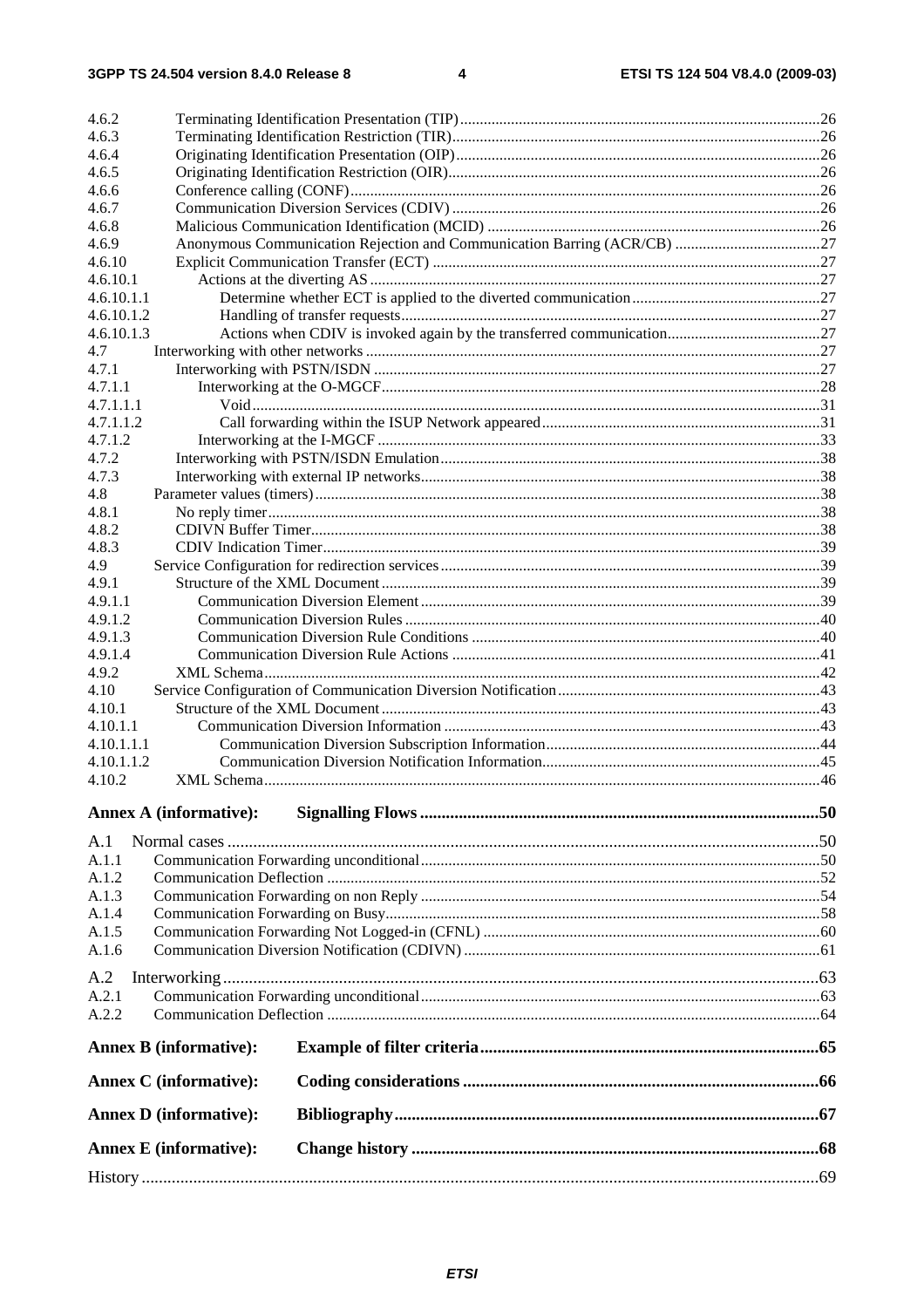## Foreword

This Technical Specification (TS) was been produced by ETSI Technical Committee Telecommunications and Internet converged Services and Protocols for Advanced Networking (TISPAN) and originally published as ETSI TS 183 004 [19]. It was transferred to the 3rd Generation Partnership Project (3GPP) in in January 2008.

The contents of the present document are subject to continuing work within the TSG and may change following formal TSG approval. Should the TSG modify the contents of the present document, it will be re-released by the TSG with an identifying change of release date and an increase in version number as follows:

Version x.y.z

where:

- x the first digit:
	- 1 presented to TSG for information;
	- 2 presented to TSG for approval;
	- 3 or greater indicates TSG approved document under change control.
- y the second digit is incremented for all changes of substance, i.e. technical enhancements, corrections, updates, etc.
- z the third digit is incremented when editorial only changes have been incorporated in the document.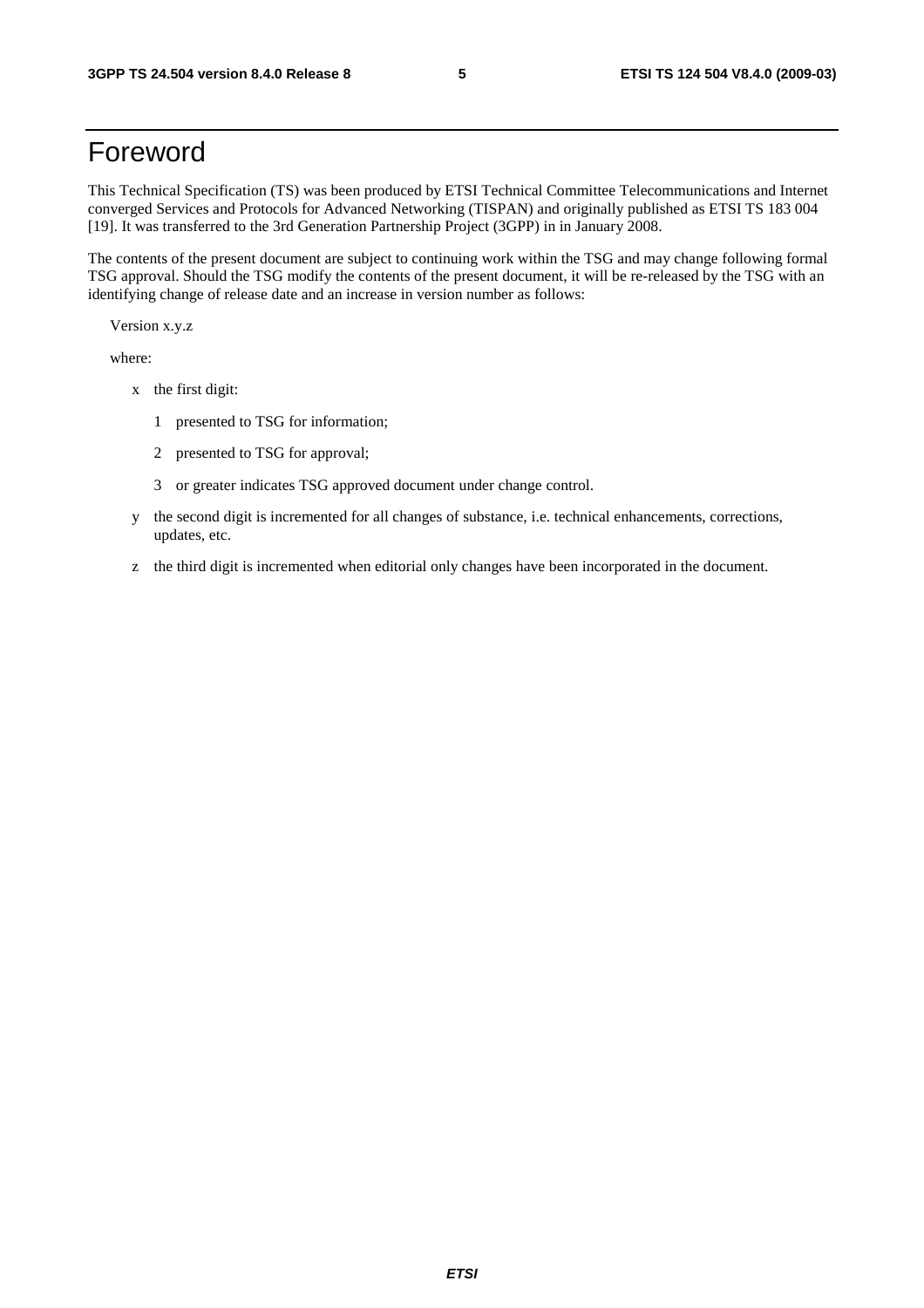## 1 Scope

The present document specifies the, stage three, Protocol Description of the Communications Diversion (CDIV) services, based on stage one and two of the ISDN Communication diversion supplementary services. Within the Next Generation Network (NGN) the stage 3 description is specified using the IP Multimedia Communication Control Protocol based on Session Initiation Protocol (SIP) and Session Description Protocol (SDP).

In addition, a service "Communication Diversion Notification" (CDIVN) to the CDIV PSTN/ISDN simulation services is described in the present document.

## 2 References

The following documents contain provisions which, through reference in this text, constitute provisions of the present document.

- References are either specific (identified by date of publication, edition number, version number, etc.) or non-specific.
- For a specific reference, subsequent revisions do not apply.
- For a non-specific reference, the latest version applies. In the case of a reference to a 3GPP document (including a GSM document), a non-specific reference implicitly refers to the latest version of that document *in the same Release as the present document*.

Referenced documents which are not found to be publicly available in the expected location might be found at http://docbox.etsi.org/Reference.

For online referenced documents, information sufficient to identify and locate the source shall be provided. Preferably, the primary source of the referenced document should be cited, in order to ensure traceability. Furthermore, the reference should, as far as possible, remain valid for the expected life of the document. The reference shall include the method of access to the referenced document and the full network address, with the same punctuation and use of upper case and lower case letters.

NOTE: While any hyperlinks included in this clause were valid at the time of publication ETSI cannot guarantee their long term validity.

### 2.1 Normative references

The following referenced documents are indispensable for the application of the present document. For dated references, only the edition cited applies. For non-specific references, the latest edition of the referenced document (including any amendments) applies.

| $[1]$             | ETSI TS 181 002: "Telecommunications and Internet converged Services and Protocols for<br>Advanced Networking (TISPAN); Multimedia Telephony with PSTN/ISDN simulation services".                                                                                                                             |
|-------------------|---------------------------------------------------------------------------------------------------------------------------------------------------------------------------------------------------------------------------------------------------------------------------------------------------------------|
| $\lceil 2 \rceil$ | ETSI ES 283 003: "Telecommunications and Internet converged Services and Protocols for<br>Advanced Networking (TISPAN); IP Multimedia Call Control Protocol based on Session<br>Initiation Protocol (SIP) and Session Description Protocol (SDP) Stage 3".                                                    |
| $\lceil 3 \rceil$ | IETF RFC 4244: "An Extension to the Session Initiation Protocol (SIP) for Request History<br>Information".                                                                                                                                                                                                    |
| [4]               | ETSI TS 183 023: "Telecommunications and Internet converged Services and Protocols for<br>Advanced Networking (TISPAN); PSTN/ISDN simulation services; Extensible Markup Language<br>(XML) Configuration Access Protocol (XCAP) over the Ut interface for Manipulating NGN<br>PSTN/ISDN Simulation Services". |
| $[5]$             | IETF RFC 2327: "SDP: Session Description Protocol".                                                                                                                                                                                                                                                           |
| [6]               | IETF RFC 3261: "SIP: Session Initiation Protocol".                                                                                                                                                                                                                                                            |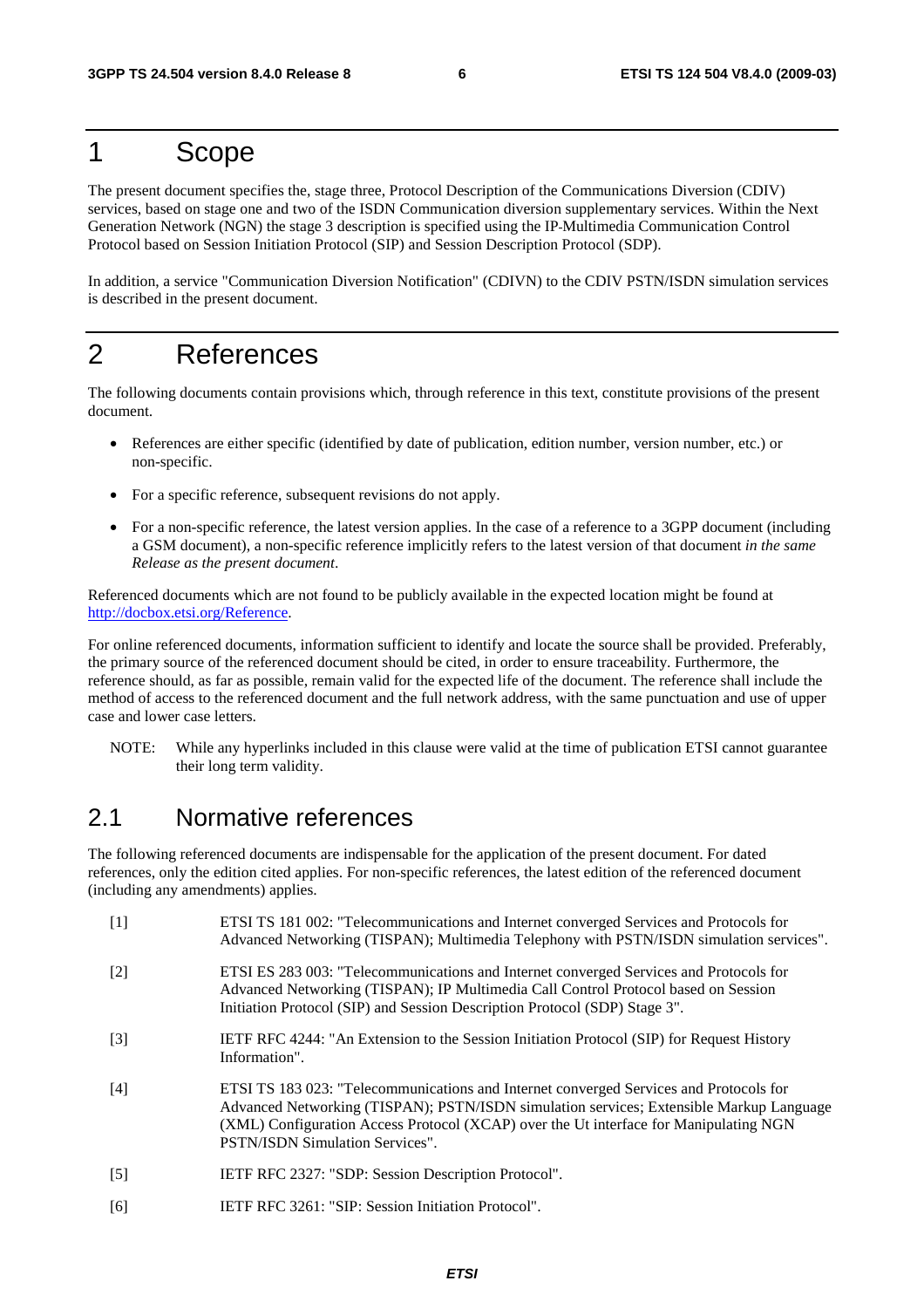- [7] IETF RFC 3966: "The tel URI for Telephone Numbers".
- [8] IETF RFC 3325: "Private Extensions to the Session Initiation Protocol (SIP) for Asserted Identity within Trusted Networks".
- [9] ETSI TS 183 011: "Telecommunications and Internet converged Services and Protocols for Advanced Networking (TISPAN); PSTN/ISDN simulation services: Anonymous Communication Rejection (ACR) and Communication Barring (CB); Protocol specification".
- [10] ETSI EN 300 356-15 (V4.2.1): "Integrated Services Digital Network (ISDN); Signalling System No.7 (SS7); ISDN User Part (ISUP) version 4 for the international interface; Part 15: Diversion supplementary service [ITU-T Recommendation Q.732, clauses 2 to 5 (1999) modified]".
- [11] ETSI TS 183 028: "Telecommunications and Internet converged Services and Protocols for Advanced Networking (TISPAN); Common Basic Communication procedures; Protocol specification".
- [12] ETSI ES 282 001: "Telecommunications and Internet converged Services and Protocols for Advanced Networking (TISPAN); NGN Functional Architecture".
- [13] ETSI ES 283 027: "Telecommunications and Internet converged Services and Protocols for Advanced Networking (TISPAN); Endorsement of the SIP-ISUP Interworking between the IP Multimedia (IM) Core Network (CN) subsystem and Circuit Switched (CS) networks [3GPP TS 29.163 (Release 7), modified]".
- [14] IETF RFC 4458: "Session Initiation Protocol (SIP) URIs for Applications such as Voicemail and Interactive Voice Response (IVR)".
- [15] IETF RFC 3265: "Session Initiation Protocol (SIP) -Specific Event Notification".
- [16] ETSI TS 183 029: "Telecommunications and Internet converged Services and Protocols for Advanced Networking (TISPAN); PSTN/ISDN simulation services: Explicit Communication Transfer (ECT); Protocol specification".
- [17] IETF RFC 3515: "The Session Initiation Protocol (SIP) Refer Method".
- [18] IETF RFC 4745: "Common Policy: A Document Format for Expressing Privacy Preferences".
- [19] ETSI TS 183 004 V2.4.0: "Telecommunications and Internet converged Services and Protocols for Advanced Networking (TISPAN); PSTN/ISDN simulation services: Communication Diversion (CDIV); Protocol specification".
- [20] OMA-TS-XDM-Core-V1\_1: "XML Document Management (XDM) Specification", Version 1.1.
- [21] draft-avasarala-sipping-comm-div-notification-01 (December 2008): "A Session Initiation Protocol (SIP) Event Package for Communication Diversion Information in support of the Communication Diversion (CDIV) Notification (CDIVN) CDIV service".

Editor's note: The above document cannot be formally referenced until it is published as an RFC.

## 3 Definitions and abbreviations

### 3.1 Definitions

For the purposes of the present document, the terms and definitions given in TS 181 002 [1] and the following apply:

**CDIV Session Identifier URI:** URI created and inserted by a diverting AS that is routed through the same AS

NOTE: This is used to solve the service interaction of CDIV and ECT.

**escaped character:** See RFC 3261 [6].

**transferee:** party being transferred to the transfer target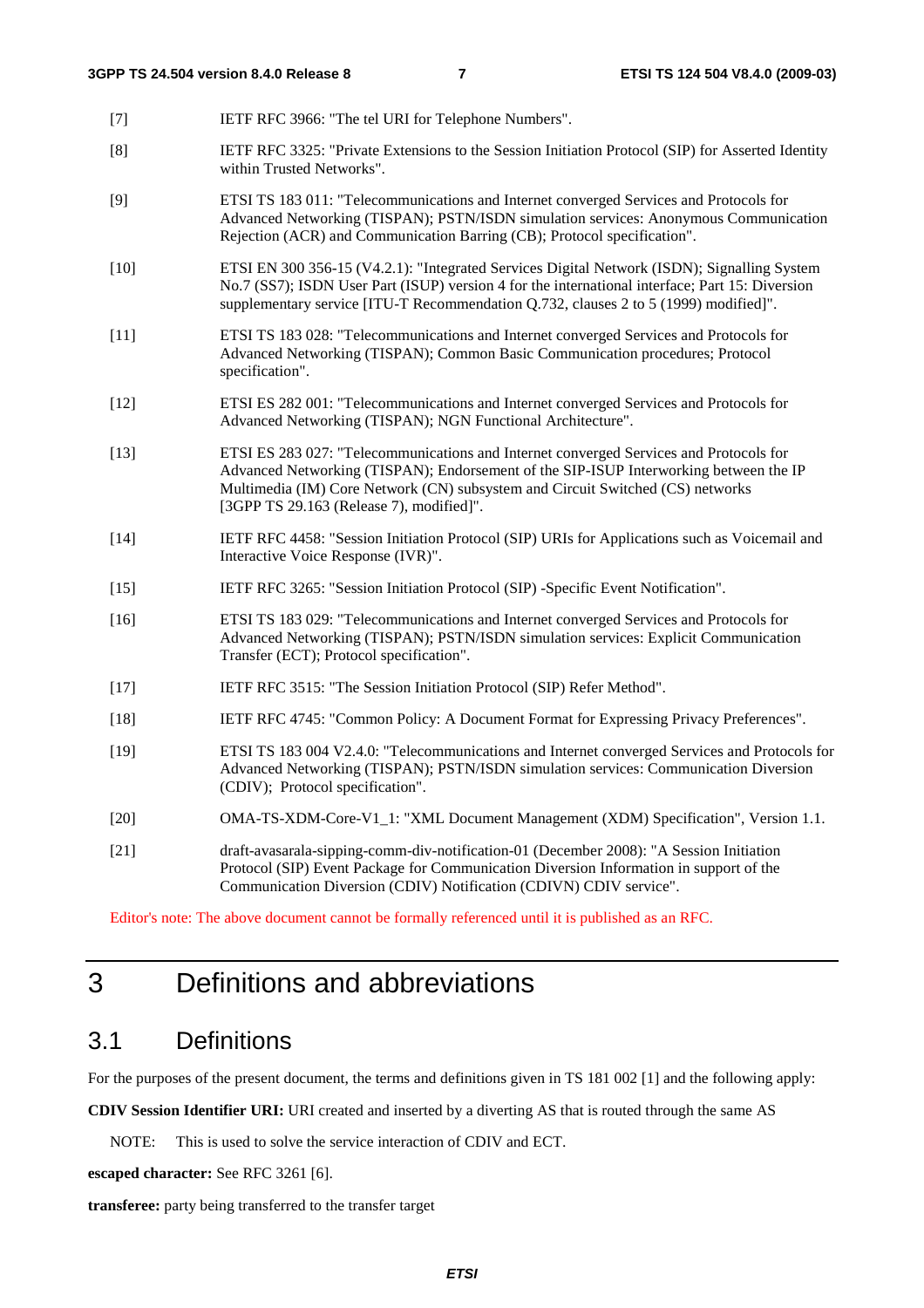**transferor:** party initiating the transfer

**transfer target:** party that the existing communication is transferred to

NOTE: After transfer the transferee and the transfer target are in communication with each other.

### 3.2 Abbreviations

For the purposes of the present document, the following abbreviations apply:

| ACK          | ACKnowledgement                                      |
|--------------|------------------------------------------------------|
| ACM          | <b>Address Complete Message</b>                      |
| <b>ACR</b>   | Anonymous Communication Rejection                    |
| <b>ANM</b>   | <b>ANswer Message</b>                                |
| AS           | <b>Application Server</b>                            |
| CB           | <b>Communication Barring</b>                         |
| CD           | <b>Communication Deflection</b>                      |
| <b>CDIV</b>  | <b>Communication DIVersion</b>                       |
| <b>CDIVN</b> | <b>Communication DIVersion Notification</b>          |
| <b>CFB</b>   | <b>Communication Forwarding Busy</b>                 |
| <b>CFNL</b>  | Communication Forwarding on Not Logged-in            |
| <b>CFNR</b>  | Communication Forwarding No Reply                    |
| <b>CFNRc</b> | Communication Forwarding on subscriber Not Reachable |
| CFU          | <b>Communication Forwarding Unconditional</b>        |
| <b>CONF</b>  | CONFerence                                           |
| <b>CPC</b>   | <b>Calling Party's Category</b>                      |
| <b>CPG</b>   | Call ProGress message                                |
| <b>CSCF</b>  | <b>Call Session Control Function</b>                 |
| <b>ECT</b>   | <b>Explicit Communication Transfer</b>               |
| HOLD         | communication HOLD                                   |
| <b>IAM</b>   | <b>Initial Address Message</b>                       |
| <b>IFC</b>   | Initial Filter Criteria                              |
| <b>IMS</b>   | IP Multimedia Subsystem                              |
| IP.          | <b>Internet Protocol</b>                             |
| <b>ISDN</b>  | <b>Integrated Service Data Network</b>               |
| <b>ISUP</b>  | Integrated Service digital network User Part         |
| <b>IWU</b>   | Inter Working Unit                                   |
| <b>MCID</b>  | Malicious Communication IDentification               |
| MGCF         | Media Gateway Control Function                       |
| <b>NDC</b>   | <b>National Destination Code</b>                     |
| NGN          | <b>Next Generation Network</b>                       |
| <b>NOA</b>   | Nature Of Address                                    |
| <b>OCB</b>   | <b>Outgoing Communication Barring</b>                |
| <b>OIP</b>   | Originating Identification Presentation              |
| OIR          | Originating Identification Restriction               |
| O-MGCF       | Outgoing - Media Gateway Control Function            |
| P-CSCF       | Proxy-Call Session Control Function                  |
| <b>PSTN</b>  | Public Switched Telephone Network                    |
| <b>RTP</b>   | <b>Real-Time Transport Protocol</b>                  |
| S-CSCF       | Server-Call Session Control Function                 |
| <b>SDP</b>   | <b>Session Description Protocol</b>                  |
| <b>SIP</b>   | <b>Session Initiation Protocol</b>                   |
| SN           | <b>Subscriber Number</b>                             |
| TIP          | <b>Terminating Identification Presentation</b>       |
| <b>TIR</b>   | <b>Terminating Identification Restriction</b>        |
| <b>UA</b>    | User Agent                                           |
| UE           | <b>User Equipment</b>                                |
| URI          | Universal Resource Identifier                        |
| <b>XCAP</b>  | XML Configuration Access Protocol                    |
| XML          | eXtensible Markup Language                           |
|              |                                                      |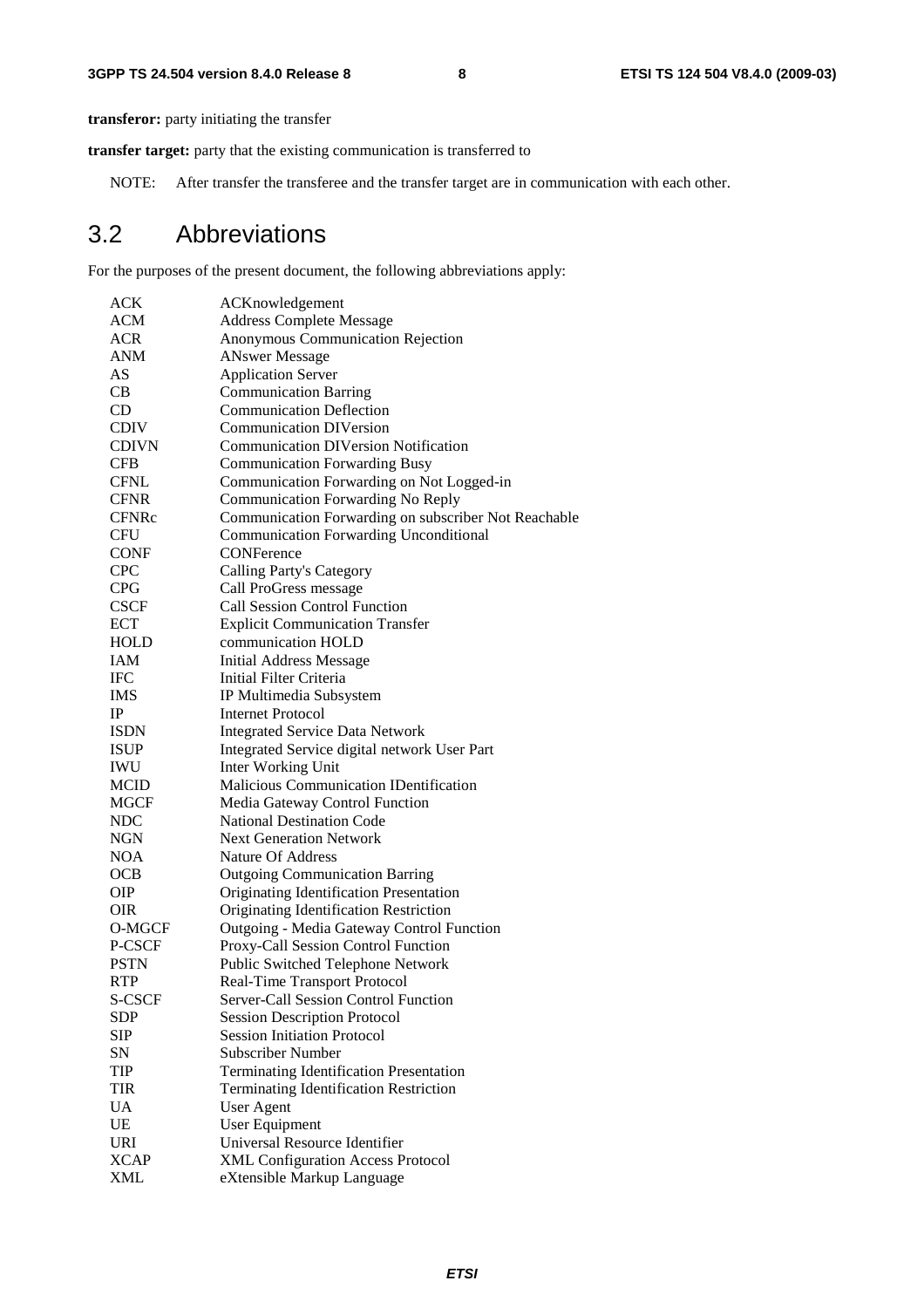## 4 Communications Diversion (CDIV)

### 4.1 Introduction

The Communications Diversion (CDIV) service enables diverting user, to divert the communications addressed to diverting user to an other destination.

### 4.2 Description

### 4.2.1 General description

The service description of the following Communication Services CFU, CFB, CFNR and CD is based on the PSTN/ISDN Supplementary Services, whereas CFNL is Communication service based on requirements for IP based networks and CFNRc is based on requirements for mobile networks.

In addition, CDIVN is a communication service providing the user the capability to receive notifications about all diverted communications (CFU, CFB, CFNR, CD, CFNRc and CFNL).

Generally the following requirements should be fulfilled:

- It shall be possible for the user or the network to identify an alternative destination for an IP multimedia session or individual media of an IP multimedia session.
- It shall be possible for redirection to be initiated at various stages of an IP Multimedia session. For example:
	- Prior to the set up of an IP Multimedia session.
	- During the initial request for an IP Multimedia session (CFU).
	- During the establishment of an IP Multimedia session (CD).
- Redirection can be applied for all Multimedia sessions unconditionally or it can be caused by any of a set list of events or conditions. Typical causes could be:
	- Identity of the originating user.
	- Presence of the originating or destination party.
	- If the destination party is already in a session (CFB).
	- If the destination party is unreachable or unavailable in some other way (CFNL; CFNR, CFNRc).
	- If the destination party does not respond (CFNR).
	- After a specified alerting interval (CFNR).
	- User's preference on routing for specific IP Multimedia session based on the capabilities of multiple UEs sharing the same IMS service subscription.
	- The sending party, receiving party or the network on their behalf, may initiate redirection to alternative destinations.
- It shall be possible for the user to subscribe to receive notifications of his/her communications diversions as dictated by the above requirements. The user will be further able to control:
	- If he/she wants to be notified of all or a particular subset of his/her Communication Diversions.
	- The amount of information he/she wishes to see as a part of the notifications of his/her CDIV services.
	- The time interval or availability instance when he/she wants to be notified of his/her Communication Diversions.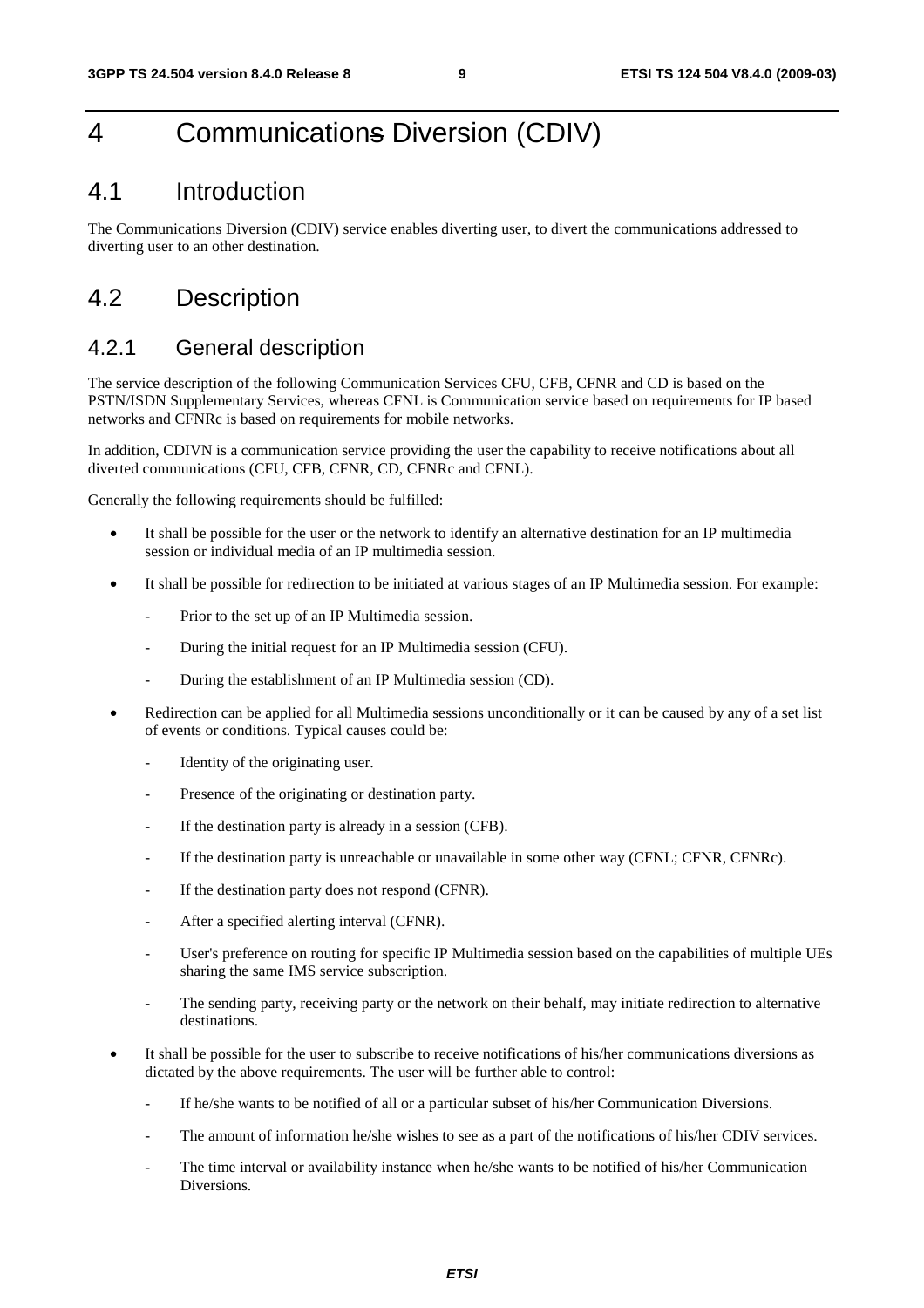The following services describe applications based on a subset of the above-mentioned requirements to provide user different possibilities to divert a communication.

It should be possible that a user has the option to restrict receiving communications that are forwarded.

### **Communication Forwarding Unconditional (CFU)**

The CFU service enables a served user to have the network redirect to another user communications which are addressed to the served user's address. The CFU service may operate on all communications, or just those associated with specified services. The served user's ability to originate communications is unaffected by the CFU supplementary service. After the CFU service has been activated, communications are forwarded independent of the status of the served user.

As a service provider option, a subscription option can be provided to enable the served user to receive a reminder indication that the CFU service has been activated. This indication shall be provided when the served user originates a communication and if the CFU service has been activated for the served user's address and for the service requested for the communication.

The maximum number of diversions permitted for each communication is a service provider option. The service provider shall define the upper limit of diversions. When counting the number of diversions, all types of diversion are included.

### **Communication Forwarding on Busy user (CFB)**

The CFB service enables a served user to have the network redirect to another user communications which are addressed to the served user's address and meet busy. The CFB service may operate on all communications, or just those associated with specified services. The served user's ability to originate communications is unaffected by the CFB supplementary service.

As a service provider option, a subscription option can be provided to enable the served user to receive a reminder indication that the CFB service has been activated. This indication shall be provided when the served user originates a communication and if the CFB service has been activated for the served user's address and for the service requested for the communication.

The maximum number of diversions permitted for each communication is a service provider option. The service provider shall define the upper limit of diversions. When counting the number of diversions, all types of diversion are included.

For more information on the procedures for determination of the busy condition see ES 183 028 [11].

### **Communication Forwarding on no Reply (CFNR)**

The CFNR service enables a served user to have the network redirect to another user communications which are addressed to the served user's address, and for which the connection is not established within a defined period of time. The CFNR service may operate on all communications, or just those associated with specified services. The served user's ability to originate communications is unaffected by the CFNR supplementary service.

The CFNR service can only be invoked by the network after the communication has been offered to the served user and an indication that the called user is being informed of the communication has been received.

As a service provider option, a subscription option can be provided to enable the served user to receive a reminder indication that the CFNR service has been activated. This indication shall be provided when the served user originates a communication and if the CFNR service has been activated for the served user's address and for the service requested for the communication.

The maximum number of diversions permitted for each communication is a service provider option. The service provider shall define the upper limit of diversions. When counting the number of diversions, all types of diversion are included.

### **Communication Forwarding on Subscriber Not Reachable (CFNRc)**

The CFNRc service enables a user to have the network redirect all incoming communications, when the user is not reachable (e.g. there is no IP connectivity to the user's terminal), to another user. The CFNRc service may operate on all communications, or just those associated with specified services. The user's ability to originate communications is unaffected by the CFNRc simulation service.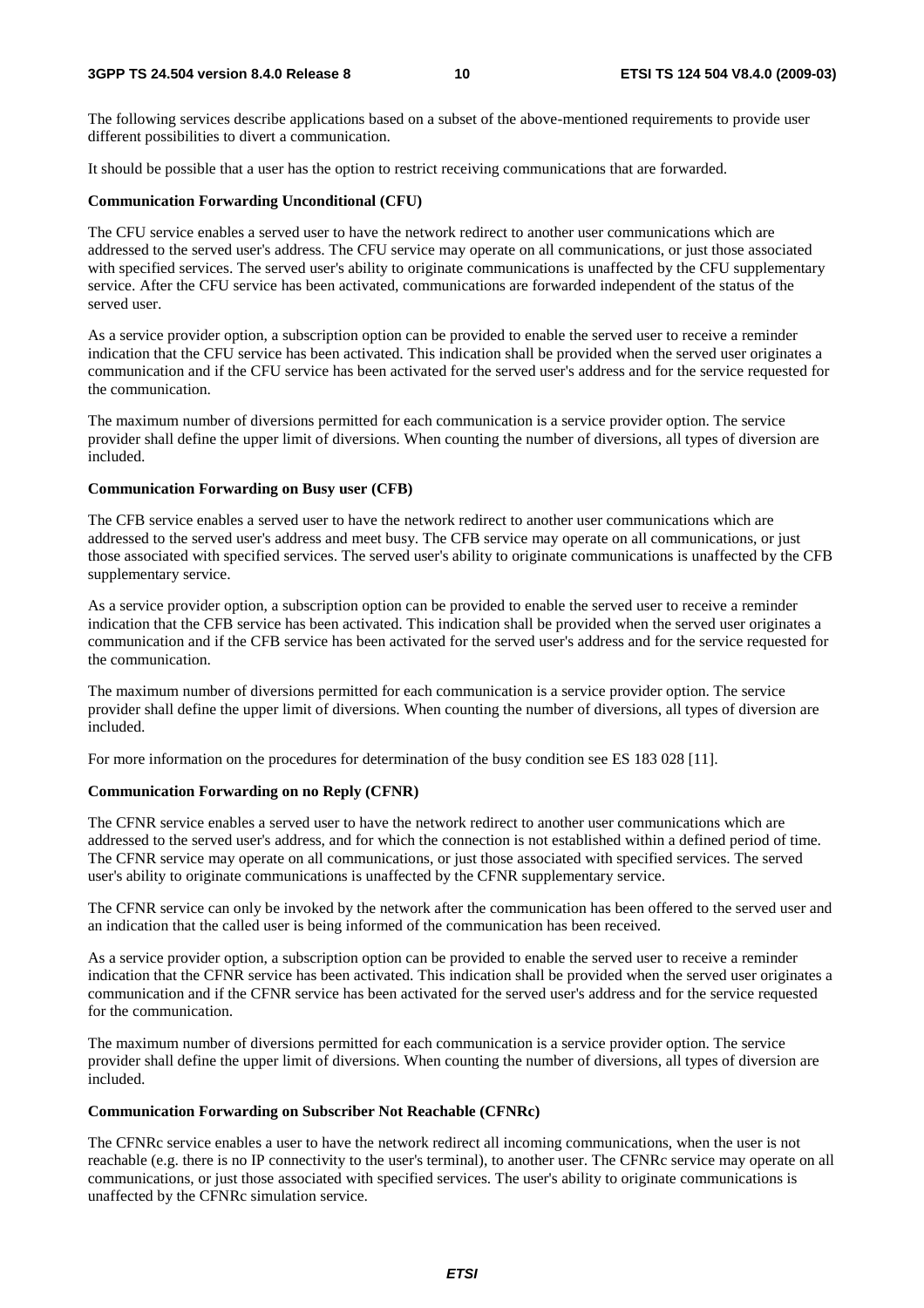As a service provider option, a subscription option can be provided to enable the user to receive an indication that the CFNRc service has been activated. This indication may be provided when the user originates a communication if the CFNRc service has been activated for the user and for the service requested for the communication.

The maximum number of diversions permitted for each communication is a service provider option. The service provider shall define the upper limit of diversions. When counting the number of diversions, all types of diversion are included.

#### **Communication Deflection (CD)**

The CD service enables the served user to respond to an incoming communication by requesting redirection of that communication to another user. The CD service can only be invoked before the connection is established by the served user, i.e. in response to the offered communication (before ringing), i.e. CD Immediate, or during the period that the served user is being informed of the communication (during ringing). The served user's ability to originate communications is unaffected by the CD supplementary service.

The maximum number of diversions permitted for each communication is a network provider option. The network provider shall define the upper limit of diversions. When counting the number of diversions, all types of diversion are included.

#### **Communication Forwarding on Not Logged-in (CFNL)**

The Communication Forwarding on Not Logged-in (CFNL) service enables a served user to redirect incoming communications which are addressed to the served user's address, to another user (forwarded-to address) in case the served user is not registered (logged-in). The CFNL service may operate on all communications, or just those associated with specified basic services.

As a service provider option, a subscription option can be provided to enable the served user to receive a reminder indication that the CFNL service has been activated. This indication shall be provided when the served user logs out according to procedures described in RFC 3261 [6].

The maximum number of diversions permitted for each communication is a service provider option. The service provider shall define the upper limit of diversions. When counting the number of diversions, all types of diversion are included.

#### **Communication Diversion Notification (CDIVN)**

The Communication Diversion Notification (CDIVN) service enables a served user to receive notification about the diversion of any of his/her incoming communications, which were addressed to the served user's address.

As a service provider option, a subscription option can be provided to enable the served user to receive a reminder indication that the CDIVN service has been activated. This indication shall be provided when the served user originates a communication and if the CDIVN service has been activated for the served user's address.

In case the user is not available to receive CDIVN (ex. user is logged out or not reachable) the Notification will be provided to the user following the user's registration, in case of CFNL when the user's CDIVN activation is still valid and if the time to buffer the Notification (CDIVN Buffer Timer) in the AS has not expired.

NOTE: In case of CFNL and CRNRc, CDIVN activation continues to be valid after user registration in case the user uses the same user's address as before having that status of no connectivity and the time of SUBSCRIBE/NOTIFY messages has not expired in the AS.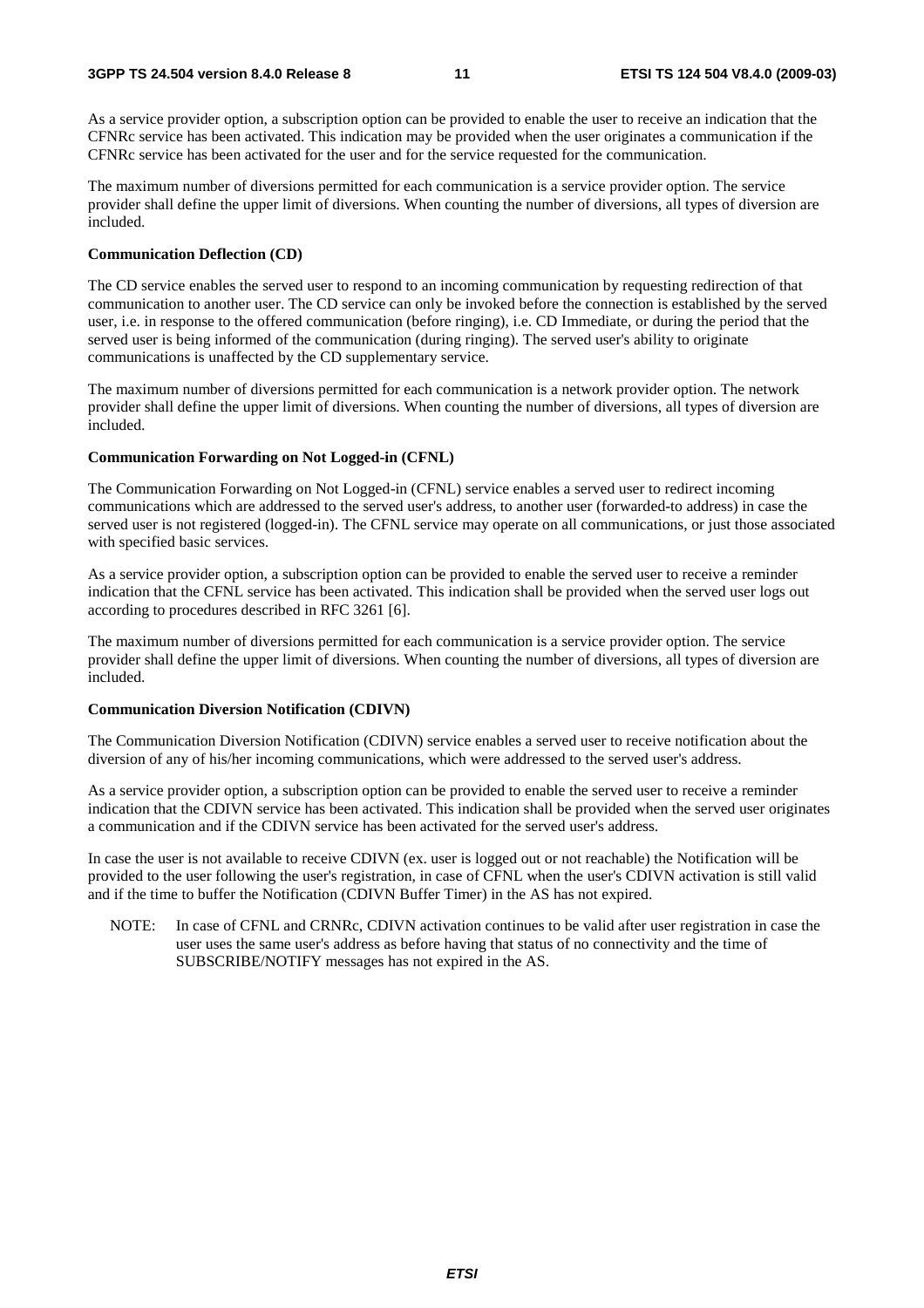## 4.3 Operational requirements

### 4.3.1 Provision/withdrawal

The CDIV services (Communication forwarding unconditional, Communication forwarding busy, Communication forwarding no reply, Communication forwarding not logged-in, Communication deflection and Communication Diversion Notification) shall be provided after prior arrangement with the service provider.

The CDIV services shall be withdrawn at the served user's request or for administrative reasons.

The CDIV simulation services can be offered separately with subscription options. The notification service CDIVN is offered together with at least one CDIV simulation service. For each subscription option, only one value can be selected. These subscription options are part of the call diversion profile for the served user. The subscription options are shown in table 4.3.1.1.

| <b>Subscription options</b>                      | Value              | <b>Applicability</b> |
|--------------------------------------------------|--------------------|----------------------|
| Served user receives indication that a           | No (default)       | CFU                  |
| communication has been forwarded                 |                    | <b>CFB</b>           |
| (indication of communication diversion to the    | Yes                | <b>CFNR</b>          |
| diverting user).                                 |                    | <b>CFNRc</b>         |
| Originating user receives notification that his  | <b>No</b>          | CFU                  |
| communication has been diverted (forwarded       |                    | <b>CFB</b>           |
| or deflected).                                   | Yes (default)      | <b>CFNR</b>          |
|                                                  |                    | <b>CFNRc</b>         |
|                                                  |                    | <b>CFNL</b>          |
|                                                  |                    | CD                   |
| Served user allows the presentation of           | <b>No</b>          | CFU                  |
| diverted to URI to originating user in diversion |                    | <b>CFB</b>           |
| notification.                                    | Not reveal as GRUU | <b>CFNR</b>          |
|                                                  |                    | <b>CFNRc</b>         |
|                                                  | Yes (default)      | <b>CFNL</b>          |
|                                                  |                    | CD                   |
| Served user receives reminder indication on      | No (default)       | CFU                  |
| outgoing communication that CDIV is              |                    | <b>CFB</b>           |
| currently activated.                             | Yes                | <b>CFNR</b>          |
|                                                  |                    | <b>CFNRc</b>         |
|                                                  |                    | <b>CFNL</b>          |
|                                                  |                    | <b>CDIVN</b>         |
| Served user allows the presentation of his/her   | <b>No</b>          | CFU                  |
| URI to <i>diverted-to</i> user.                  |                    | <b>CFB</b>           |
|                                                  | Not reveal as GRUU | <b>CFNR</b>          |
|                                                  |                    | <b>CFNRc</b>         |
|                                                  | Yes (default)      | <b>CFNL</b>          |
|                                                  |                    | CD                   |
| Served user allows the presentation of his/her   | <b>No</b>          | CFU                  |
| URI to originating user in diversion             |                    | <b>CFB</b>           |
| notification.                                    | Not reveal as GRUU | <b>CFNR</b>          |
|                                                  |                    | <b>CFNRc</b>         |
|                                                  | Yes (default)      | <b>CFNL</b>          |
|                                                  |                    | CD                   |

### **Table 4.3.1.1: Subscription options for CDIV services**

The following network provider options are available for the CDIV services:

#### **Table 4.3.1.2: Network provider options for CDIV services**

| Network provider option                                                                          | Value                                                                                    | Applicability       |
|--------------------------------------------------------------------------------------------------|------------------------------------------------------------------------------------------|---------------------|
| Served user communication retention on<br>invocation of diversion (forwarding or<br>deflection). | Retain communication to the served user until alerting<br>begins at the diverted-to user | <b>ICFNR</b><br>CD. |
|                                                                                                  | Clear communication to the served user on invocation<br>lof call diversion               |                     |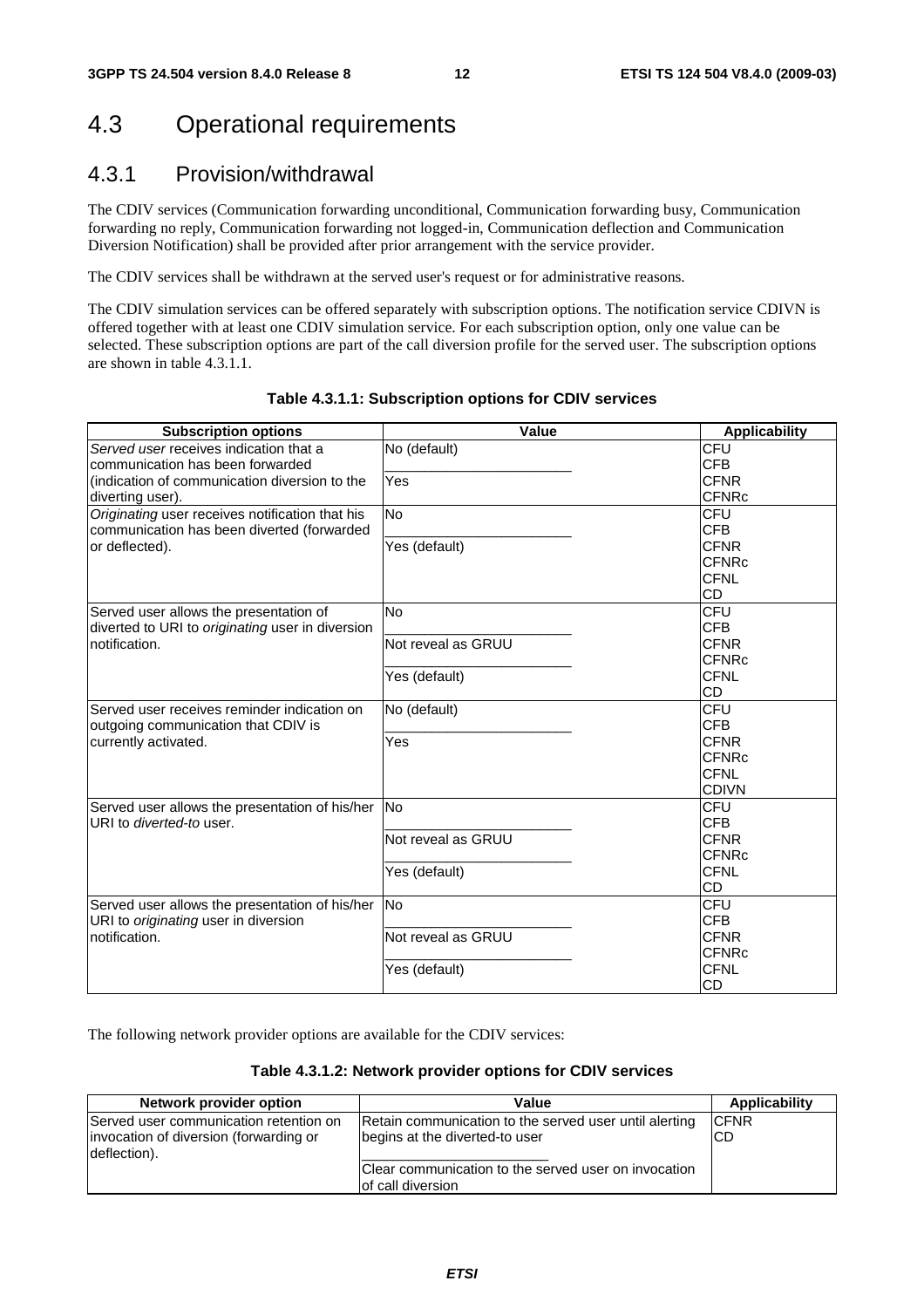| Served user communication retention                                                                        | Continue to alert the diverting user (see note 1)   | <b>CFNR</b>    |  |  |  |
|------------------------------------------------------------------------------------------------------------|-----------------------------------------------------|----------------|--|--|--|
| when diverting is rejected at<br>diverted-to user.                                                         |                                                     | CD             |  |  |  |
|                                                                                                            | No action at the diverting user (see note 2)        |                |  |  |  |
| Total number of all diversions for each                                                                    | Maximum number of diverted connections              | CFU            |  |  |  |
| communication.                                                                                             | upper limit is based on operator policy)            | CFB            |  |  |  |
|                                                                                                            |                                                     | <b>CFNR</b>    |  |  |  |
|                                                                                                            |                                                     | <b>CFNRc</b>   |  |  |  |
|                                                                                                            |                                                     | <b>CFNL</b>    |  |  |  |
|                                                                                                            |                                                     | CD.            |  |  |  |
| <b>CDIV</b> Indication Timer.                                                                              | Timer duration shall be a service provider option   | CFU            |  |  |  |
|                                                                                                            |                                                     | CFB            |  |  |  |
|                                                                                                            |                                                     | <b>CFNR</b>    |  |  |  |
|                                                                                                            |                                                     | <b>CFNRc</b>   |  |  |  |
|                                                                                                            |                                                     | <b>CFNL</b>    |  |  |  |
|                                                                                                            |                                                     | CD.            |  |  |  |
| Communication forwarding on no reply                                                                       | Timer default duration shall be a service provider  | <b>CFNR</b>    |  |  |  |
| timer.                                                                                                     | option (NOTE 3)                                     |                |  |  |  |
| CDIVN Buffer Timer; Timer Value for AS                                                                     | Timer duration set by the service provider. Default | CFNL, CFNRc in |  |  |  |
| to store CDIVN, if it cannot be delivered                                                                  | value is 1 day                                      | case of CDIVN  |  |  |  |
| as per CDIVN Configuration.                                                                                |                                                     |                |  |  |  |
| NOTE 1: This applies to the retention of the communication at invocation of communication diverting.       |                                                     |                |  |  |  |
| NOTE 2: This applies to the clearing communication option on invocation of communication diverting.        |                                                     |                |  |  |  |
| NOTE 3: As a network provider option, It shall be possible to change the timer duration by the served user |                                                     |                |  |  |  |

For user configuration of the CDIV the Ut interface described in ES 282 001 [12] could be used. More detail is described in clause 4.9.

Other possibilities for provisioning could be used too, like web based provisioning or pre-provisioning by the operator.

### 4.3.2 Requirements on the originating network side

No specific requirements are needed in the network.

### 4.3.3 Requirements in the network

No specific requirements are needed in the network.

## 4.4 Coding requirements

ES 283 003 [2] defines the messages and parameters for this simulation service. The following messages and parameters are used to support the Communication diversion service due to fulfil the requirements.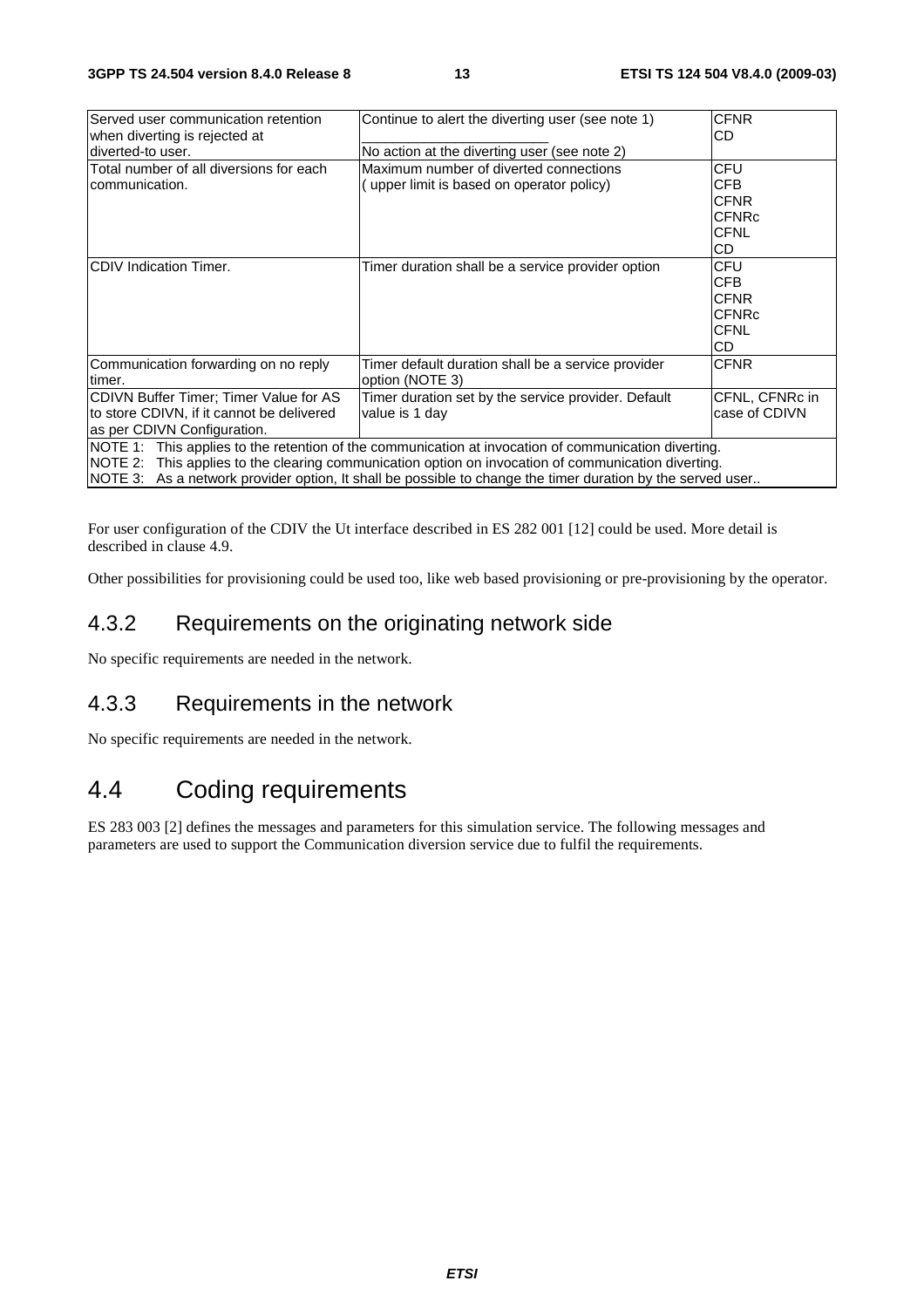### 4.4.1 SIP-Messages

### 4.4.1.1 SIP messages for redirection

The following SIP messages are used due to the coding rules in ES 283 003 [2].

#### **Table 4.4.1.1: SIP Header information for redirection**

| <b>SIP Message</b>                                                                                      | <b>Reference</b>                           | <b>SIP Header</b>                 |  |  |  |
|---------------------------------------------------------------------------------------------------------|--------------------------------------------|-----------------------------------|--|--|--|
| <b>INVITE</b>                                                                                           | [3]                                        | History-Info header               |  |  |  |
|                                                                                                         | [8]                                        | Privacy header                    |  |  |  |
|                                                                                                         | $[14]$                                     | cause-param URI parameter         |  |  |  |
|                                                                                                         | See draft-ietf-sip-gruu-13 in Bibliography | "gr" URI parameter                |  |  |  |
| 180 (Ringing)                                                                                           | [3]                                        | History-Info header               |  |  |  |
|                                                                                                         | [8]                                        | Privacy header                    |  |  |  |
|                                                                                                         | [14]                                       | cause-param URI parameter         |  |  |  |
|                                                                                                         | See draft-ietf-sip-gruu-13 in Bibliography | "gr" URI parameter in the Contact |  |  |  |
| 181 (Call Is Being Forwarded)                                                                           | $[3]$                                      | History-Info header               |  |  |  |
|                                                                                                         | [8]                                        | Privacy header                    |  |  |  |
|                                                                                                         | [14]                                       | cause-param URI parameter         |  |  |  |
|                                                                                                         | See draft-ietf-sip-gruu-13 in Bibliography | 'gr" URI parameter in the Contact |  |  |  |
| 200 (OK) response                                                                                       | [3]                                        | History-Info header               |  |  |  |
|                                                                                                         | [8]                                        | Privacy header                    |  |  |  |
|                                                                                                         | [14]                                       | cause-param URI parameter         |  |  |  |
|                                                                                                         | See draft-ietf-sip-gruu-13 in Bibliography | "gr" URI param URI parameter      |  |  |  |
| 302 (Moved Temporarily)                                                                                 | $[2]$                                      | Contact header                    |  |  |  |
| (see note)                                                                                              | [14]                                       | cause-param URI parameter         |  |  |  |
| NOTE:<br>The 302 (Moved Temporarily) response is in the present document only used for the CD services. |                                            |                                   |  |  |  |

More information on the cause-param URI parameter is given in annex C.

An AS that implements the CDIV service shall support the REFER method RFC 3515 [17], to be able to handle the interaction with ECT TS 183 029 [16].

### 4.4.1.2 SIP messages for CDIVN

The following SIP messages are used for the CDIVN according to the coding rules in ES 283 003 [2].

#### **Table 4.4.1.2: SIP Header information for notification (CDIVN)**

|                   | <b>SIP Message</b> | Reference                                                                                                                                                            | <b>SIP Header</b>    |  |  |
|-------------------|--------------------|----------------------------------------------------------------------------------------------------------------------------------------------------------------------|----------------------|--|--|
| <b>ISUBSCRIBE</b> |                    | [15]                                                                                                                                                                 | IEvent:comm-div-info |  |  |
| <b>NOTIFY</b>     |                    | [15]                                                                                                                                                                 | IEvent:comm-div-info |  |  |
| NOTE:             |                    | The event package with event name "comm-div-info" based on the SIP Event Notification framework is<br>defined in draft-avasarala-sipping-comm-div-notification [21]. |                      |  |  |

For more information on the message body associated with the event package "comm-div-info" refer to subclause 4.10.

### 4.4.2 Parameters

The Privacy header is described in ES 283 003 [2]. The present document refers for the History-Info header to RFC 4244 [3], for the Privacy header and P-Asserted-Identity to RFC 3325 [8], for GRUU the draft-ietf-sip-gruu-15 (see bibliography) and for the cause-param to RFC 4458 [14].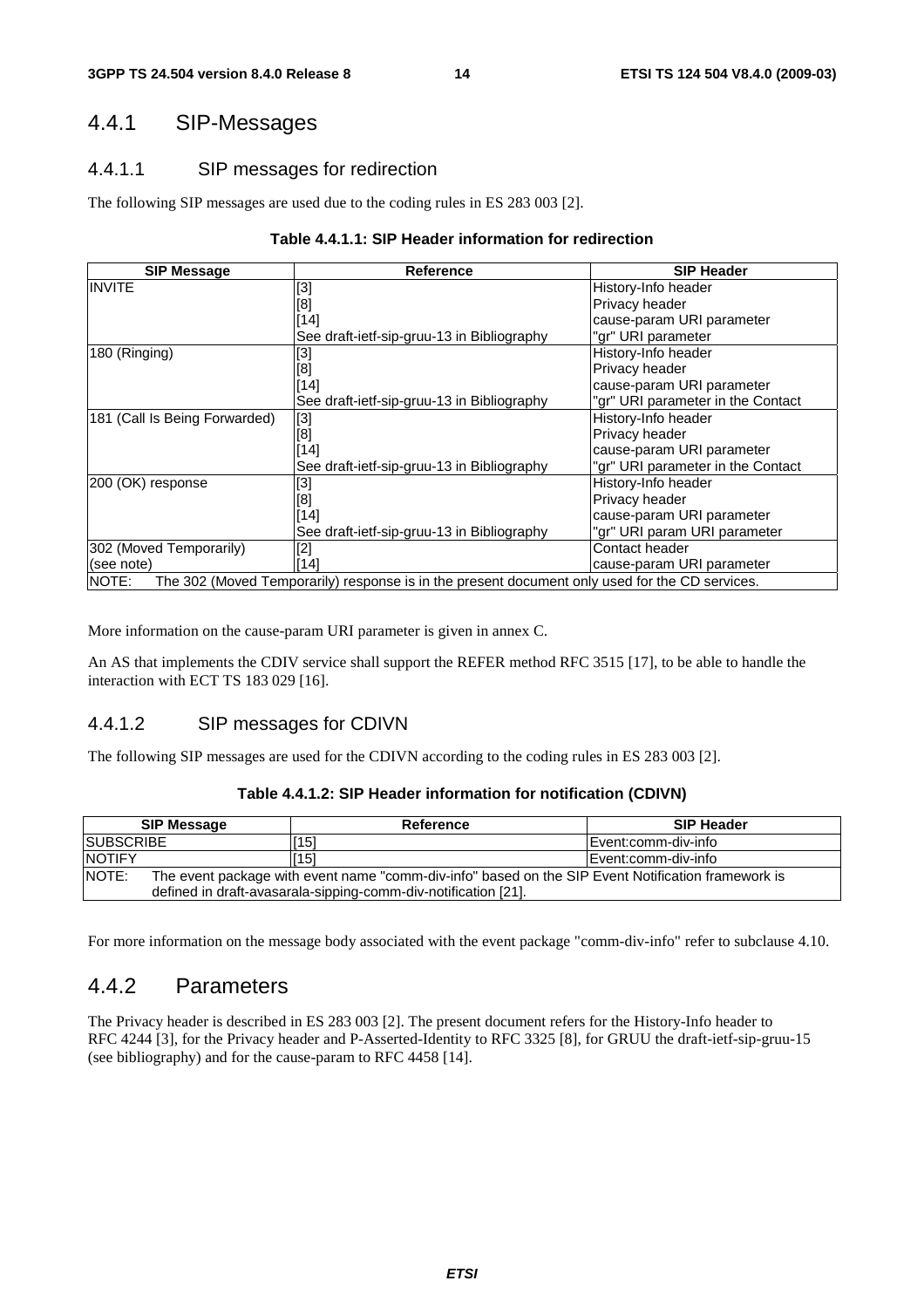## 4.5 Signalling requirements

### 4.5.0 General

For user configuration of the CFU, CFB, CFNR, CFNL, CFNRc and CD services the Ut interface should be used.

See clause 4.9 for further information about the structure of the XML document.

NOTE: Other possibilities for user configuration, as web-based provisioning or pre-provisioning by the operator are outside the scope of the present document.

### 4.5.1 Activation/deactivation

The services CFU, CFB, CFNR, CFNL, CFNRc and CD are individually activated at provisioning or at the subscribers request by using for example the Ut interface.

The services CFU, CFB, CFNR, CFNL, CFNRc and CD are individually deactivated at withdrawal or at the subscribers request by using for example the Ut interface.

For activation of the CDIVN, the message body within the SUBSCRIBE method would be used. Deactivation of CDIVN is either explicit by sending SUBSCRIBE message by the served user with "Expires" header set to "zero" or upon the expiration of the timer "Expire" in the AS. More details are described in clause 4.10.

### 4.5.1a Registration/erasure

For registration of diversion information for the services CFU, CFB, CFNR, CFNL, CFNRc and CD, the Ut interface should be used. The diverted-to party address of the services CFU, CFB, CFNR, CFNL, CFNRc and CD can individually be registered at the subscribers request by using the Ut interface.

For erasure of diversion information for the services CFU, CFB, CFNR, CFNL, CFNRc and CD, the Ut interface should be used. The diverted-to party address of the services CFU, CFB, CFNR, CFNL, CFNRc and CD can individually be erased at the subscribers request by using the Ut interface.

Registration/erasure is not applicable for CDIVN.

### 4.5.1b Interrogation

For interrogation of the services CFU, CFB, CFNR, CFNL, CFNRc and CD, the Ut interface should be used.

Interrogation is not applicable for CDIVN.

### 4.5.2 Invocation and operation

### 4.5.2.1 Actions at the originating UA

When communication diversion has occurred on the served user side and the network option "*Originating* user receives notification that his communication has been diverted (forwarded or deflected)" is set to true, the originating UA may receive a 181 (Call is being forwarded) response according to the procedures described in ES 283 003 [2].

The Information given by the History-Info header could be displayed by the UA if it is a UE.

### 4.5.2.2 Actions at the originating P-CSCF

Procedures according to ES 283 003 [2] shall apply.

### 4.5.2.3 Actions at the originating S-CSCF

Procedures according to ES 283 003 [2] shall apply.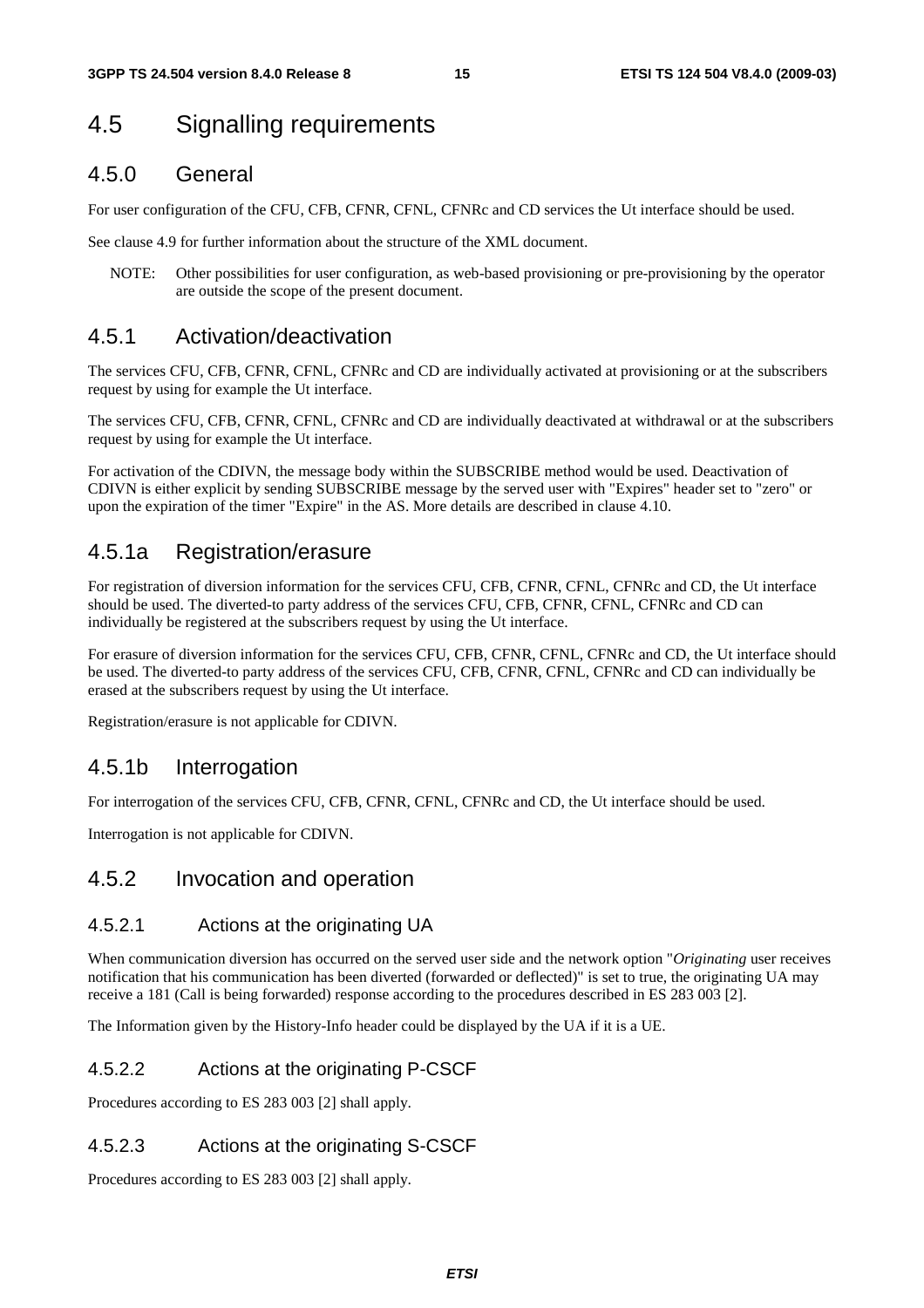### 4.5.2.4 Actions at the diverting S-CSCF

Procedures according to ES 283 003 [2] shall apply.

Based on the Initial Filter Criteria (IFC) Rules, indicating that the served user is subscribed to the CDIV simulation services, the communication is be forwarded to an AS.

NOTE: An example of the use of IFC is shown in annex B.

### 4.5.2.5 Actions at the diverted to S-CSCF

Procedures according to ES 283 003 [2] shall apply.

### 4.5.2.6 Actions at the AS of the diverting User

### 4.5.2.6.1 Checking of the diversion limits

When receiving an INVITE request and the AS determines that the AS shall divert a communication the AS shall check if diverting the communication exceeds the number of diversions allowed within the network. The AS shall calculate the number of diversions by examination of the History-Info header field:

- using the entries including a cause-param URI parameter with cause values specified in subclause 4.5.2.6.2.2; or
- examining the entries in the Index entries parameter;

to see if another diversion is allowed due to network provider allowed limit of diversions.

If the number of diversions exceed the given limit then the following response sent to the originating user shall apply:

- a) communication diversion forwarding busy a 486 (Busy here) shall be sent;
- b) communication forwarding no reply, 480 (Temporarily unavailable) shall be sent;
- c) communication forwarding unconditional 480 (Temporarily unavailable) shall be sent;
- d) communication deflection, 480 (Temporarily unavailable) shall be sent.
- NOTE: It is based on operator policy that the communication can be delivered to the latest diverting party when it is known.

In all cases a Warning header field indicating that the communication is released due to the extension of diversion hops (e.g. "Too many diversions appeared") shall be sent.

#### 4.5.2.6.2 Setting of the diversion parameters by the AS

4.5.2.6.2.1 Overview

After checking the limit of diversions the following settings of the INVITE request shall be performed.

#### 4.5.2.6.2.2 First diversion

If an AS determines that the AS shall divert a communication the AS shall consider this diversion as the first diversion if any of the following conditions apply for the received INVITE request:

- no History-Info header field received; or
- a History-Info header field is received in which no hi-targeted-to-uri elements containing a cause-param URI parameter with a cause value as specified below are present.

When this is the first diversion the communication has undergone, the following information is to be set in the retargeted request:

the diverting parties address;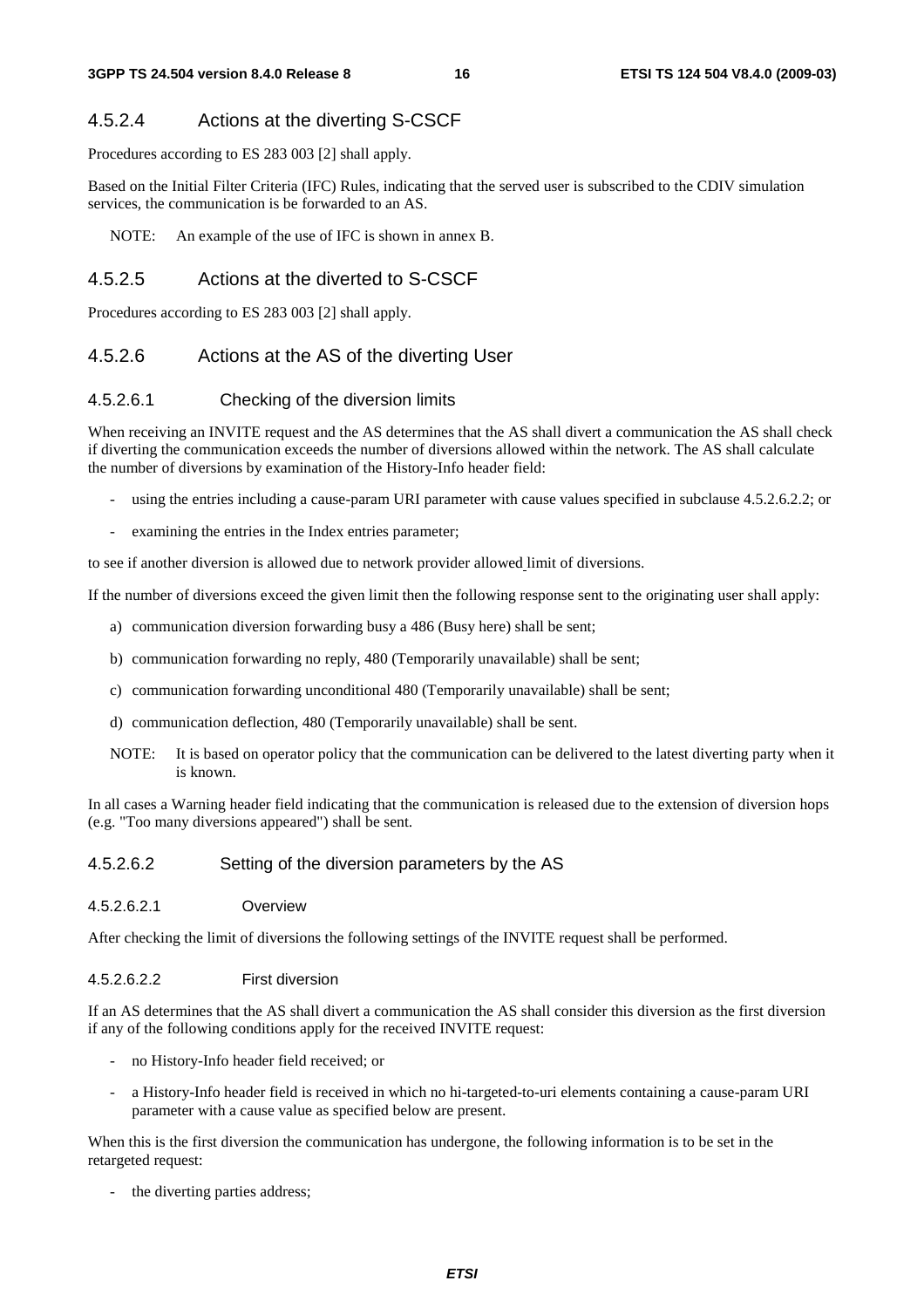- the diverted-to party address;
- diversion information.

The following header fields shall be included or modified with the specified values:

- **a) The Request URI**  shall be set to the SIP, TEL or SIPS URI where the communication is to be diverted to (see <target> element in clause 4.9.1.4).
- **b) The History-Info header** field Two hist-info entries that shall be generated.
	- b.1) The first entry includes the hi-targeted-to-uri of the served user.

The privacy header "history" shall be escaped within the hi-targeted-to-uri, if:

- the served user wishes privacy (e.g. the served user is subscribed to the OIR Service); or
- the served used has the subscription option "Served user allows the presentation of his/her URI to diverted-to user" set to false.

 Otherwise, if the first entry contains the "gr" parameter and the subscription option "Served user allows the presentation of his/her URI to *diverted-to* user" is set to "not-reveal-as-GRUU", then it shall be changed as follows:

replace the first entry with the public user identity of the served user.

 The AS shall set the cause-param parameter (redirecting reason and redirecting indicator) included in the History-Info header field according to the diversion conditions. The mapping between the diversion conditions and the coding of the cause-param parameter is as follows:

- if communication forwarding busy, the cause value "486" as defined by RFC 4458 [14];
- if communication forwarding no reply, the cause value "408" as defined by RFC 4458  $[14]$ ;
- if communication forwarding unconditional, the cause value "302 as defined by RFC 4458 [14];
- if communication deflection (Immediate Response), the cause value "480" as defined by RFC 4458 [14];
- if communication forwarding not logged in , the cause value "404" as defined by RFC 4458 [14];
- if communication deflection during alerting, the cause value "487" as defined by RFC 4458 [14];and
- if communication forwarding on subscriber not reachable, the cause value "503" as defined by RFC 4458 [14];

according to the rules specified in RFC 4244 [3].

 If the diversion is based on a SIP response from the served user, a Reason header in escaped form shall be included in accordance with RFC 4244 [3].

 The Index shall be set or incremented according to the basic forwarding rules specified in subclause 4.3.3.1.3 of RFC 4244 [3].

b.2) The second entry includes the hi-targeted-to-uri of the address where the communication is diverted to. The AS shall not include a cause-param in this entry.

 The index shall be set or incremented according to the basic forwarding rules specified in subclause 4.3.3.1.3 of RFC 4244 [3].

#### **c) The To header** field:

If the served user does not want to reveal its identity to the diverted-to party, then the To header shall be changed to the URI where the communication is diverted to. The served user does not want to reveal its identity when one of the following conditions holds true:

- if the served user wishes privacy (e.g. the served user is subscribed to the OIR Service); or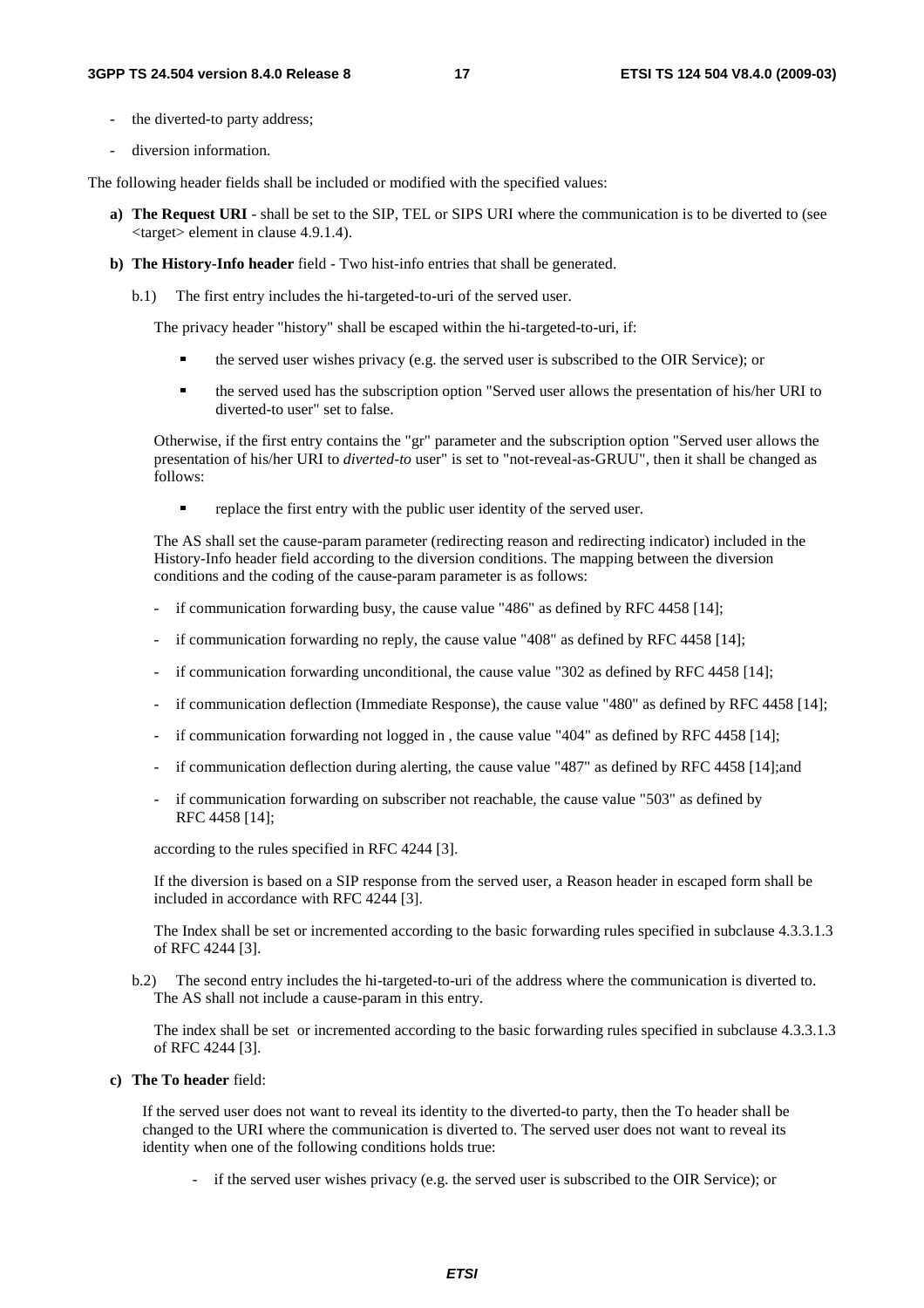#### **3GPP TS 24.504 version 8.4.0 Release 8 18 ETSI TS 124 504 V8.4.0 (2009-03)**

- if the served used has the subscription option "Served user allows the presentation of his/her URI to diverted-to user" set to "false".

Otherwise, if the To header contains the "gr" parameter and the served user has the subscription option "Served user allows the presentation of his/her URI to diverted-to user" set to "not-reveal-as-GRUU", then the To header field shall be changed to a public user identity of the served user.

In all other cases the To header shall not be changed.

#### 4.5.2.6.2.3 Subsequent diversion; a History-Info header received

If an AS determines that the communication shall be diverted the AS shall consider this diversion as a subsequent diversion if the received INVITE request includes a History-Info header, which includes a hi-targeted-to-uri with a cause-param URI parameter, encoded as in subclause 4.5.2.6.2.2. In this case the AS shall add a new history-info entry to the History-Info header field according to the rules defined in RFC 4244 [3]. The following information has to be added to the retargeted request:

- the diverted-to party address;
- diversion information.

The following header fields shall be included or modified with the specified values;

- **a) Request URI** shall be set to the SIP, TEL or SIPS URI where the communication is to be diverted to (see <target> element in clause 4.9.1.4).
- **b) History-Info header** The history entry representing the served user may be modified. One history entry is added.
	- b.1) The history entry representing the served user privacy header "history" shall be escaped within the hi-targeted-to-uri, if:
		- the served user wishes privacy (e.g. the served user is subscribed to the OIR Service); or
		- the served used has the subscription option "Served user allows the presentation of his/her URI to diverted-to user" set to false.

If the history entry is already escaped with the correct privacy value no modification is needed.

 If the history entry representing the served user contains the "gr" parameter and the subscription option "Served user allows the presentation of his/her URI to *diverted-to* user" set to "not-reveal-as-GRUU", it shall be changed to a public user identity of the served user.

 The AS shall add a cause-param parameter (redirecting reason) included in the History-Info header field shall be set according to the diversion conditions. The mapping between the diversion conditions and the coding of the cause param parameter is as follows:

- Communication forwarding busy, the Cause value "486" as defined by RFC 4458 [14] shall be used.
- Communication forwarding no reply, the Cause value "408" as defined by RFC 4458 [14] shall be used.
- Communication forwarding unconditional, the Cause value "302" as defined by RFC 4458 [14] shall be used.
- Communication deflection (Immediate response), the Cause value "480" as defined by RFC 4458 [14] hall be used.
- Communication Forwarding Not Logged in, The Cause value "404" as defined by RFC 4458 [14] shall be used.
- Communication deflection during alerting, the cause value "487" as defined by RFC 4458 [14] shall be used.
- Communication Forwarding on Subscriber Not reachable, the cause value "503" as defined by RFC 4458 [14] shall be used.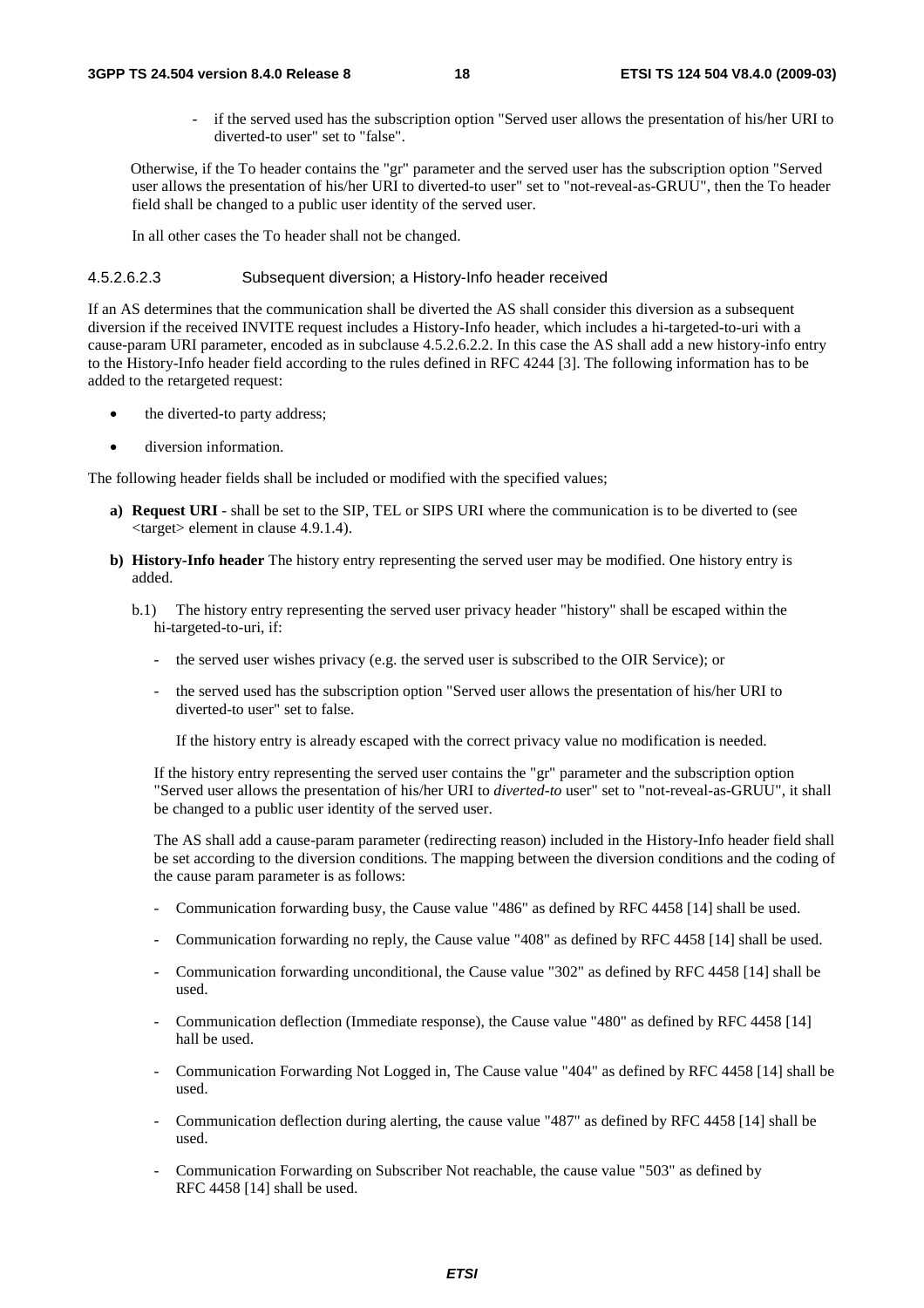If the diversion is based on a SIP response from the served user, a Reason header in escaped form shall be included in accordance with RFC 4244 [3].

b.2) A history entry shall be added where the hi-targeted-to-uri shall be set to the SIP, TEL or SIPS URI were the communication is diverted to

 The Index shall be incremented according to the Basic Forwarding rules specified in subclause 4.3.3.1.3. "Indexing in the History-Info Header" of RFC 4244 [3] the new level index "1" shall be used.

#### **c) To header**:

 If the served user does not want to reveal its identity to the diverted-to party, then the To header shall be changed to the URI where the communication is diverted to. The served user does not want to reveal its identity when one of the following conditions holds true:

- if the served user wishes privacy (e.g. the served user is subscribed to the OIR Service); or
- if the served used has the subscription option "Served user allows the presentation of his/her URI to diverted-to user" set to false.

 Otherwise, if the To header contains the "gr" parameter and the served user has the subscription option "Served user allows the presentation of his/her URI to *diverted-to* user" set to "not-reveal-as-GRUU", then the To header shall be changed to a public user identity of the served user.

In all other cases the To header shall not be changed.

#### 4.5.2.6.2.4 Overview of the operation

Figure 4.5.2.6.2.4 shows the example of a communication path for multiple diversions.



#### **Figure 4.5.2.6.2.4: Originally A calls B Information transferred in the INVITE request**

Table 4.5.2.6.2.4 shows which parameters and header fields that are modified in a diversion AS.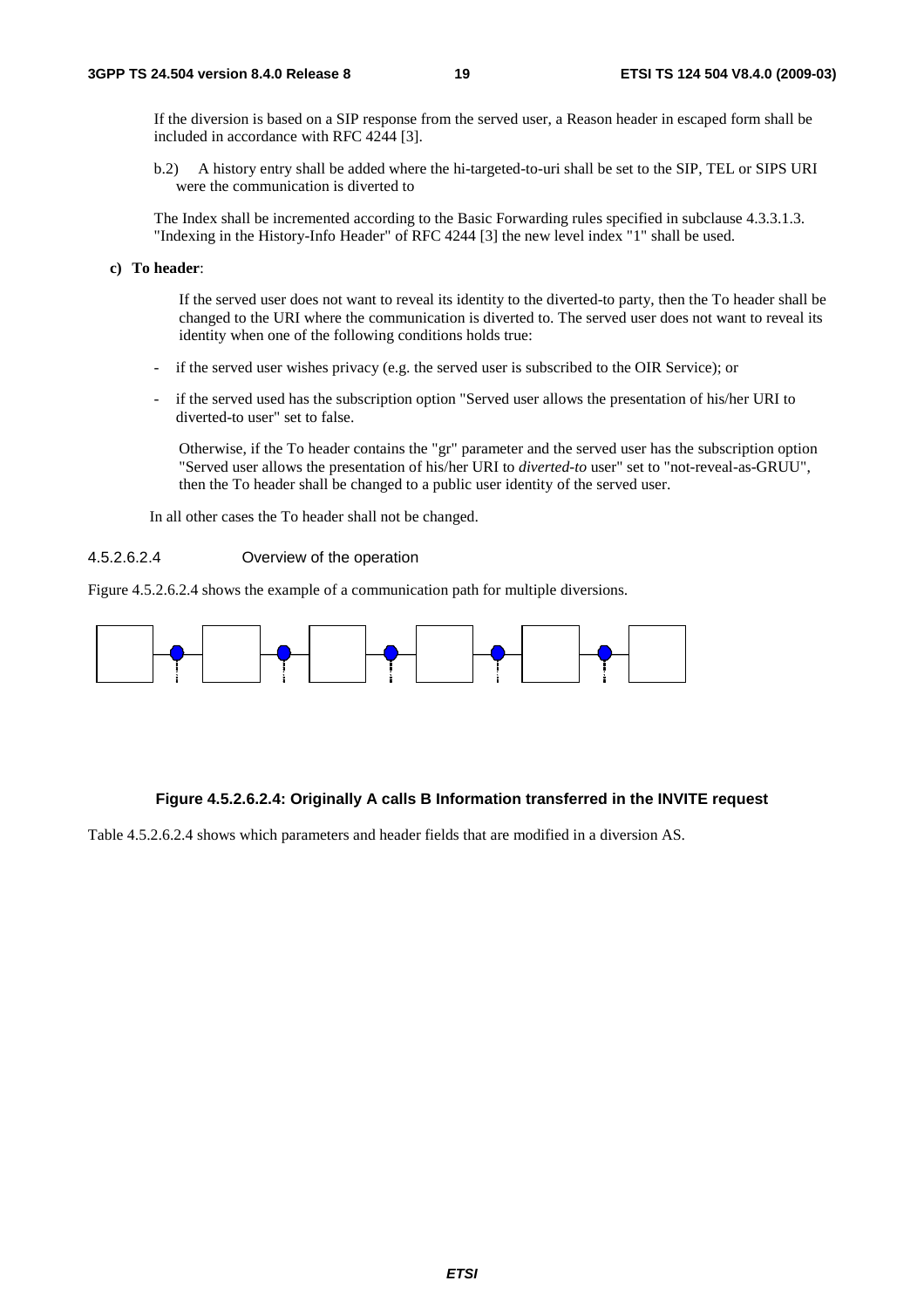|                                                                                                                                                                | HOP <sub>1</sub> |         | HOP <sub>2</sub> |              |             | HOP <sub>3</sub> |                  |        | HOP <sub>4</sub> |               |             | HOP <sub>5</sub> |
|----------------------------------------------------------------------------------------------------------------------------------------------------------------|------------------|---------|------------------|--------------|-------------|------------------|------------------|--------|------------------|---------------|-------------|------------------|
| Number Information:<br>P-Asserted-Identity<br><b>Request URI</b>                                                                                               | A<br>В           |         | A<br>С           |              |             | А<br>D           |                  |        | Α<br>E           |               |             | Α<br>F           |
| hi-entry                                                                                                                                                       |                  | В       | С                | B            |             | D                | В,<br>С          | D      | Е                | В,<br>С,<br>D | Е           | F                |
| Information added:<br>hi-targeted-to-uri<br>Reason header<br>cause-param<br>Privacy                                                                            |                  | В<br>W  | C                | 중<br>changes | V<br>U<br>W | D                | 중<br>chan<br>မွေ | V<br>W | E                | 공<br>changes  | V<br>U<br>W | F                |
| Hi-index<br>$U =$ Value for the cause-param parameter as specified in 4.5.2.6.2.2 and 4.5.2.6.2.3<br>$V =$ Value in accordance with the rules in RFC 4244 [3]. |                  | index 1 | index 2          |              |             | index 3          |                  |        | index 4          |               |             | index 5          |

| Table 4.5.2.6.2.4: Parameter information for multiple redirection |  |  |  |  |
|-------------------------------------------------------------------|--|--|--|--|
|-------------------------------------------------------------------|--|--|--|--|

W = privacy value (header) or (none) or no entry.

NOTE: The hi-index field shall be increased by 1 due to the rules described in RFC 4244 [3].

#### 4.5.2.6.3 Diversion procedures at the diverting AS

The diverting AS shall continue the communication depending on the service that is causing the diversion:

#### **1) Communication Forwarding Unconditional or Communication Forwarding Busy network determined user busy or Communication forwarding on Not Logged in**

The AS shall continue in the following manner:

- If the notification procedure of the originating user is supported then the originating user shall be notified as described in the clause 4.5.2.6.4.
- An INVITE request containing the diverted-to URI shall sent to the (outgoing) S-CSCF. The INVITE request shall includes the parameter information as shown in table 4.5.2.6.2.4 and described in clause 4.5.2.6.2.
	- If the served user has subscribed to the indication of communication diversion to the diverting user and/or CDIVN service, then the served user will be indicated to/notified of the communication diversion as described in clause 4.5.2.6.5.
	- If the user has activated both CFNL and CDIVN, and CFNL was invoked then the AS will store the CDIVN according to the CDIVN Buffer Timer for a default time of 1 day set by the service provider. The user has the option of overwriting this timer value in the SUBSCRIBE message to the maximum value of 1 day. See clause 4.10.1.1.1.2 for more details.

#### **2) Communication Forwarding No Reply**

 After receiving the first 180 (Ringing) response the no reply timer (definition see clause 4.8) shall be started. If forking is provided by the S-CSCF a further received 180 (Ringing) response does not refresh the timer.

With receiving a 200 (OK) response the no reply timer shall be terminated and the call follows the Basic call procedure as described within ES 283 003 [2]. Other open early dialogs shall be terminated as described within ES 283 003 [2], clause 9.2.3.

When the no reply timer defined in clause 4.8 expires:

 The dialog(s) to the diverting user shall be terminated e.g. by sending a CANCEL request or BYE request according to the rules and procedures in RFC 3261 [6].

 If the notification procedure of the originating user is supported then the originating user shall be notified as described in the clause 4.5.2.6.4.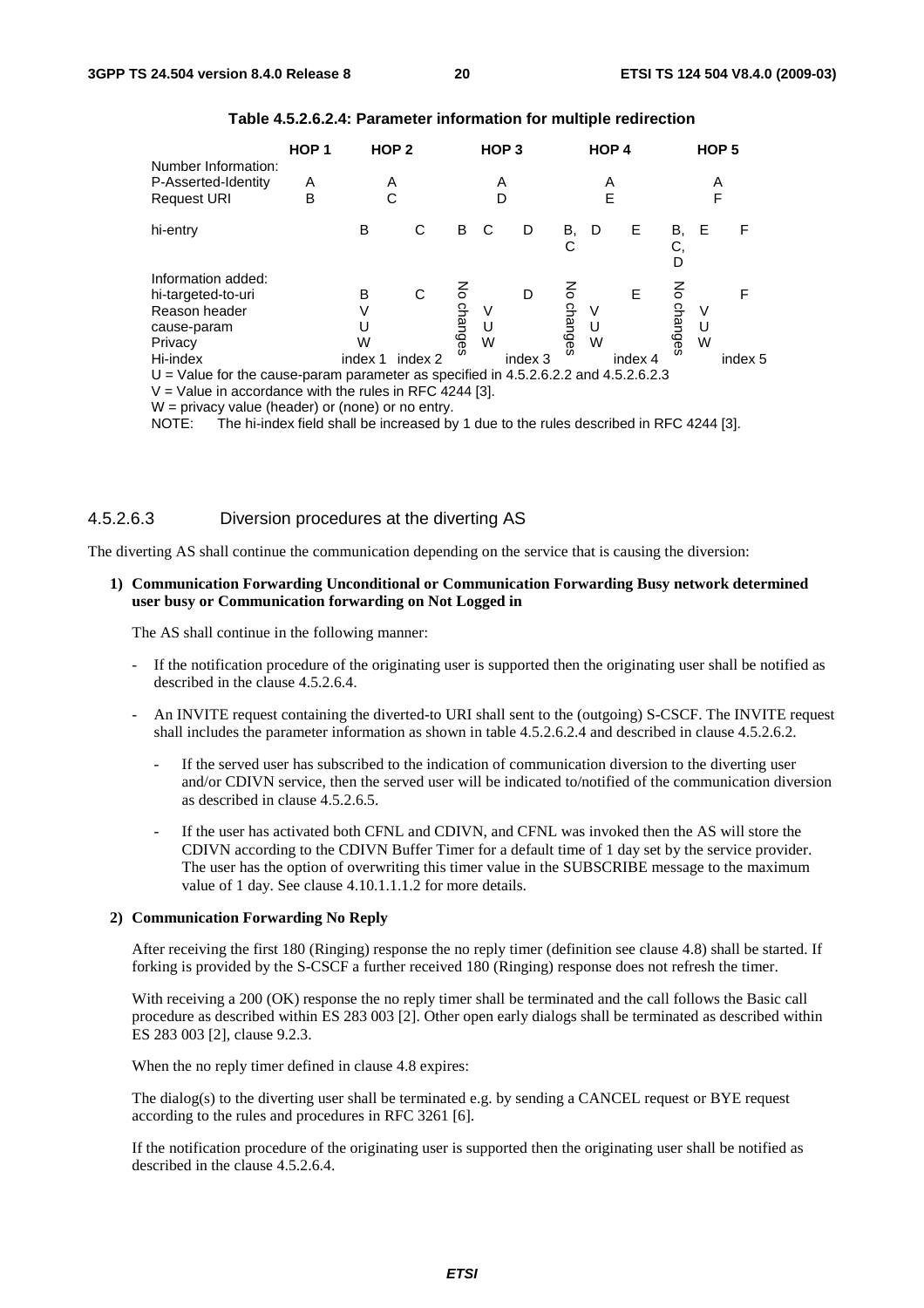An INVITE request is sent to the (outgoing) S-CSCF towards the diverted-to user. The INVITE request includes the parameter information as shown in table 4.5.2.6.2.4.

If the served user has subscribed to the indication of communication diversion to the diverting user and/or the CDIVN service, then the served user will be notified of the communication diversion as described in clause 4.5.2.6.5.

#### **3) Communication Forwarding No Reply (ringing continues)**

 After receiving the first 180 (Ringing) response the no reply timer (definition see clause 4.8) shall be started. If forking is provided by the S-CSCF a further received 180 (Ringing) response does not refresh the timer.

When the diverted-to-user has accepted the communication request (with 200 OK) then the originating user shall be notified as described in clause 4.5.2.6.4.

 An INVITE is sent to the outgoing S-CSCF towards the diverted to user. The INVITE address message includes the parameter information as shown in table 4.5.2.6.2.4.

If the served user has subscribed to the indication of communication diversion to the diverting user and/or the CDIVN service, then the served user will be notified of the communication diversion as described in clause 4.5.2.6.5.

 If diverting user accepts the communication after sending the INVITE request the communication path towards the diverted to user shall be released according to the rules and procedures in RFC 3261 [6].

#### **4) Communication Forwarding User Determined Busy**

The Communication Forwarding User Determined Busy is offered to the served user when the AS:

- The received 486 Busy shall be acknowledged with a ACK.
- If the notification procedures of the originating user is supported then the originating user shall be notified as described in the clause 4.5.2.6.4.
- An INVITE message containing the diverted-to URI is sent to the outgoing S-CSCF. The INVITE address message includes the parameter information as shown in table 4.5.2.6.2.4.
	- If the served user has subscribed to the indication of communication diversion to the diverting user and/or the CDIVN service, then the served user will be notified of the communication diversion as described in clause 4.5.2.6.5.

#### **5) Communication Deflection immediate response**

The Communication Deflection immediate response is offered to the served user.

A 302 (Moved Temporarily) response is received.

 If the notification procedures of the originating user is supported then the originating user shall be notified as described in clause 4.5.2.6.4.

 An INVITE message containing the diverted-to URI is sent to the outgoing S-CSCF. The INVITE address message includes the parameter information as shown in table 4.5.2.6.2.4.

If the served user has subscribed to the indication of communication diversion to the diverting user and/or the CDIVN service, then the served user will be notified of the communication diversion as described in clause 4.5.2.6.5.

#### **6) Communication Deflection during alerting**

 When Communication Deflection during alerting is invoked after the AS receives a 180 (Ringing) "Ringing" response. then:

- A 302 (Moved Temporarily) response is received; and
- if the notification procedures of the originating user is supported then the originating user shall be notified as described in clause 4.5.2.6.4; and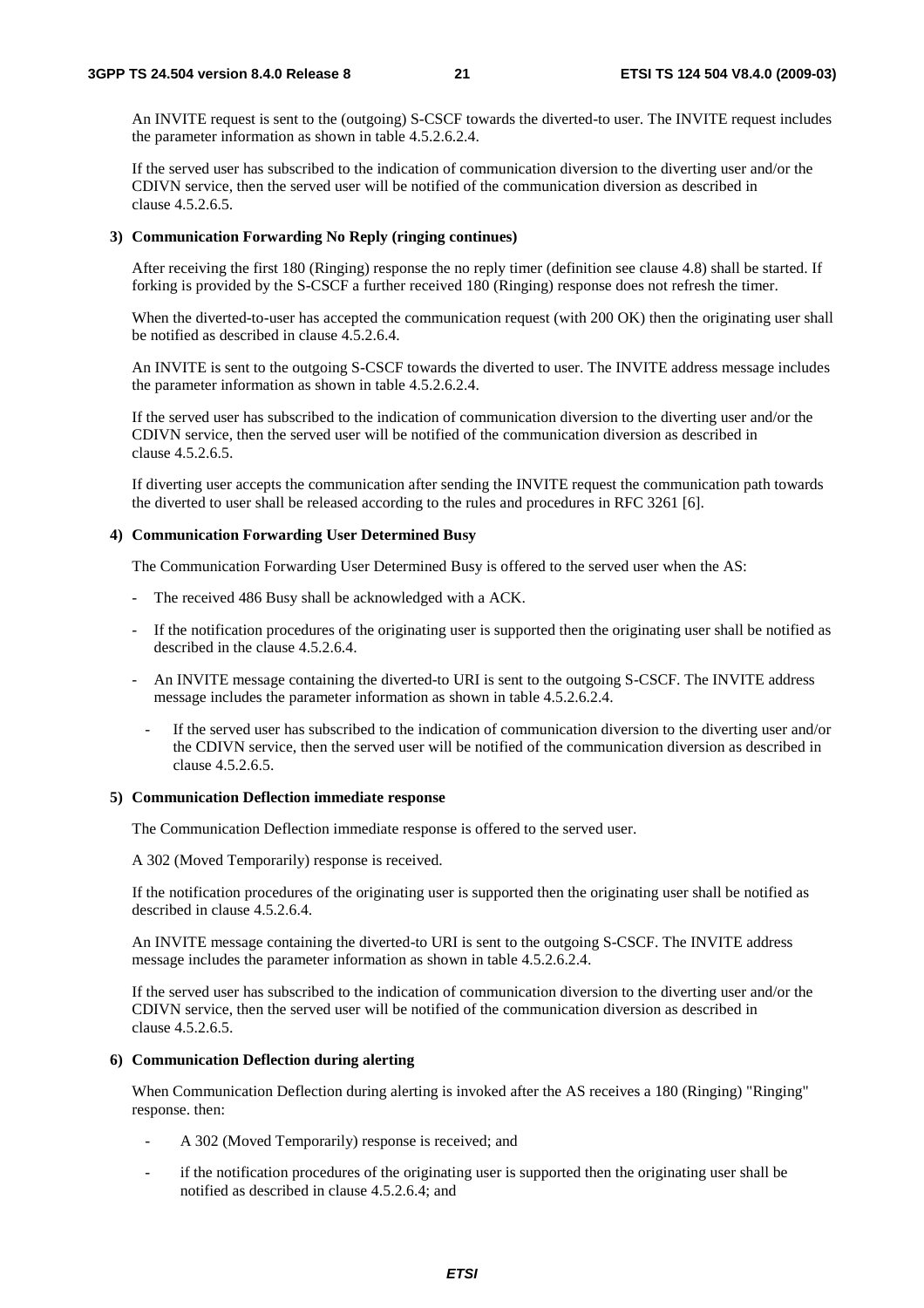- an INVITE request containing the URI received in the Contact header of the 302 as the diverted-to URI shall be sent as specified in ES 283 027 [13]. The diverted-to URI could be restricted by setting the privacy header for the entry of the diverted-to URI to "history"; and
- the INVITE request shall include the parameter information as shown in table 4.5.2.6.2.4 "Parameter information for multiple redirection". If the served user has subscribed to the indication of communication diversion to the diverting user and/or the CDIVN service, then the served user will be notified of the communication diversion as described in clause 4.5.2.6.5.

#### **7) Communication Forwarding on Subscriber Not Reachable**

When the AS receives a not reachable indication (see clause 4.5.2.6.6) on the INVITE forwarded to the served user, then the following criteria shall apply before the Communication Forwarding on Subscriber Not Reachable procedure is executed:

- the served user has an active forwarding rule containing not-reachable condition (see clause 4.9); and
- the served user is registered.

The following steps shall be followed to perform Communication Forwarding on Subscriber Not Reachable:

- 1) If the notification procedures of the originating user is supported then the originating user shall be notified as described in the clause 4.5.2.6.4.
- 2) An INVITE message containing the diverted-to URI is sent to the outgoing S-CSCF. The INVITE address message includes the parameter information as shown in table 4.5.2.6.2.4.

If the served user has subscribed to the indication of communication diversion to the diverting user and/or CDIVN service, then the served user will be indicated to/notified of the communication diversion as described in clause 4.5.2.6.5.

If the user has activated both CFNRc and CDIVN, and CFNRc was invoked then the AS will store the CDIVN according to the CDIVN Buffer Timer for a default time of 1 day set by the service provider. The user has the option of overwriting this timer value in the SUBSCRIBE message to the maximum value of 1 day. See clause 4.10.1.1.1.2 for more details.

#### 4.5.2.6.4 Notification procedures of the originating user (Subscription Option)

When Communication Diversion occurs and if served user has the subscription option "*Originating* user receives notification that his communication has been diverted (forwarded or deflected)." set to true then a 181 (Call Is Being Forwarded) response shall be sent towards the originating user.

The following header fields shall be included or modified with the specified values:

- a) The **P-Asserted-Identity** includes the URI of the diverting user.
- b) The **Privacy** header with the value "id" shall be included, if:
	- the served user wishes privacy (e.g. the served user is subscribed to the TIR Service); or
	- the served used has the subscription option " Served user allows the presentation of his/her URI to *originating* user in diversion notification." set to false.
- c) The following entries shall be added to the **History-Info** header field:
	- c.1) If this is the first diversion then the first entry shall be populated with the hi-targeted-to-uri of the served user. The Index is set to index  $= 1$  according to the rules specified in RFC 4244 [3].
	- c.2) On the history entry that represents the served user:

the privacy header with value "history" shall be escaped within the hi-targeted-to-uri, if:

- the served user wishes privacy (e.g. the served user is subscribed to the TIR Service); or
- the served used has the subscription option "Served user allows the presentation of his/her URI to *originating* user in diversion notification." set to false.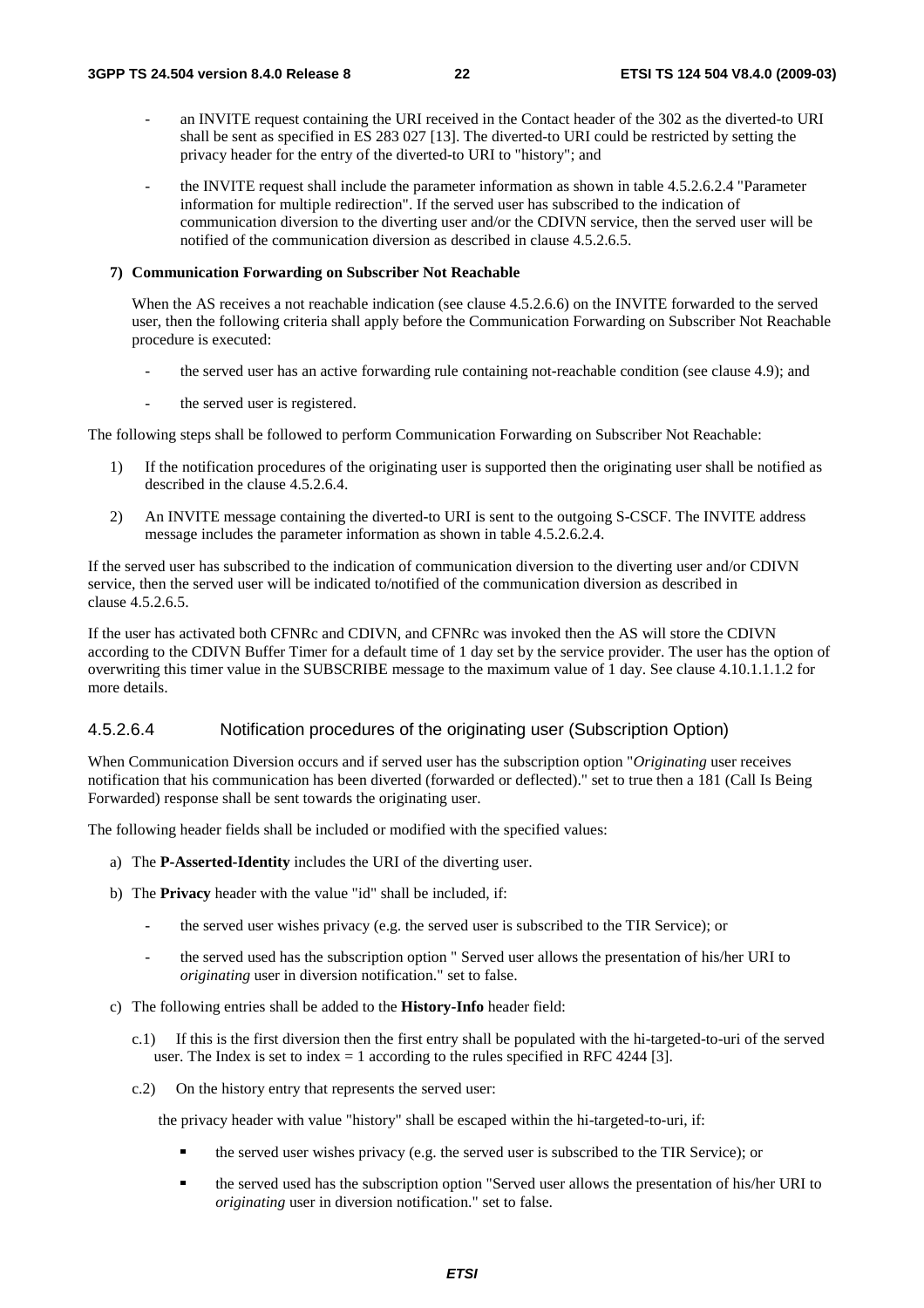If the history is already escaped with the correct privacy value no modification is needed.

If the history entry representing the served user contains the "gr" parameter and the served user has the subscription option "Served user allows the presentation of his/her URI to *originating* user in diversion notification" set to "not-reveal-as-GRUU", it shall be changed to the public user identity of the divertedto user.

In all other cases the history entry representing the served user shall not be changed.

- c.3) A history entry shall be added according to the rules of clause 4.5.2.6.2.3 item b.2. In addition, for this entry.
	- c.3.1) if the history entry representing the forwarded to URI contains the "gr" parameter and the served user has the subscription option "Served user allows the presentation of forwarded to URI to *originating* user in diversion notification" set to "not-reveal-as-GRUU", it shall be changed to the public user identity of the diverted-to user.
	- c.3.2) the privacy header with value "history" shall be escaped within the hi-targeted-to-uri, if the served used has the subscription option "Served user allows the presentation of forwarded to URI to *originating* user in diversion notification" set to "false".

Additional the AS may initiate an announcement to be included towards the calling user in order to inform about the diversion. Announcements may be played according to procedures as are described in TS 183 028 [11].

#### 4.5.2.6.5 Indication of communication diversion to the diverting user /CDIV Notification (subscription option)

If the subscription option "Served user receives notification that a communication has been forwarded" has been set to "yes", one or a combination of the following procedures are possible:

- 1) When the diverting user is registering to the communication system, the AS sends a MESSAGE request including the information where his calls are diverted to if any. As an option; the MESSAGE request may be sent to the user after a period of time according to the timer value  $T_{CDIV~IND}$  as defined in clause 4.8.3 that can be provided by the user.
- 2) A diverting user will be informed periodically with a MESSAGE request the information where the call is diverted to.
- NOTE 1: A diverting user could be informed via a Voicemail or Message mail system in the communication states described above.
- If the subscription option "Served user receives reminder notification on outgoing communication that CDIV is currently activated" has been set to "yes", then a diverting user will be informed with a MESSAGE request after the diverting user has initiated a new outgoing communication. The MESSAGE request includes the information where the call is diverted to.
- NOTE 2: A diverting user could be informed via a Voicemail or Message mail system in the communication states described above.

The description of information text contained in the MESSAGE request is out of scope of the present document.

If CDIVN has been activated according to subclause 4.5.1, then:

 The diverting AS will invoke the CDIV Notification to notifying the diverting user when CDIVN is activated. This notification is applicable for all the communication diversions which were selected by the user whilst subscribing to the CDIVN service.

4.5.2.6.5.1 Communication Diversion Notification procedure of the served user

When Communication Diversion occurs and if the CDIVN service of the served user is supported in the network and the user has activated the CDIVN service according to subclause 4.5.1, the user will receive a NOTIFY message according to preferences passed in the SUBSCRIBE request.

In case of CFNL and CFNRc, the AS will store the CDIVN for a period of time, see clause 4.5.2.6.3. Upon user's registration, if previous subscription is not valid at that point of time (see clause 4.2.1), the user may activate CDIVN by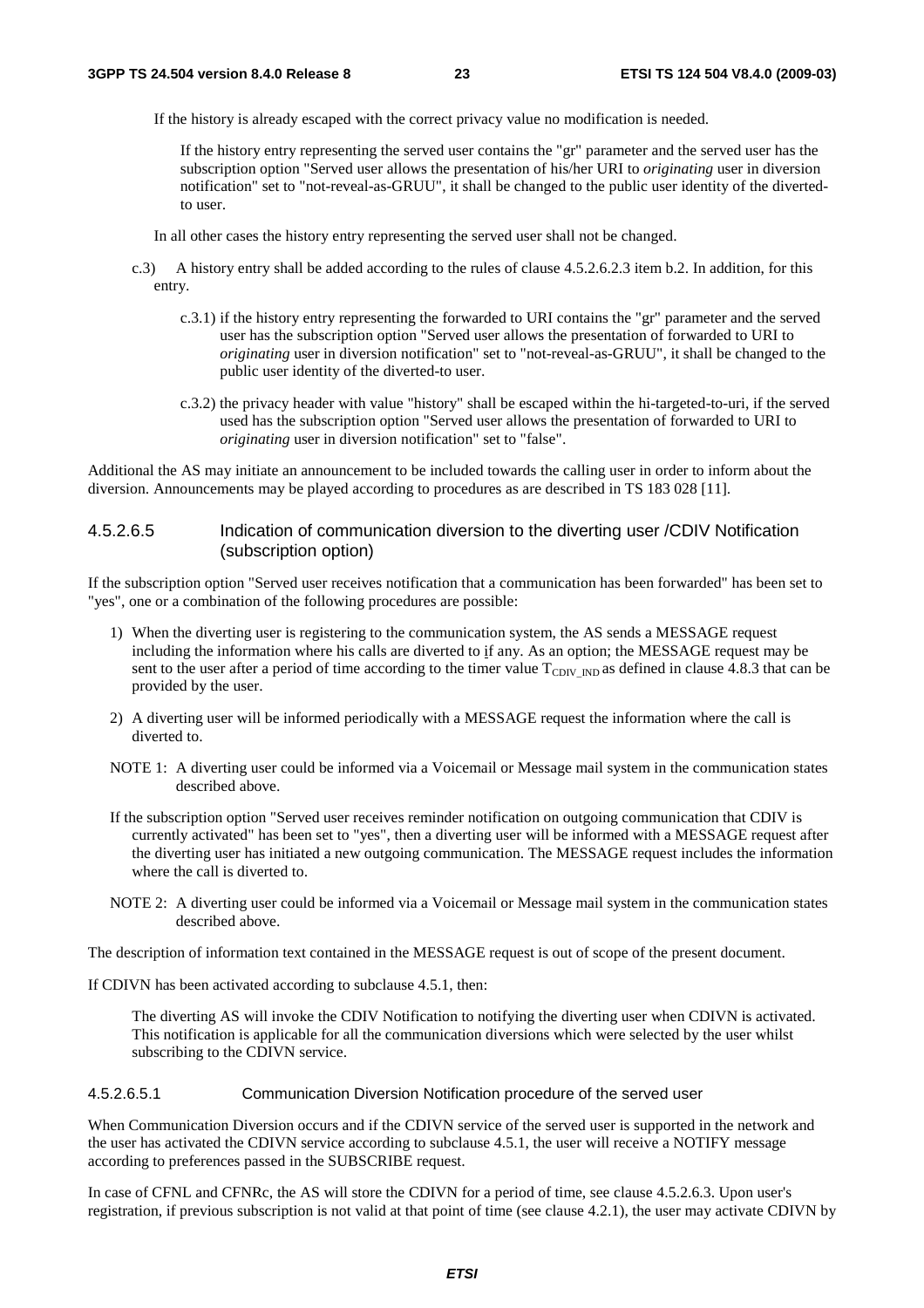sending SUBSCRIBE message. As a consequence, the user will receive a NOTIFY message accordingly including his stored notifications.

If the served user has subscribed to the Communication Diversion Notification service, then the diverting AS continues in the following manner:

- Identify and match the communication diversion selection criteria as mentioned by the user to select the communication diversions which have to be notified to the user. Such selection may be based on:
	- Identity of the Originating user.
	- Identity of the served user.
	- Identity of the diverted-to user.
	- Time-range of the Communication Diversion.
	- Reason for the Communication Diversion.
- Identify the amount of information which the served user has selected for including in the notification. By default, all the following information should be sent to the user. The served user has the option of disabling any of the following information, if he/she is not interested in:
	- information about the originating user;
	- information about the served user;
	- information about the diverted-to user;
	- time of the Communication Diversion;
	- reason for the Communication Diversion;
	- information about the rule which triggered the communication diversion.
- Identify the trigger criteria of sending the notification to the served user. By default, the notification should be sent immediately to the served user otherwise it may be based on the following:
	- Suitable Time-range for delivering the notification.
	- A particular availability status of the served user.

#### 4.5.2.6.5.2 Interaction of CDIVN and Indication of communication diversion to the diverting user procedures

If the CDIVN service of the served user is not supported in the network, then the indication of communication diversion to the diverting user for the communication diversion services shall apply.

If the CDIVN service of the served user is supported in the network but has not activated the CDIVN service according to subclause 4.5.1, then the indication of communication diversion to the diverting user for the communication diversion services shall apply.

#### 4.5.2.6.6 not reachable indication

It is recommended that the AS interprets the reception of one of the following response events as not reachable indication:

- 408 Request timeout response;
- 503 Service unavailable;
- 500 Server internal error;

and no provisional response, different than 100 Trying, has been received on the same dialog.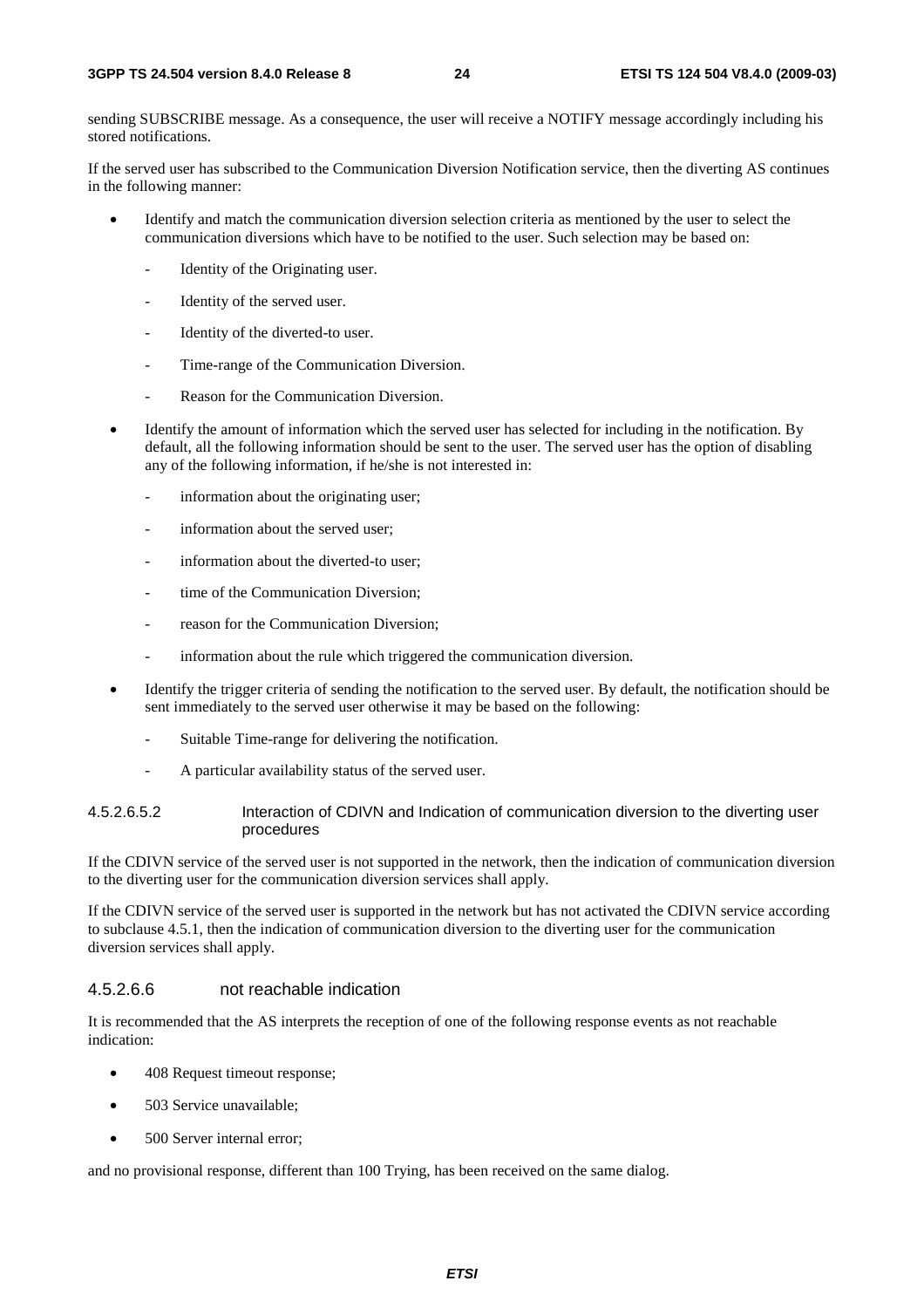- NOTE 1: Once the response code for signalling channel outage between the UE and the P-CSCF is standardized this response has to be added to this list.
- NOTE 2: There may be other means to discover this condition. These other means are out of the scope of the present document.

### 4.5.2.7 Actions at the AS of the diverted to user

The AS shall store the History-Info header of an incoming Request.

If a 180, 181 or 200 response does not contain a History Info header field, the AS shall include the stored History-Info header field and if diverted to user is subscribed to the TIR service the Privacy header field of all responses the priv-value of the last entry in the History-Info header field shall be set to "history".

- NOTE: A response including no History-Info header Field is coming from an untrusted entity or the History-Info header field is not included due to the privacy status within the SIP request.
- 4.5.2.8 Void

### 4.5.2.9 Actions at the incoming I-CSCF

Procedures according to ES 283 003 [2] shall apply.

#### 4.5.2.10 Actions at the outgoing IBCF

Procedures according to ES 283 003 [2] shall apply.

### 4.5.2.11 Actions at the incoming IBCF

Procedures according to ES 283 003 [2] shall apply.

### 4.5.2.12 Actions at the BGCF

Basic call procedures according to ES 283 003 [2] shall apply.

The interworking with other NGN is described in clause 4.7.3.

### 4.5.2.13 Actions at the MGCF

Procedures according to ES 283 003 [2] shall apply.

The interworking is described in clause 4.7.1.

### 4.5.2.14 Actions at the destination P-CSCF

Procedures according to ES 283 003 [2] shall apply.

### 4.5.2.15 Actions at the diverted to UA

Procedures according to ES 283 003 [2] shall apply.

#### 4.5.2.16 Actions at the diverting UA

Procedures according to ES 283 003 [2] shall apply.

To invoke Communication Deflection the UA shall send a 302 including a Contact header field with the address where the communication is diverted to.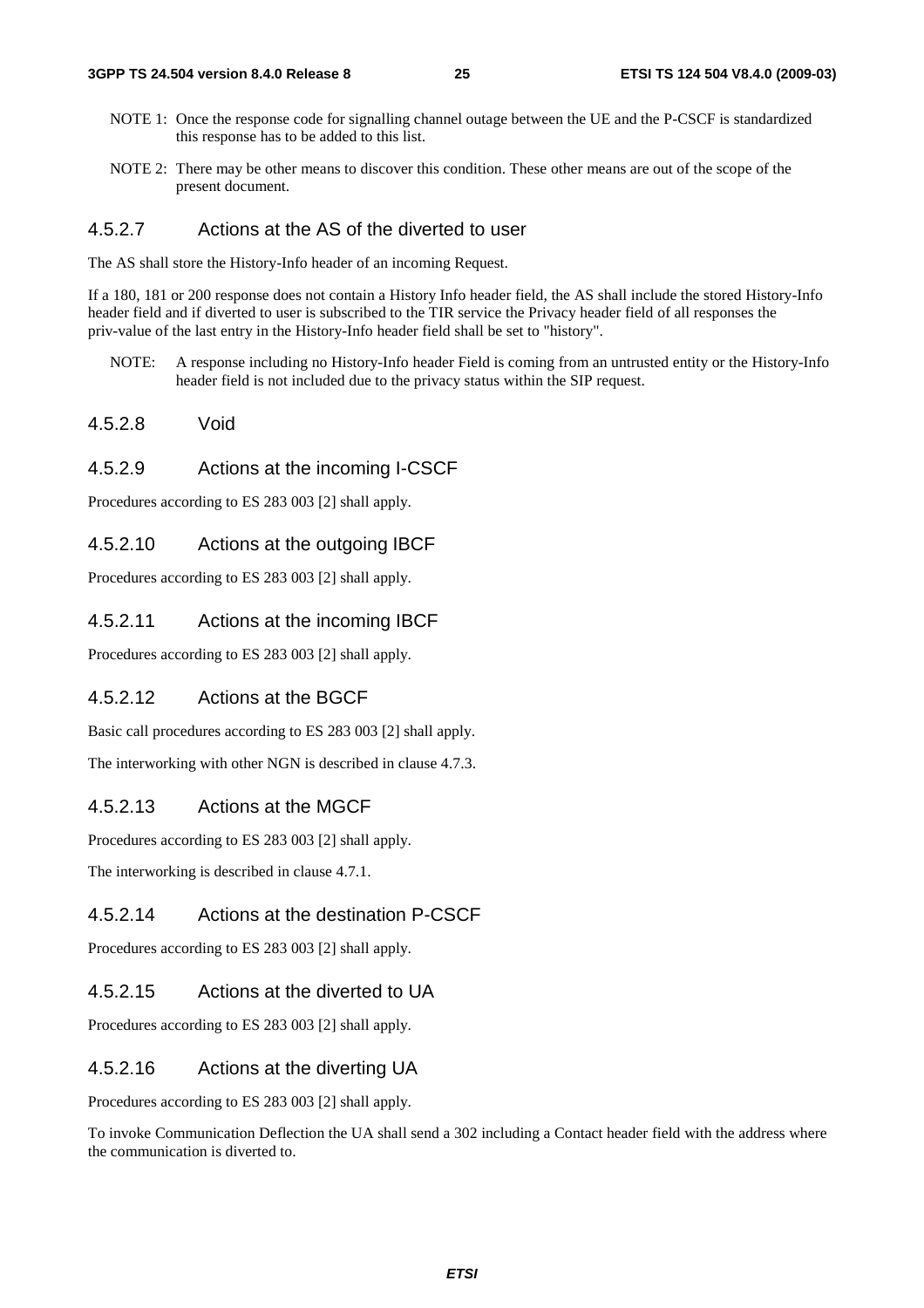## 4.6 Interaction with other services

### 4.6.1 Communication Hold (HOLD)

No impact, i.e. neither service shall affect the operation of the other service.

### 4.6.2 Terminating Identification Presentation (TIP)

A P-Asserted-Identity and History-Info header field received in the diverting AS is passed unmodified to the originating entity. The originating S-CSCF is responsible for the interpretation of the privacy header field.

### 4.6.3 Terminating Identification Restriction (TIR)

A P-Asserted-Identity and History-Info header field received in the diverting AS is passed unmodified to the originating entity. The originating CSCF is responsible of the interpretation of the privacy header field.

If the served (diverting) user selects the option that the originating user is notified, but without the diverted-to SIP, TEL or SIPS URI, then the AS shall not send the connected user's identity when the communication is answered, unless the originating user has an override capability.

When the TIR simulation service has been invoked by the diverted-to user, the diverted-to user's address and name shall not be presented in the CDIVN notification message.

### 4.6.4 Originating Identification Presentation (OIP)

When a communication has been diverted and the diverted-to user has been provided with the originating identification presentation simulation service, the S-CSCF of the diverted-to user shall sent the SIP, TEL or SIPS URI of the original originating user, if this originating user has not subscribed to or invoked the originating identification restriction simulation service.

### 4.6.5 Originating Identification Restriction (OIR)

When the originating identification restriction simulation service has been invoked, the originating user's address shall not be presented to the diverted-to user unless the diverted-to user has an override capability.

When the OIR simulation service has been invoked by the originating user, the originating user's address and name shall not be presented in the CDIVN notification message.

### 4.6.6 Conference calling (CONF)

No impact, i.e. neither service shall affect the operation of the other service.

### 4.6.7 Communication Diversion Services (CDIV)

For the redirection services, no impact, i.e. neither service shall affect the operation of the other service.

For the CDIVN service and the indication of communication diversion to the diverting user service, the provision and activation of at least one redirection service is a pre-requirement to provision and activate CDIVN service and the indication of communication diversion to the diverting user service.

### 4.6.8 Malicious Communication Identification (MCID)

No impact, i.e. neither service shall affect the operation of the other service.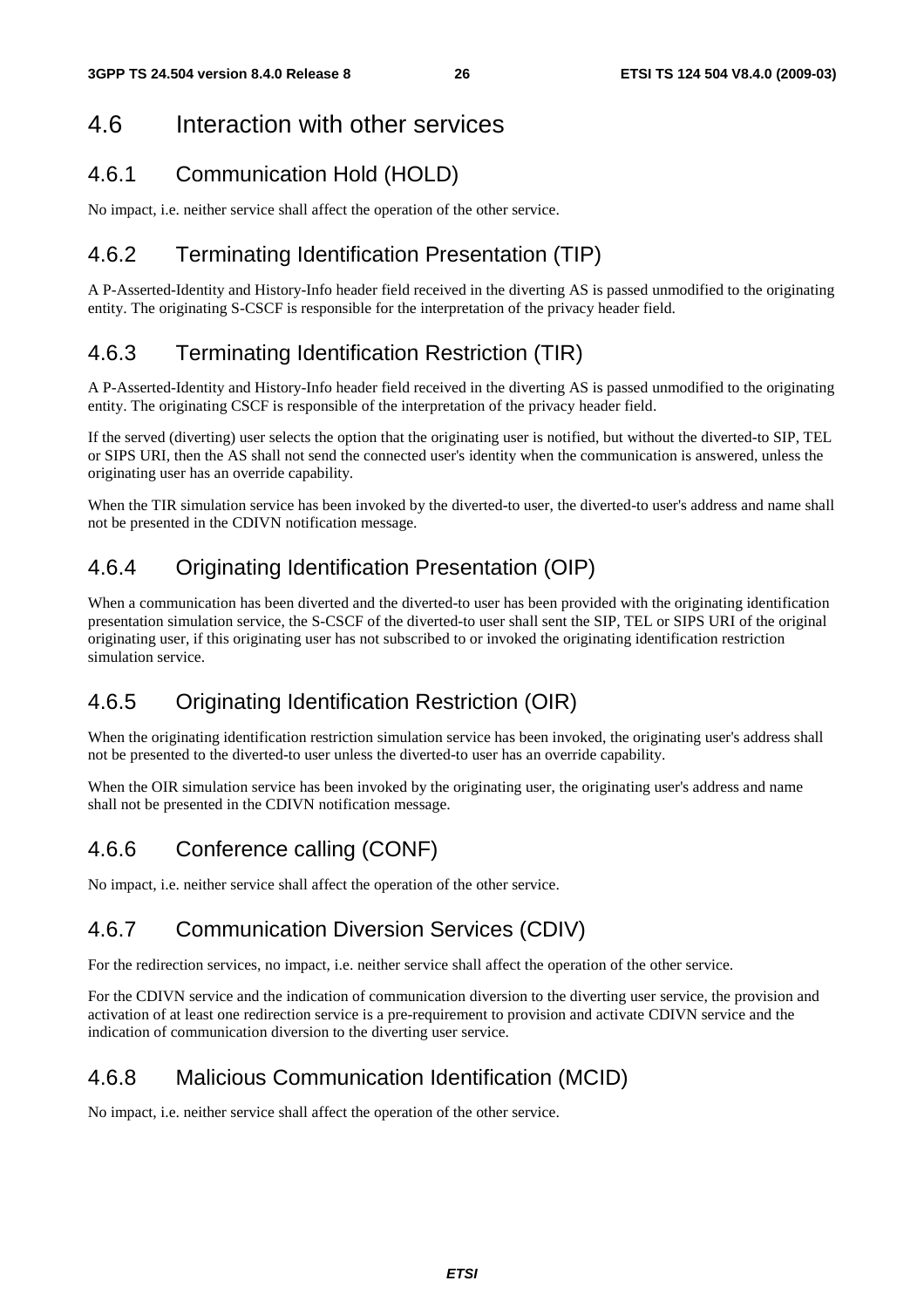### 4.6.9 Anonymous Communication Rejection and Communication Barring (ACR/CB)

If the user where the communication is forwarded to has subscribed to a call barring service "inhibition of incoming forwarded communication" the procedures described in TS 183 011 [9] shall take precedence.

If the user is subscribed to an Outgoing Communication Barring (OCB) service that includes the forwarded communication the OCB shall take precedence. The CDIV service has to check if the forwarded to SIP, TEL or SIPS URI is restricted and release the communication in such a case.

### 4.6.10 Explicit Communication Transfer (ECT)

### 4.6.10.1 Actions at the diverting AS

#### 4.6.10.1.1 Determine whether ECT is applied to the diverted communication

See TS 183 029 [16] clause 4.5.2.4.1 on the criteria that determine that a REFER request is to be treated as a request for transfer of an existing communication.

#### 4.6.10.1.2 Handling of transfer requests

When a REFER request is received in the context of a call transfer scenario (see clause 4.6.10.1.1), it shall perform the following steps:

- 1) Create a new CDIV Session Identifier URI addressed to this AS. The URI shall be created in such a way that a new dialog set up towards this URI can be easily correlated with the current REFER dialog.
- 2) The AS stores the value of the Refer-To header field (transfer target) from the REFER request and links it to the CDIV Session Identifier URI.
- 3) The AS Replaces the Refer-To header field with the CDIV Session Identifier URI. (This ensures that the diverting AS remains in the loop when the transferee sets up the communication with the transfer target.).
- 4) The AS forwards the REFER request to the transferee using basic communication procedures ES 283 003 [2].

#### 4.6.10.1.3 Actions when CDIV is invoked again by the transferred communication

When an INVITE is received targeted at the CDIV Session Identifier URI created earlier when transfer of the diverted ongoing communication was requested, the AS shall perform the following actions:

- 1) The AS replaces the request URI with the stored Refer-To header field value linked to the specific CDIV Session Identifier URI.
- NOTE: If needed the AS may generate charging events to charge for the extra leg.
- 2) The AS sets the diversion parameters (History-Info and To header fields) as specified in clause 4.5.2.6.2, in step 4.5.2.6.2.2 b2) or 4.5.2.6.2.3 b2) the cause-param value 302 shall be used.
- 3) The AS forwards the INVITE request towards the transfer target using basic communication procedures ES 283 003 [2].

### 4.7 Interworking with other networks

### 4.7.1 Interworking with PSTN/ISDN

In case of interworking with networks which do not provide any notification of the communication diversion or communication redirection information (e.g. redirection counter) in the signalling system, the communication continues according to the basic call procedures.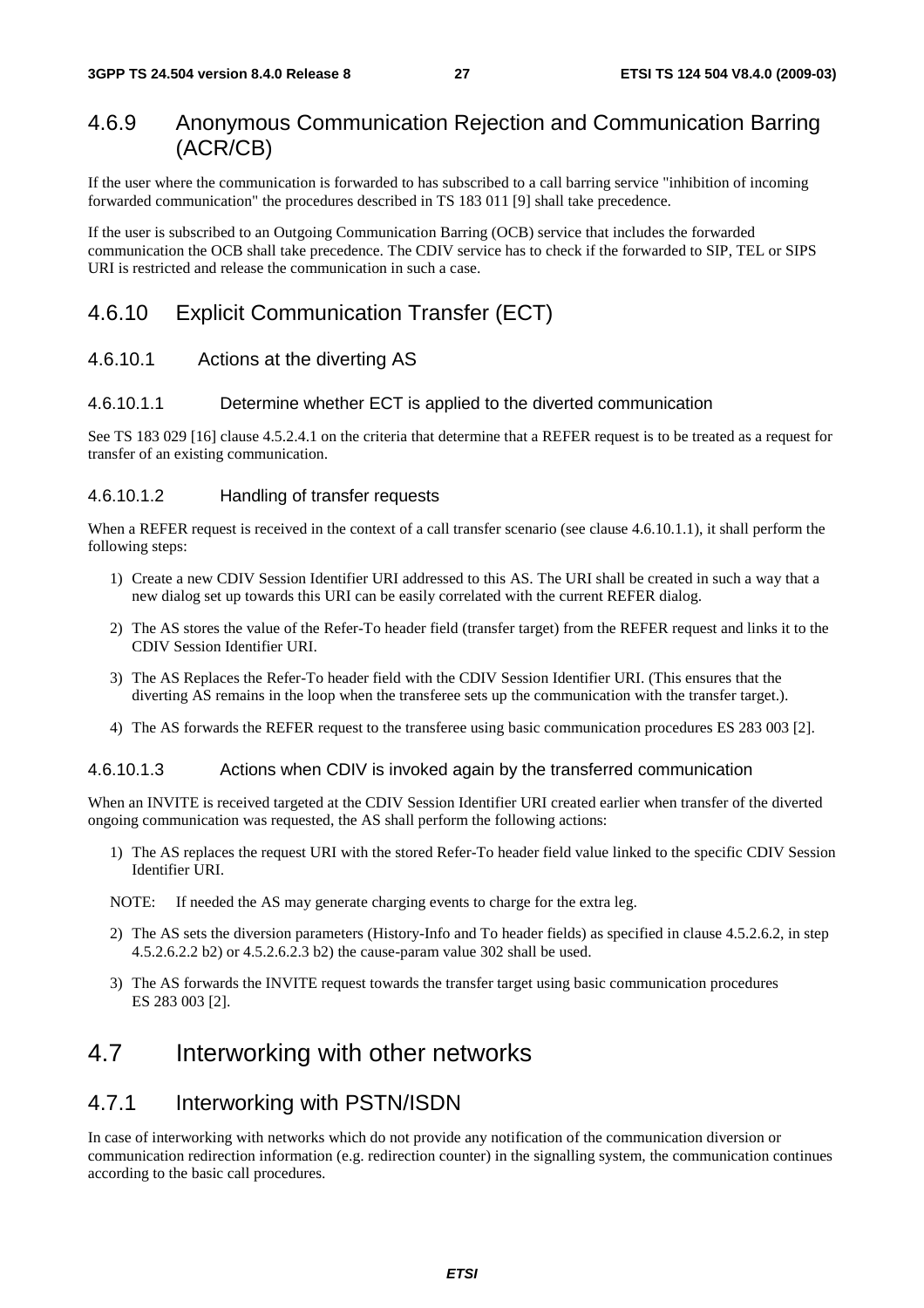### 4.7.1.1 Interworking at the O-MGCF

For the mapping of IAM to the INVITE Message no additional procedures beyond the basic call and interworking procedures are needed.

With regard to the backward messages the following mapping is valid.

| $\leftarrow$ Message sent to ISUP                       | ← Message Received from SIP      |                      |  |  |  |
|---------------------------------------------------------|----------------------------------|----------------------|--|--|--|
| ACM indicating call forwarding                          | 181 (Call Is Being Forwarded)    | See table 4.7.1.1.6  |  |  |  |
| CPG indicating call forwarding<br>(see note)            | 181 (Call Is Being Forwarded)    | See table 4.7.1.1.7  |  |  |  |
| <b>ACM</b> indicating ringing                           | 180 (Ringing)                    | See table 4.7.1.1.8  |  |  |  |
| CPG indicating Alerting (see note)                      | 180 (Ringing)                    | See table 4.7.1.1.9  |  |  |  |
| <b>ANM</b>                                              | 200 (OK)                         | See table 4.7.1.1.10 |  |  |  |
| <b>CON</b>                                              | 200 (OK) (Neither a 181 (Call Is | See table 4.7.1.1.10 |  |  |  |
|                                                         | Being Forwarded) nor a 180       |                      |  |  |  |
|                                                         | (Ringing) was sent)              |                      |  |  |  |
| NOTE:<br>A CPG will be sent if an ACM was already send. |                                  |                      |  |  |  |

|  | Table 4.7.1.1.1: Mapping of SIP messages to ISUP messages |
|--|-----------------------------------------------------------|
|--|-----------------------------------------------------------|

NOTE: The mapping of the basic Messages is shown in ES 283 027 [13].

| Source SIP header field<br>and component                                                                                                                                                                                                                                                                                      | <b>Source</b><br><b>Component</b><br>value | <b>Redirection number</b> | Derived value of parameter field                                                                                                                                                                                                                             |
|-------------------------------------------------------------------------------------------------------------------------------------------------------------------------------------------------------------------------------------------------------------------------------------------------------------------------------|--------------------------------------------|---------------------------|--------------------------------------------------------------------------------------------------------------------------------------------------------------------------------------------------------------------------------------------------------------|
| Hi-target-to-uri of the<br>History-Info entry following<br>the last History-Info entry<br>containing a cause-param<br>URI parameter, as defined<br>in RFC 4458 [14] with value                                                                                                                                                | CС                                         |                           | Nature of address indicator If CC is equal to the country code of the<br>country where O-MGCF is located AND<br>the next ISUP node is located in the<br>same country, then set to "national"<br>(significant) number" else set to<br>"international number". |
| as listed in table 4.7.1.1.4.<br>appropriate global number<br>portion of the URI.<br>assumed to be in form<br>l"+" CC + NDC + SN.<br>(NOTE)                                                                                                                                                                                   | CC. NDC. SN                                | Address signals           | If NOA is "national (significant) number"<br>then set to<br>INDC + SN.<br>If NOA is "international number"<br>Ithen set to $CC + NDC + SN$ .                                                                                                                 |
| NOTE:<br>If it is SIP URI and doesn"t contain 'user=phone', mapping to redirection number is impossible,<br>therefore no need to generate Redirection number and Redirection number restriction (per<br>table 4.7.1.1.3). Notification subscription options can"t be set as 'presentation allowed with redirection<br>number. |                                            |                           |                                                                                                                                                                                                                                                              |

#### **Table 4.7.1.1.3: Mapping of History-Info header to ISUP Redirection number restriction**

| Source SIP header field<br>and component | <b>Source</b><br><b>Component</b><br>value     | <b>Redirection number</b><br>restriction | Derived value of parameter field |
|------------------------------------------|------------------------------------------------|------------------------------------------|----------------------------------|
| Privacy, priv-value<br>component         | "history" or<br>'session' or<br>'header'       | IPresentation restricted<br>lindicator   | "Presentation restricted"        |
|                                          | Privacy<br>header field<br>absent<br>or "none" |                                          | "Presentation allowed" or absent |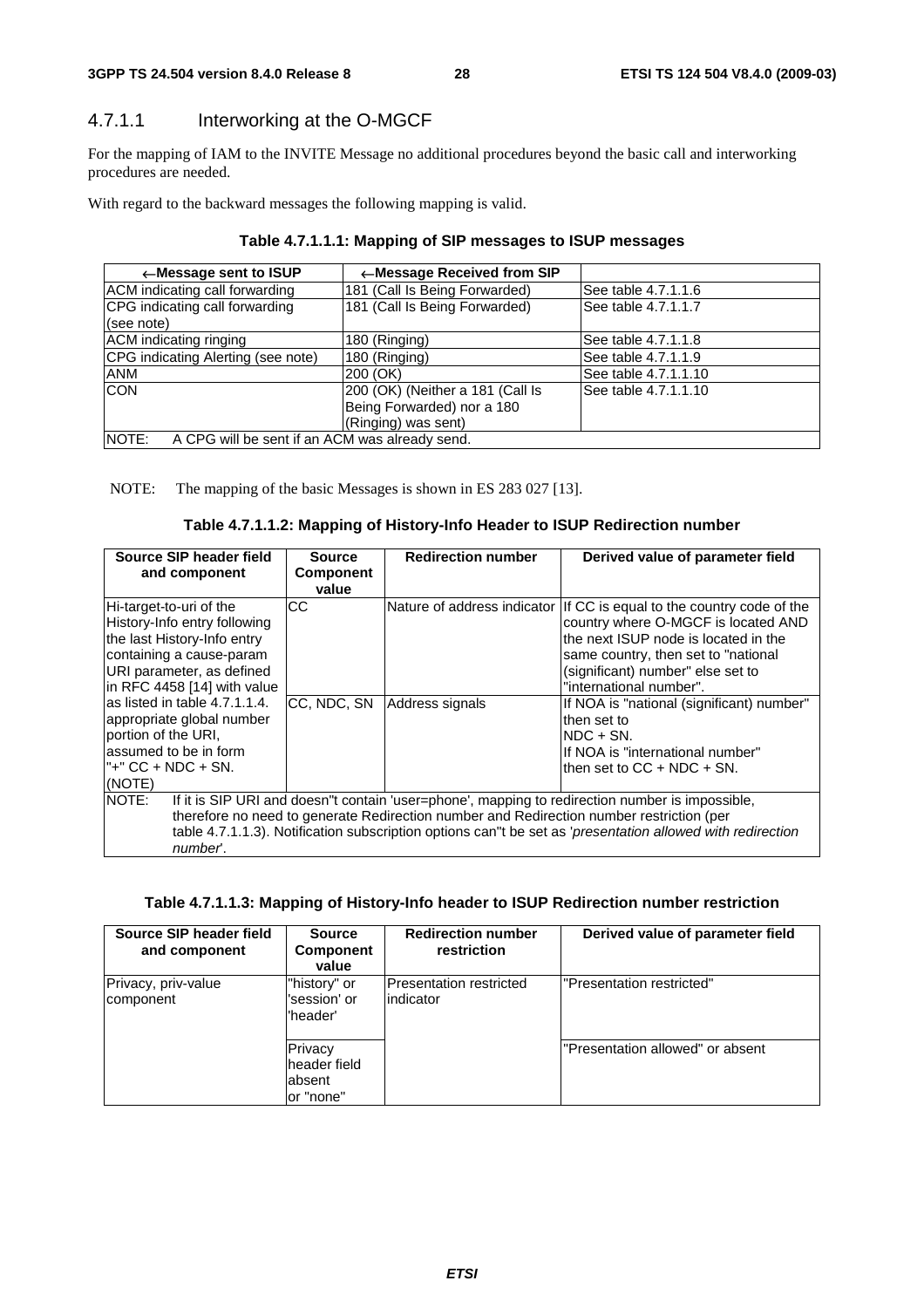| Source SIP header field<br>and component | <b>Source Component</b><br>value            | <b>Call Diversion</b><br><b>Information</b> | Derived value of parameter field                                                                                                                                                                                                                                                                                                                                                                                                                                                              |
|------------------------------------------|---------------------------------------------|---------------------------------------------|-----------------------------------------------------------------------------------------------------------------------------------------------------------------------------------------------------------------------------------------------------------------------------------------------------------------------------------------------------------------------------------------------------------------------------------------------------------------------------------------------|
| Privacy, priv-value<br>component         | "history" or 'session' or<br>'header'       | Notification<br>subscription<br>options     | If the priv-value "history" or 'session' or<br>'header' is set for the History-Info<br>header or to the hist-info element entries<br>concerning the redirecting (see<br>table 4.7.1.2.2) and diverted to uri (see<br>table 4.7.1.1.2) then presentation not<br>allowed shall be set<br>If the priv-value "history" or 'session' or<br>'header' is set only to the hist-info<br>element concerning the diverted-to uri<br>then presentation allowed without<br>redirection number shall be set |
|                                          | Privacy header field<br>absent<br>or "none" |                                             | Presentation allowed with redirection<br>number                                                                                                                                                                                                                                                                                                                                                                                                                                               |
| hi-targeted-to-uri cause-                | cause-param value                           | Call diversion                              | <b>Redirecting Reason</b>                                                                                                                                                                                                                                                                                                                                                                                                                                                                     |
| param URI parameter, as                  | 404                                         | information                                 | Unknown                                                                                                                                                                                                                                                                                                                                                                                                                                                                                       |
| defined in RFC 4458 [14]                 | 302                                         |                                             | Unconditional                                                                                                                                                                                                                                                                                                                                                                                                                                                                                 |
|                                          | 486                                         |                                             | User busy                                                                                                                                                                                                                                                                                                                                                                                                                                                                                     |
|                                          | 408                                         |                                             | No reply                                                                                                                                                                                                                                                                                                                                                                                                                                                                                      |
|                                          | 480                                         |                                             | Deflection immediate                                                                                                                                                                                                                                                                                                                                                                                                                                                                          |
|                                          | 503                                         |                                             | Mobile subscriber not reachable                                                                                                                                                                                                                                                                                                                                                                                                                                                               |
|                                          | 487                                         |                                             | Deflection during alerting                                                                                                                                                                                                                                                                                                                                                                                                                                                                    |

**Table 4.7.1.1.4: Mapping of hi-targeted-to-uri to ISUP Call Diversion Information** 

### **Table 4.7.1.1.5: Mapping of hi-targeted-to-urito ISUP Event Information**

| Source SIP header field<br>and component            | <b>Source Component</b><br>value | Event<br><b>Information</b> | Derived value of parameter field                                           |
|-----------------------------------------------------|----------------------------------|-----------------------------|----------------------------------------------------------------------------|
|                                                     |                                  | Event indicator             | Shall be set to ALERTING if mapped<br>from a 180 (Ringing)                 |
|                                                     |                                  |                             | Shall be set to PROGRESS if mapped<br>from a 181 (Call Is Being Forwarded) |
| hi-targeted-to-uri; cause-                          | 486                              |                             | Call forwarded on busy (national use)                                      |
| param URI parameter, as<br>defined in RFC 4458 [14] | 1408                             |                             | Call forwarded on no reply (national<br>use)                               |
|                                                     | 302                              |                             | Call forwarded unconditional<br>(national use)                             |

| Table 4.7.1.1.6: Mapping of 181 (Call Is Being Forwarded) $\rightarrow$ ACM |  |  |
|-----------------------------------------------------------------------------|--|--|
|                                                                             |  |  |

| Source SIP header field<br>and component                                        | <b>Source Component</b><br>value | <b>ISUP Parameter</b>                                              | Derived value of parameter<br>field              |
|---------------------------------------------------------------------------------|----------------------------------|--------------------------------------------------------------------|--------------------------------------------------|
| 181 (Call Is Being                                                              |                                  | <b>ACM</b>                                                         |                                                  |
| Forwarded)                                                                      |                                  |                                                                    |                                                  |
|                                                                                 |                                  | Generic notification<br>lindicators                                | Call is diverting                                |
| <b>History-Info Header</b>                                                      | See table 4.7.1.1.2              | Redirection number                                                 | See table 4.7.1.1.2                              |
| Priv-value                                                                      | See table 4.7.1.1.3              | Redirection number<br>restriction                                  | See table 4.7.1.1.3                              |
| Priv-value                                                                      | See table 4.7.1.1.4              | Call diversion information<br>Notification subscription<br>options | See table 4.7.1.1.4                              |
| hi-targeted-to-uri; cause-<br>param URI parameter as<br>defined in RFC 4458[14] | See table 4.7.1.1.4              | Call diversion information                                         | <b>Redirecting Reason</b><br>See table 4.7.1.1.4 |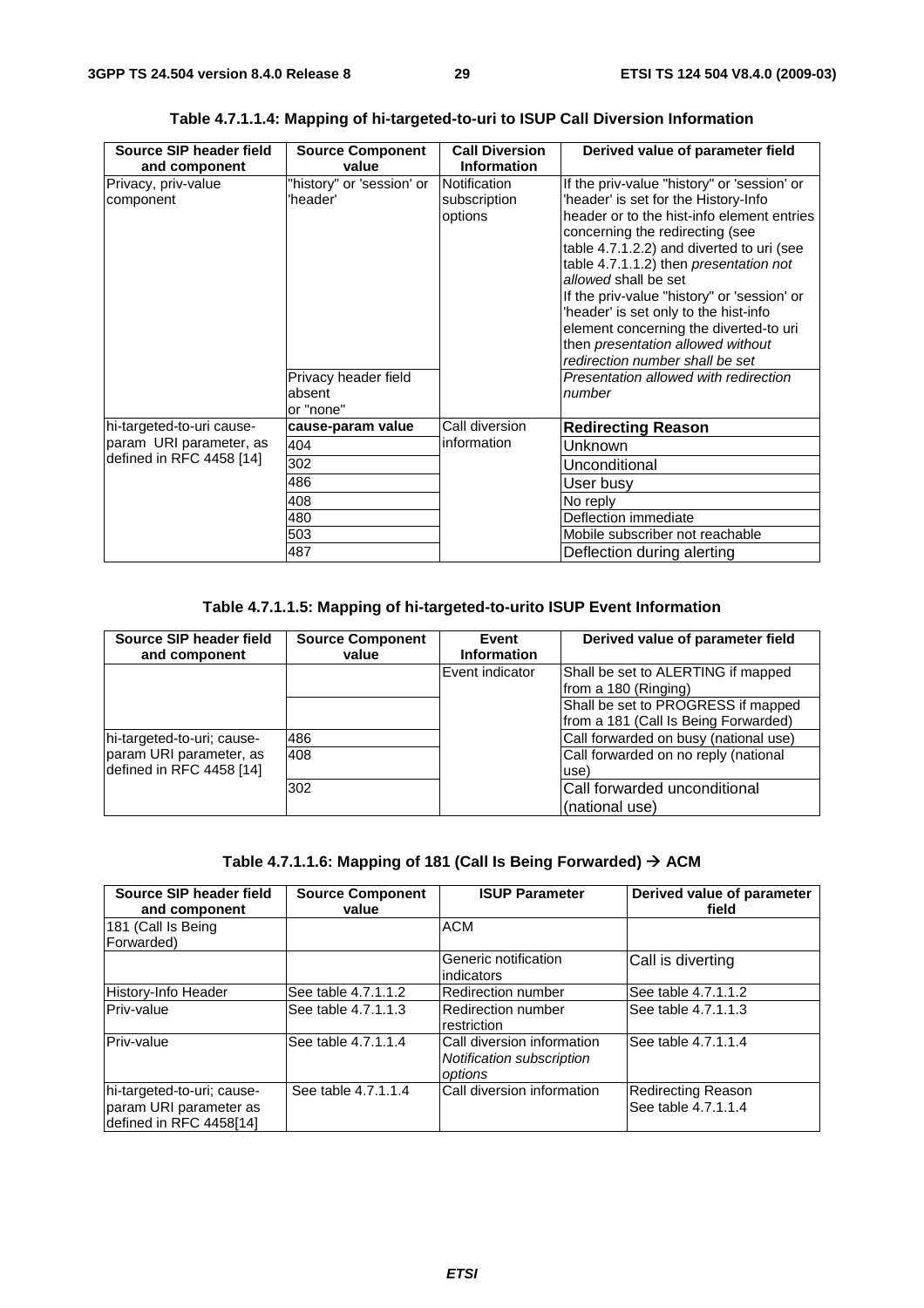| Source SIP header field                     | <b>Source Component</b> | <b>ISUP Parameter</b>      | Derived value of parameter |
|---------------------------------------------|-------------------------|----------------------------|----------------------------|
| and component                               | value                   |                            | field                      |
| 181 (Call Is Being                          |                         | <b>CPG</b>                 |                            |
| Forwarded)                                  |                         |                            |                            |
|                                             |                         | Generic notification       | Call is diverting          |
|                                             |                         | indicators                 |                            |
| hi-targeted-to-uri; cause-                  | 486                     | Event indicator            | CFB (national use)         |
| param URI parameter, as                     | 408 (see note)          |                            | CFNR (national use)        |
| defined in RFC 4458 [14]                    | 302                     |                            | CFU (national use)         |
|                                             |                         |                            | <b>PROGRESS</b>            |
| History-Info Header                         | See table 4.7.1.1.2     | Redirection number         | See table 4.7.1.1.2        |
| Priv-value                                  | See table 4.7.1.1.3     | Redirection number         | See table 4.7.1.1.3        |
|                                             |                         | restriction                |                            |
| Priv-value                                  | See table 4.7.1.1.4     | Call diversion information | See table 4.7.1.1.4        |
|                                             |                         | Notification subscription  |                            |
|                                             |                         | options                    |                            |
| hi-targeted-to-uri; cause-                  | See table 4.7.1.1.4     | Call diversion information | See table 4.7.1.1.4        |
| param URI parameter, as                     |                         | <b>Redirecting Reason</b>  |                            |
| defined in RFC 4458 [14]                    |                         |                            |                            |
| NOTE:<br>This appears in the cases of CFNR. |                         |                            |                            |

**Table 4.7.1.1.7: Mapping of 181 (Call Is Being Forwarded) CPG if ACM was already sent** 

#### **Table 4.7.1.1.8: Mapping of 180 (Ringing) ACM if no 181 (Call Is Being Forwarded) was received before**

| Source SIP header field<br>and component                                          | <b>Source Component</b><br>value                          | <b>ISUP Parameter</b>                                              | Derived value of parameter<br>field |
|-----------------------------------------------------------------------------------|-----------------------------------------------------------|--------------------------------------------------------------------|-------------------------------------|
| 180 (Ringing)                                                                     |                                                           | <b>ACM</b>                                                         |                                     |
| <b>History Header</b>                                                             | If Index indicate that<br>lthere is a call<br>forwarding. | Generic notification<br>lindicators                                | Call is diverting                   |
| <b>History Header</b>                                                             | See table 4.7.1.1.2                                       | Redirection number                                                 | See table 4.7.1.1.2                 |
| Priv-value                                                                        | See table 4.7.1.1.3                                       | Redirection number<br>restriction                                  | See table 4.7.1.1.3                 |
| Priv-value                                                                        | See table 4.7.1.1.4                                       | Call diversion information<br>Notification subscription<br>options | See table 4.7.1.1.4                 |
| hi-targeted-to-uri; cause-<br>param URI parameter, as<br>defined in RFC 4458 [14] | See table 4.7.1.1.4                                       | Call diversion information<br>Redirecting Reason                   | See table 4.7.1.1.4                 |

The mapping described within table 4.7.1.1.1 can only appear if the communication has already undergone a Call Forwarding in the ISDN/PSTN and the 180 is the first provisional response sent in backward direction.

The IWU can indicate the call diversion in the mapping of 180 (Ringing) to CPG in fact if the response before was a 181 (Call Is Being Forwarded).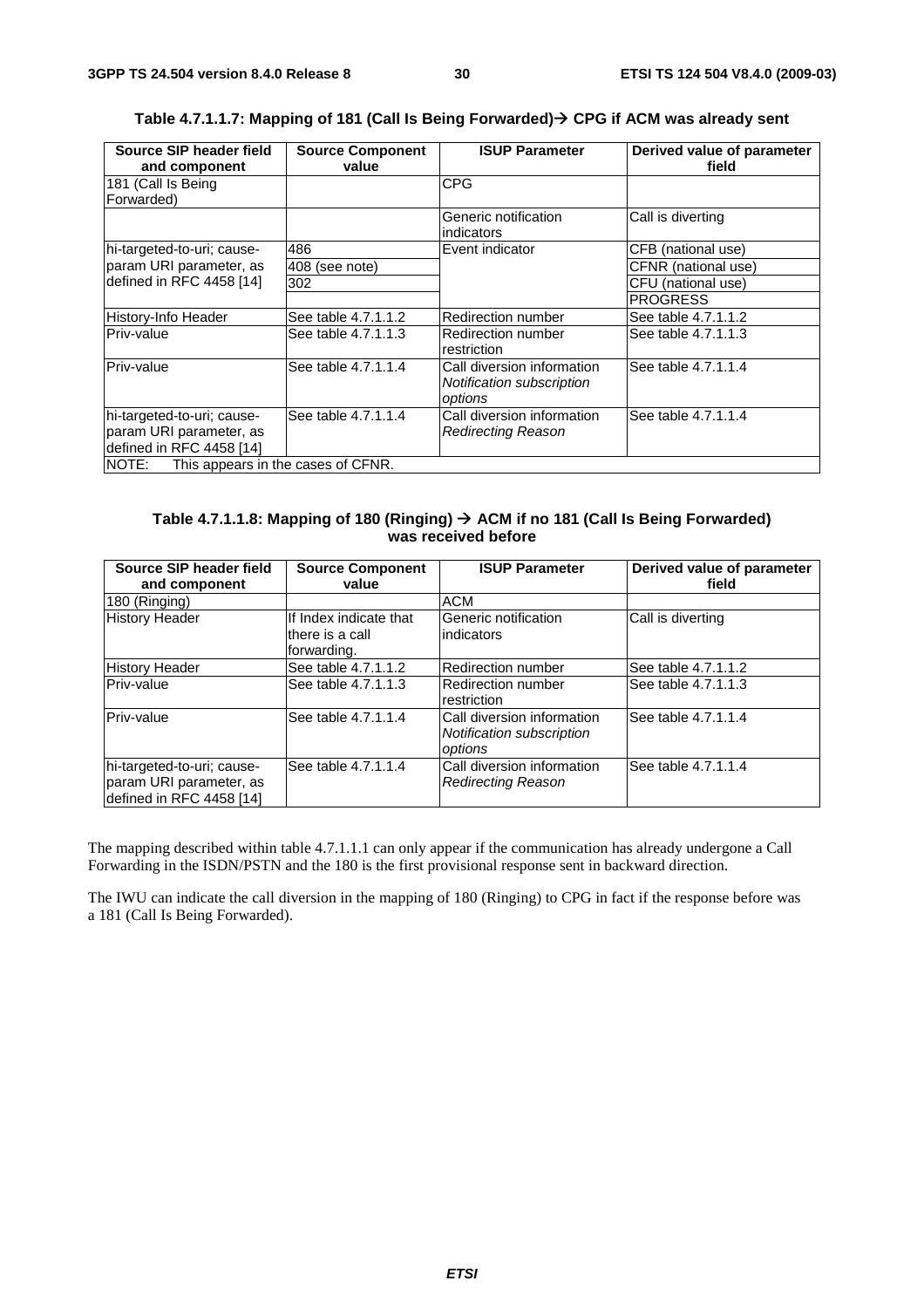| Source SIP header field                                                           | <b>Source Component</b> | <b>ISUP Parameter</b>                                              | Derived value of parameter |
|-----------------------------------------------------------------------------------|-------------------------|--------------------------------------------------------------------|----------------------------|
| and component                                                                     | value                   |                                                                    | field                      |
| 180 (Ringing)                                                                     |                         | <b>CPG</b>                                                         |                            |
|                                                                                   |                         | Generic notification<br>indicators                                 | Call is diverting          |
| History-header                                                                    |                         | Event indicator                                                    | <b>ALERTING</b>            |
| <b>History Header</b>                                                             | See table 4.7.1.1.2     | <b>Redirection number</b>                                          | See table 4.7.1.1.2        |
| Priv-value                                                                        | See table 4.7.1.1.3     | Redirection number<br>restriction                                  | See table 4.7.1.1.3        |
| Priv-value                                                                        | See table 4.7.1.1.4     | Call diversion information<br>Notification subscription<br>options | See table 4.7.1.1.4        |
| hi-targeted-to-uri; cause-<br>param URI parameter, as<br>defined in RFC 4458 [14] | See table 4.7.1.1.4     | Call diversion information<br><b>Redirecting Reason</b>            | See table 4.7.1.1.4        |

#### **Table 4.7.1.1.9: Mapping of 180 (Ringing) CPG if a 181 (Call Is Being Forwarded) was received before**

The mapping in table 4.7.1.1. 9 appears when a 181 previously was mapped to an ACM. Therefore the statemachine of the MGCF knows that a CDIV is in Progress.

|  | Table 4.7.1.1.10: Mapping of 200 (OK) response |  |  |  |
|--|------------------------------------------------|--|--|--|
|--|------------------------------------------------|--|--|--|

| Source SIP header field<br>and component | <b>Source Component</b><br>value | <b>ISUP Parameter</b>                    | Derived value of parameter<br>field |
|------------------------------------------|----------------------------------|------------------------------------------|-------------------------------------|
| [200 (OK) response                       |                                  | <b>ANM/CON</b>                           |                                     |
| History-Info Header                      | See table 4.7.1.1.2              | Redirection number                       | See table 4.7.1.1.2                 |
| <b>Priv-value</b>                        | ISee table 4.7.1.1.3             | <b>Redirection number</b><br>restriction | See table 4.7.1.1.3                 |

### 4.7.1.1.1 Void

#### 4.7.1.1.2 Call forwarding within the ISUP Network appeared

The following Scenario shows if a Call Forwarding appears in the ISUP/PSTN Network and the redirected Number is within the SIP Network. Table 4.7.1.1.2.1 should be seen as example.

For the mapping of 180 (Ringing) and 200 (OK) response OK to the regarding ISUP messages and parameters no additional procedures beyond the basic call procedures are needed.

To interwork the redirection number at the O-MGCF it is needed to create placeholder History entries. Such a History entry has to provide a hi-target-to-uri with a placeholder value "unknown@unknown.invalid" a cause-param and a index as described within table 4.7.1.1.2.1.

| Table 4.7.1.1.2.1: Mapping of IAM with SIP INVITE |  |  |
|---------------------------------------------------|--|--|
|---------------------------------------------------|--|--|

| <b>ISUP Parameter or IE</b> | Derived value of<br>parameter field | <b>SIP component</b>  | Value                                                                                                                |
|-----------------------------|-------------------------------------|-----------------------|----------------------------------------------------------------------------------------------------------------------|
| <b>IAM</b>                  |                                     | <b>INVITE</b>         |                                                                                                                      |
| Redirecting number          |                                     | <b>History Header</b> | hi-targeted-to-uri of the<br>penultimate index entry IF<br>more than 2 Index entries are<br>included ELSE no mapping |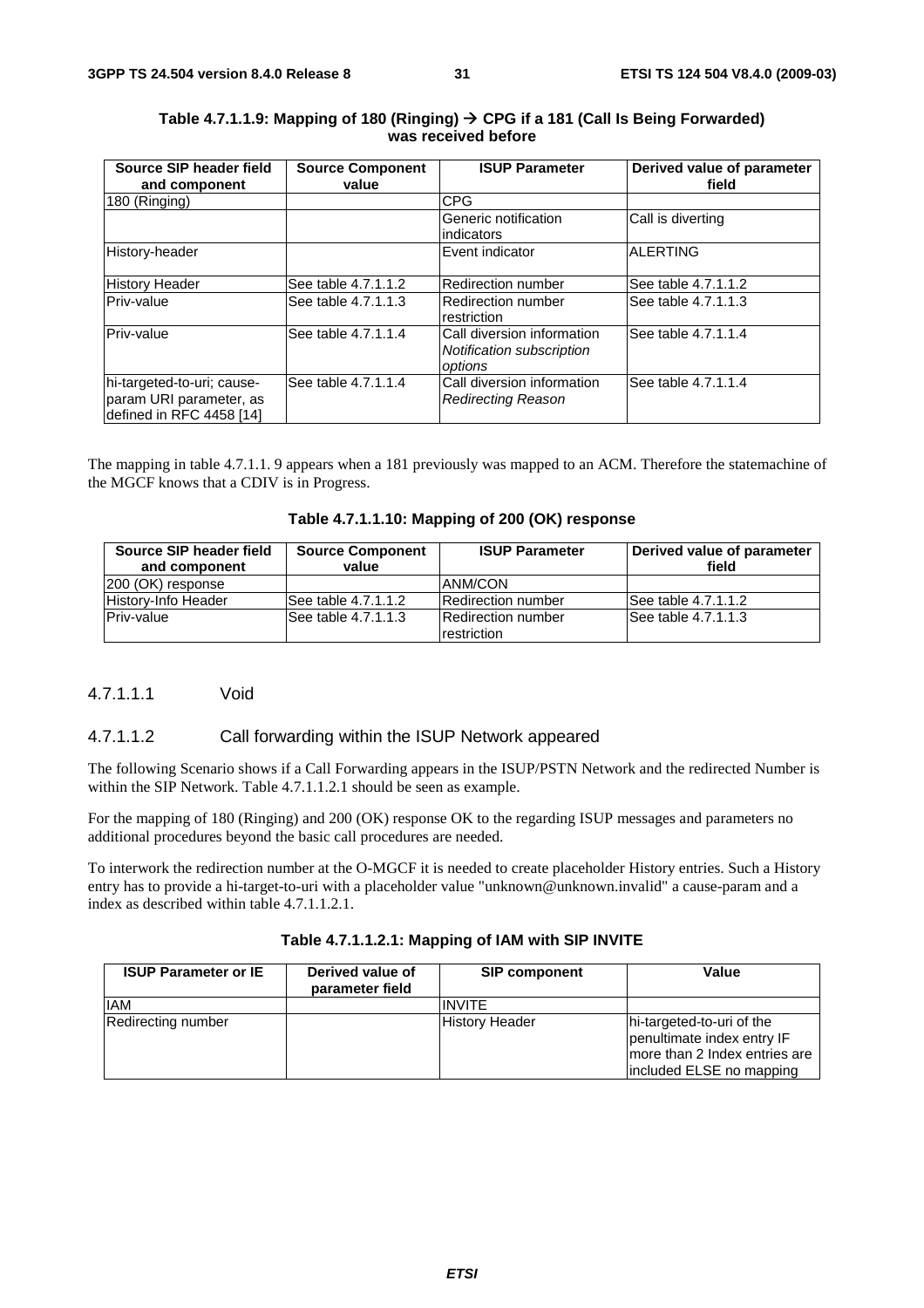| <b>ISUP Parameter or IE</b>    | Derived value of<br>parameter field                                                                                                                                                                                  | <b>SIP component</b>                                 | Value                                                                                                                                                                                                                             |
|--------------------------------|----------------------------------------------------------------------------------------------------------------------------------------------------------------------------------------------------------------------|------------------------------------------------------|-----------------------------------------------------------------------------------------------------------------------------------------------------------------------------------------------------------------------------------|
| Nature of address indicator:   | national (significant)<br>number"                                                                                                                                                                                    | hi-targeted-to-uri                                   | Add CC (of the country where<br>the MGCF is located) to<br><b>Generic Number Address</b><br>Signals then map to user<br>portion of URI scheme used.<br>Addr-spec<br>"+" CC NDC SN mapped to<br>user portion of URI scheme<br>used |
|                                | "international number"                                                                                                                                                                                               |                                                      | Map complete Redirection<br>number Address Signals to<br>user portion of URI scheme<br>used.                                                                                                                                      |
| <b>Address Signals</b>         | If NOA is "national<br>(significant) number"<br>then the format of the<br>Address Signals is:<br>NDC + SN<br>If NOA is "international<br>number"<br>then the format of the<br>Address Signals is:<br>$CC + NDC + SN$ | hi-targeted-to-uri                                   | "+" CC NDC SN mapped to<br>userinfo portion of URI<br>scheme used                                                                                                                                                                 |
| Redirecting number             | APRI                                                                                                                                                                                                                 | Privacy Header that                                  | Priv-value                                                                                                                                                                                                                        |
|                                | 'presentation<br>restricted"                                                                                                                                                                                         | corresponds to the<br>penultimate hi-targeted-to-uri | "History"                                                                                                                                                                                                                         |
|                                | 'presentation allowed"                                                                                                                                                                                               | entry in the History-Info<br>header                  | Privacy header field absent<br>or "none"                                                                                                                                                                                          |
| <b>Redirection Information</b> | Redirecting indicator                                                                                                                                                                                                | Privacy Header that                                  | Priv-value                                                                                                                                                                                                                        |
|                                | Call diverted<br>Call diverted, all                                                                                                                                                                                  | corresponds to the<br>penultimate hi-targeted-to-uri | "none"<br>"History"                                                                                                                                                                                                               |
|                                | redirection info<br>presentation restricted                                                                                                                                                                          | entry in the History-Info<br>header                  |                                                                                                                                                                                                                                   |
| Redirection Information        | Redirection counter<br>1                                                                                                                                                                                             | <b>History Index</b>                                 | Number of diversions are<br>sown due to the number of<br><b>Index Entries</b><br>Index for original called Party<br>Number = $1$<br>Address Signals (CdPN)<br>Number = $1.1$                                                      |
|                                | $\overline{2}$                                                                                                                                                                                                       |                                                      | Index for original called Party<br>Number = $1$<br>Index for Redirecting number<br>with $Index = 1.1$<br>Address Signals (CdPN)<br>Number = $1.1.1$                                                                               |
|                                | N                                                                                                                                                                                                                    |                                                      | Index for original called Party<br>Number = $1$<br>Placeholder History entry with<br>$Index = 1.1$                                                                                                                                |
|                                |                                                                                                                                                                                                                      |                                                      | $\ddotsc$<br>Fill up                                                                                                                                                                                                              |
|                                |                                                                                                                                                                                                                      |                                                      | Index for Redirecting Number<br>with = $1+[({N-1})^*".1"]$<br>Index for Address Signals<br>(CdPN)<br>= 1+N <sup>*</sup> ".1" (e.g. N=3 $\rightarrow$<br>1.1.1.1)                                                                  |
| <b>Redirection Information</b> |                                                                                                                                                                                                                      | hi-targeted-to-uri; cause-                           | Cause value                                                                                                                                                                                                                       |
|                                | unknown<br>unconditional                                                                                                                                                                                             | param URI parameter, as<br>defined in RFC 4458 [14]  | 404<br>302                                                                                                                                                                                                                        |
|                                | User Busy                                                                                                                                                                                                            | For a placeholder History                            | 486                                                                                                                                                                                                                               |
|                                | No reply                                                                                                                                                                                                             | entry the value "404" shall                          | 408                                                                                                                                                                                                                               |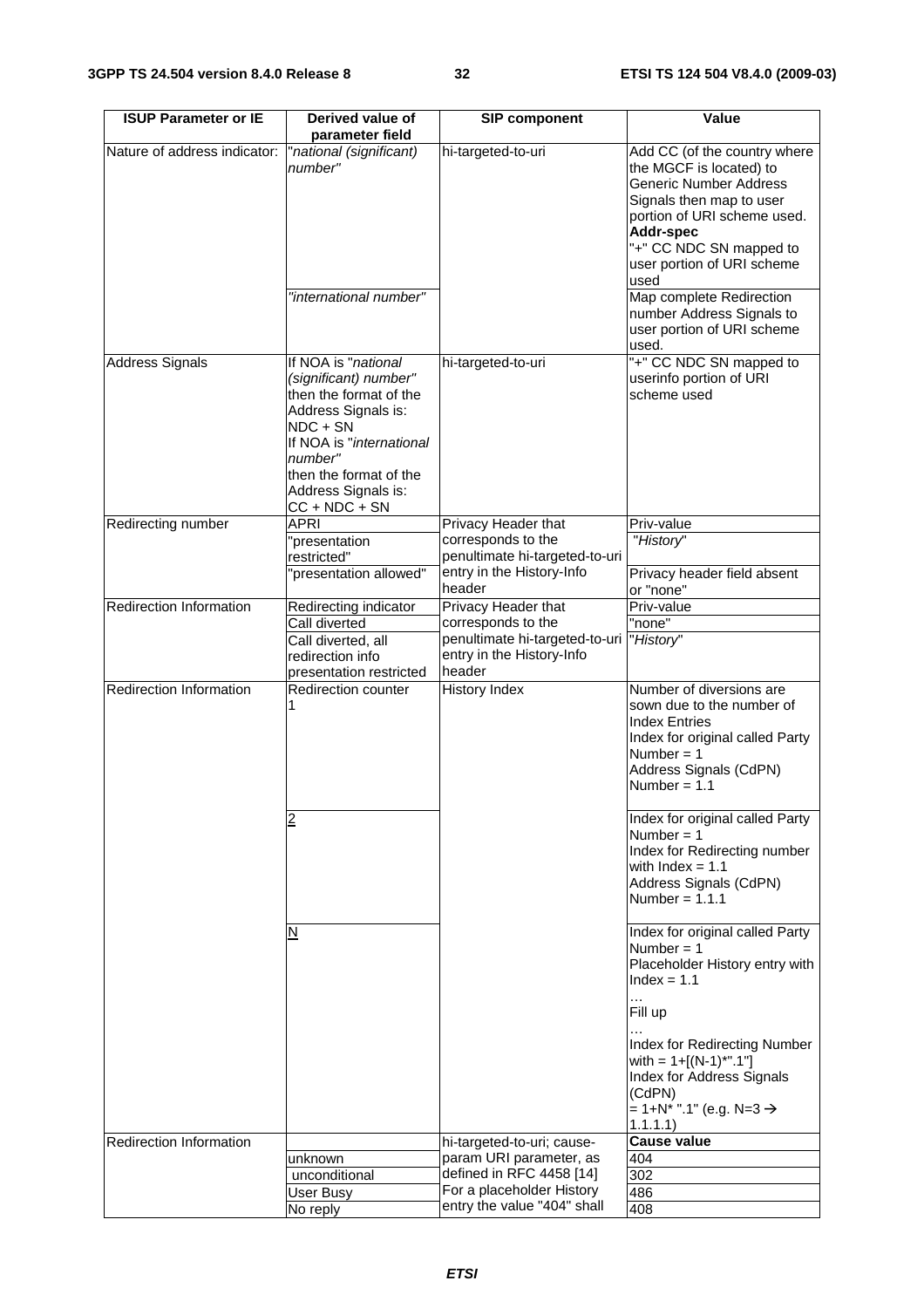| <b>ISUP Parameter or IE</b>            | Derived value of<br>parameter field | <b>SIP component</b>                                                                                          | Value                                                          |
|----------------------------------------|-------------------------------------|---------------------------------------------------------------------------------------------------------------|----------------------------------------------------------------|
|                                        | Deflection during<br>alerting       | be taken (NOTE)                                                                                               | 487                                                            |
|                                        | Deflection immediate<br>response    |                                                                                                               | 480                                                            |
|                                        | Mobile subscriber not<br>reachable  |                                                                                                               | 503                                                            |
| <b>Called Party Number</b>             | See Redirecting<br>number           | History Header see hi-<br>targeted-to-uri                                                                     | URI of the last hi-targeted-to-<br>uri entry of History Header |
| <b>Original Called Party</b><br>Number | See Redirecting<br>number           | History Header see hi-<br>targeted-to-uri                                                                     | URI of first hi-targeted-to-<br>urientry of History Header     |
| <b>Original Called Party</b>           | APRI                                | Privacy Header                                                                                                | Priv-value                                                     |
| Number                                 | "presentation<br>restricted"        |                                                                                                               | "history"                                                      |
|                                        | "presentation allowed"              |                                                                                                               | "none"                                                         |
| to be included.                        |                                     | NOTE: For all History entries except the last one a cause-param URI parameter as defined in RFC 4458 [14] has |                                                                |

### 4.7.1.2 Interworking at the I-MGCF

### **Table 4.7.1.2.1: Mapping of SIP to ISUP messages**

**Message received from SIP Message send to BICC/ISUP** INVITE IAM

| Source SIP header field<br>and component                                                                                                                                                                                                                                                                | <b>Source</b><br><b>Component</b><br>value     | <b>Redirecting number</b>   | Derived value of parameter field                                                                                                                                                                                                                         |
|---------------------------------------------------------------------------------------------------------------------------------------------------------------------------------------------------------------------------------------------------------------------------------------------------------|------------------------------------------------|-----------------------------|----------------------------------------------------------------------------------------------------------------------------------------------------------------------------------------------------------------------------------------------------------|
| latest History-Info Header<br>Entry containing a cause-<br>param with cause value as<br>listed in the<br>cause-param row in<br>table 4.7.1.2.3 (NOTE 1)                                                                                                                                                 |                                                | Redirecting number          |                                                                                                                                                                                                                                                          |
| Hi-target-to-uri<br>appropriate global number<br>portion of the URI,<br>assumed to be in form<br>"+" CC + NDC + SN                                                                                                                                                                                      | $\overline{cc}$                                |                             | Nature of address indicator If CC is equal to the country code of the<br>country where MGCF is located AND<br>the next ISUP node is located in the<br>same country, then set to "national<br>(significant) number" else set to<br>"international number" |
|                                                                                                                                                                                                                                                                                                         |                                                | CC, NDC, SN Address signals | If NOA is "national (significant) number"<br>then set to<br>$NDC + SN$ .<br>If NOA is "international number"<br>then set to $CC + NDC + SN$                                                                                                              |
| Privacy Header, priv-value<br>component<br>In History-Info header field                                                                                                                                                                                                                                 | "history" or<br>'session' or<br>'header'       | <b>APRI</b>                 | "presentation restricted"                                                                                                                                                                                                                                |
| as specified in this table<br>(NOTE 2)                                                                                                                                                                                                                                                                  | Privacy<br>header field<br>absent or<br>"none" |                             | "presentation allowed"                                                                                                                                                                                                                                   |
| NOTE 1: If it is SIP URI and doesn"t contain 'user=phone', mapping to redirecting number is impossible,<br>therefore no need to generate Redirecting number.<br>NOTE 2: It is possible that an entry of the In History-Info header field itself is marked as restricted or the whole<br>History header. |                                                |                             |                                                                                                                                                                                                                                                          |
|                                                                                                                                                                                                                                                                                                         |                                                |                             |                                                                                                                                                                                                                                                          |

#### **Table 4.7.1.2.2: Mapping of History-Info Header to ISUP Redirecting number**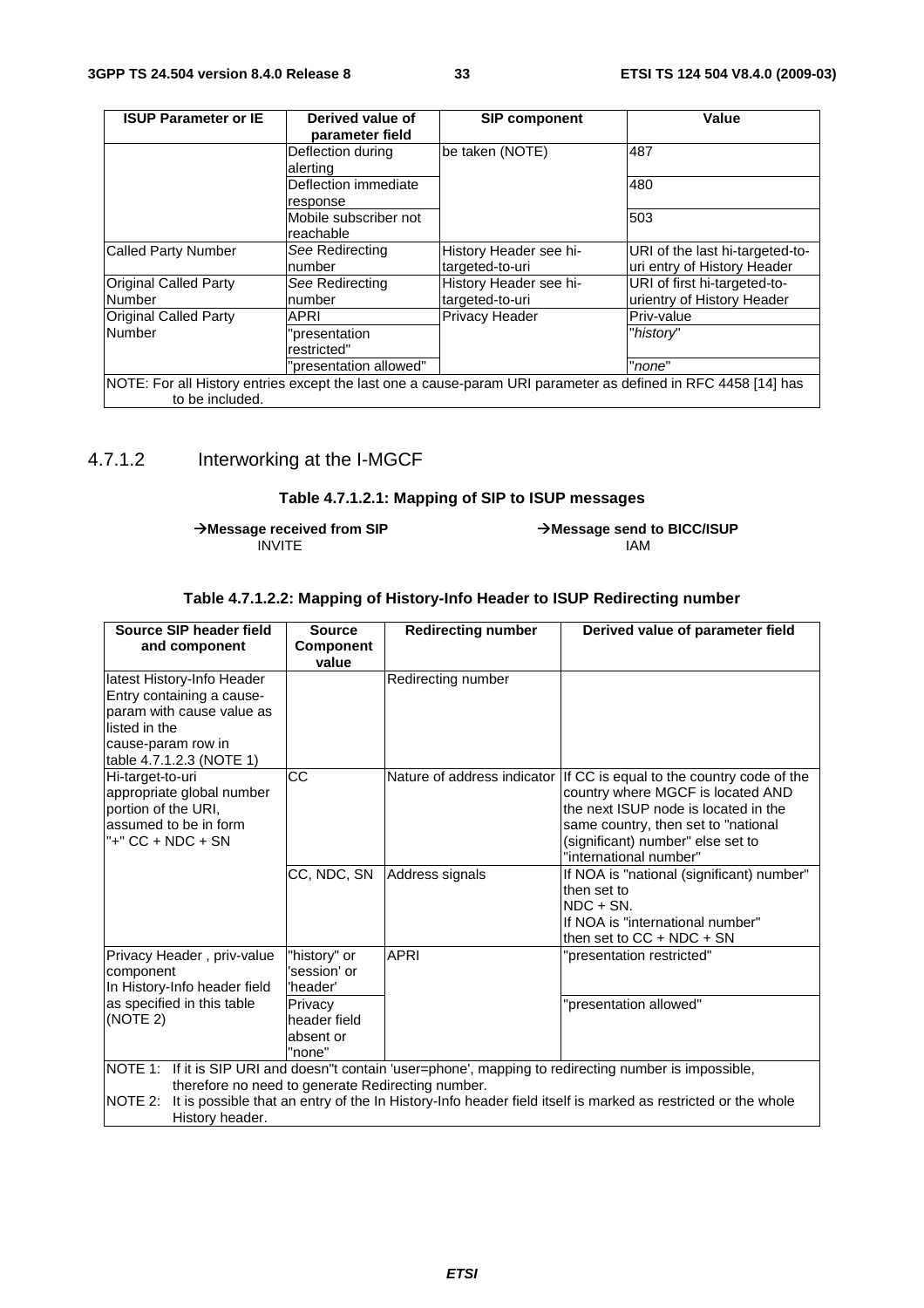| Source SIP header field       | <b>Source Component</b>   | <b>Redirection</b><br><b>Information</b> | Derived value of parameter field        |
|-------------------------------|---------------------------|------------------------------------------|-----------------------------------------|
| and component                 | value                     |                                          |                                         |
| Privacy header field or       | "history" or 'session' or | Redirection                              | Call diverted, all redirection info     |
| priv-value component; of      | 'header'                  | indicator                                | presentation restricted                 |
| the History In History-Info   | for the whole History     |                                          |                                         |
| header field of the History-  | header or for the last    |                                          |                                         |
| Info Entry following the last | two hi-targeted-to-       |                                          |                                         |
| hi-targeted-to-uri containing | urientries                |                                          |                                         |
| a cause-param URI             | Privacy header field      |                                          | Call diverted                           |
| parameter as defined in       | absent                    |                                          |                                         |
| RFC 4458 [14] with cause      | or                        |                                          |                                         |
| value as listed in the cause- | "none"                    |                                          |                                         |
| param row in this table or    |                           |                                          |                                         |
| as header itself (see note)   |                           |                                          |                                         |
|                               |                           | Original                                 | <b>Unknown</b>                          |
|                               |                           | redirection reason                       |                                         |
| Cause-param value in the      | cause-param value         | Redirecting                              | <b>Redirecting Reason</b>               |
| last hi-targeted-to-uri       | 404                       | Reason                                   | Unknown/not available                   |
| containing a cause-param      | 302                       |                                          | Unconditional                           |
| URI parameter, as defined     | 486                       |                                          | User busy                               |
| in RFC 4458 [14]              | 408                       |                                          | No reply                                |
|                               | 480                       |                                          | Deflection immediate response           |
|                               | 487                       |                                          | Deflection during alerting              |
|                               | 503                       |                                          | Mobile subscriber not reachable         |
|                               |                           |                                          |                                         |
| Hi-index                      |                           | Redirection                              | number of History entries containing a  |
|                               |                           | counter                                  | cause-param with cause as listed in the |
|                               |                           |                                          | cause-param row in this table           |

**Table 4.7.1.2.3: Mapping of History Header to ISUP Redirection Information** 

### **Table 4.7.1.2.4: Mapping of History-Info Header to ISUP Original Called number**

| Source SIP header field<br>and component                                                                                                                                                                                                                                                                             | <b>Source</b><br><b>Component</b><br>value     | Original called number      | Derived value of parameter field                                                                                                                                                                                             |
|----------------------------------------------------------------------------------------------------------------------------------------------------------------------------------------------------------------------------------------------------------------------------------------------------------------------|------------------------------------------------|-----------------------------|------------------------------------------------------------------------------------------------------------------------------------------------------------------------------------------------------------------------------|
|                                                                                                                                                                                                                                                                                                                      |                                                | Numbering Plan Indicator    | "ISDN (Telephony) numbering plan<br>(Recommendation E.164)"                                                                                                                                                                  |
| Hi-target-to-uri of 1 <sup>St</sup> hi-<br>targeted-to-uri containing a<br>cause-param URI<br>parameter, as defined in<br>RFC 4458 [14]<br>appropriate global number                                                                                                                                                 | CС                                             | Nature of address indicator | If CC is equal to the country code of the<br>country where MGCF is located AND<br>the next ISUP node is located in the<br>same country, then set to "national<br>(significant) number" else set to<br>"international number" |
| portion of the URI.<br>assumed to be in form<br>"+" CC + NDC + SN<br>(NOTE 2)                                                                                                                                                                                                                                        | CC, NDC, SN                                    | Address signals             | If NOA is "national (significant) number"<br>then set to<br>$NDC + SN$ .<br>If NOA is "international number"<br>then set to $CC + NDC + SN$                                                                                  |
| priv-value component<br>in History-Info header field<br>of the 1st History-Info                                                                                                                                                                                                                                      | "history" or<br>'session' or<br>'header'       | <b>APRI</b>                 | "presentation restricted"                                                                                                                                                                                                    |
| header field entry with a<br>targeted-to-uri containing a<br>cause-param (Note 1)                                                                                                                                                                                                                                    | Privacy<br>header field<br>absent or<br>"none" |                             | "presentation allowed"                                                                                                                                                                                                       |
| NOTE 1: It is possible that an entry of the History-Info header field itself is marked as restricted or the whole<br>History-Info header.<br>NOTE 2:<br>If it is SIP URI and doesn"t contain 'user=phone', mapping to Original Called number is impossible,<br>therefore no need to generate Original Called number. |                                                |                             |                                                                                                                                                                                                                              |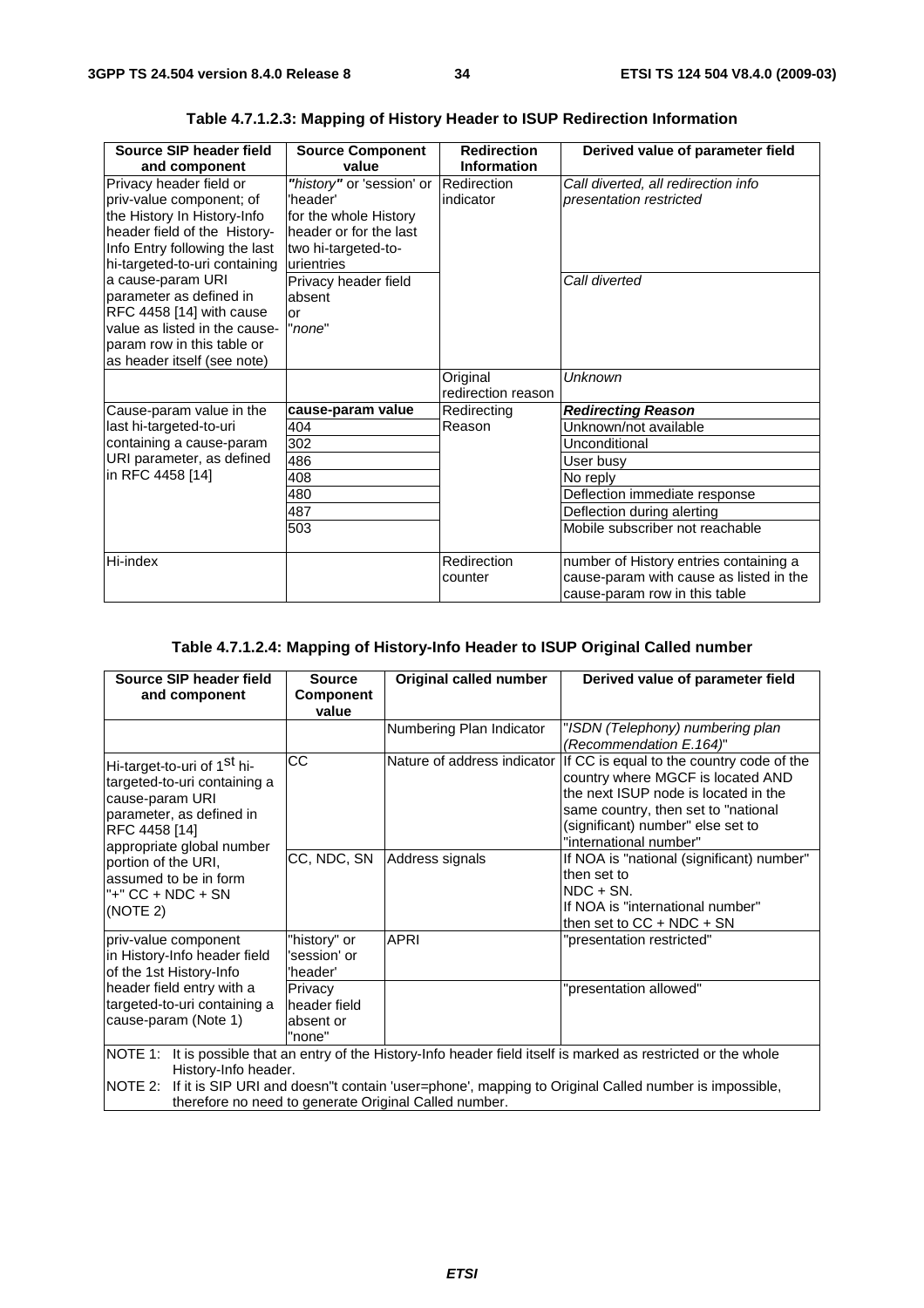| <b>INVITE</b>                |                     | IAM                                           |                                 |
|------------------------------|---------------------|-----------------------------------------------|---------------------------------|
| <b>History Header</b>        | See table 4.7.1.2.2 | Redirecting<br>number                         | See table 4.7.1.2.2             |
| History-Info Header          | See table 4.7.1.2.3 | Redirection<br>Information                    | See table 4.7.1.2.3             |
| cause-param in the           | cause-param value   | Redirection                                   | <b>Redirecting Reason</b>       |
| last hi-targeted-to-uri      | 404                 | Information                                   | Unknown/not available           |
| containing a cause-          | 302                 |                                               | Unconditional                   |
| param as defined in          | 486                 |                                               | User busy                       |
| RFC 4458 [14] cause-         | 408                 |                                               | No reply                        |
| param                        | 480                 |                                               | Deflection immediate response   |
|                              | 487                 |                                               | Deflection during alerting      |
|                              | 503                 |                                               | Mobile subscriber not reachable |
| History-Infoh eader<br>field | See table 4.7.1.2.4 | <b>Original Called</b><br><b>Party Number</b> | See table 4.7.1.2.4             |
|                              |                     |                                               |                                 |
|                              |                     |                                               |                                 |
|                              |                     |                                               |                                 |

### **Table 4.7.1.2.5: Mapping of INVITE to IAM**

**Table 4.7.1.2.6: Mapping of ISUP to SIP Massages** 

| ←Message sent to SIP  | ←Message Received from BICC/ISUP                                                                                                                 |                                                             |
|-----------------------|--------------------------------------------------------------------------------------------------------------------------------------------------|-------------------------------------------------------------|
| 181 (Being forwarded) | ACM no indication with Redirection number<br>and call diversion information (CFU, CFB,<br>ICDi)                                                  | See table 4.7.1.2.8                                         |
| 180 (Ringing)         | ACM indicating ringing, oBCi: Call diversion<br>may occur (CFNR, CDa)                                                                            | Basic call procedure as described<br>within ES 283 027 [13] |
| 181 (Being forwarded) | CPG indicating progress or subsequent<br>diversion indicated in the CPG with<br>Redirection number and call diversion<br>information (CFNR, CDa) | See table 4.7.1.2.9                                         |
| 180 (Ringing)         | CPG indicating ringing and Redirection<br>number restriction parameter                                                                           | See table 4.7.1.2.10                                        |
| 200 (OK)              | ANM and Redirection number restriction<br>parameter                                                                                              | See table 4.7.1.2.11                                        |

In the ISUP destination Exchange of the diverted-to user (see EN 300 356-15 [10]) only the Redirection Number Restriction parameter shall be included into the ACM, CPG, ANM or CON message. Therefore only the mapping of this parameter is shown in the following table.

|  | Table 4.7.1.2.7: Mapping of ISUP Presentation restricted indicator to History-Info header field |  |
|--|-------------------------------------------------------------------------------------------------|--|
|--|-------------------------------------------------------------------------------------------------|--|

| <b>Redirection Number</b><br><b>Restriction</b> | Derived value of<br>parameter field | <b>SIP component</b> | Value                       |
|-------------------------------------------------|-------------------------------------|----------------------|-----------------------------|
| Presentation restricted                         |                                     |                      |                             |
| lindicator                                      | "Presentation<br>restricted"        |                      | "History"                   |
|                                                 | "Presentation allowed"              |                      | Privacy header field absent |
|                                                 | lor absent AND a                    |                      | or                          |
|                                                 | previous received                   |                      | "none"                      |
|                                                 | notification subscription           |                      |                             |
|                                                 | option was NOT                      |                      |                             |
|                                                 | "presentation not                   |                      |                             |
|                                                 | allowed" OR was NOT                 |                      |                             |
|                                                 | "presentation allowed               |                      |                             |
|                                                 | without redirection                 |                      |                             |
|                                                 | number"                             |                      |                             |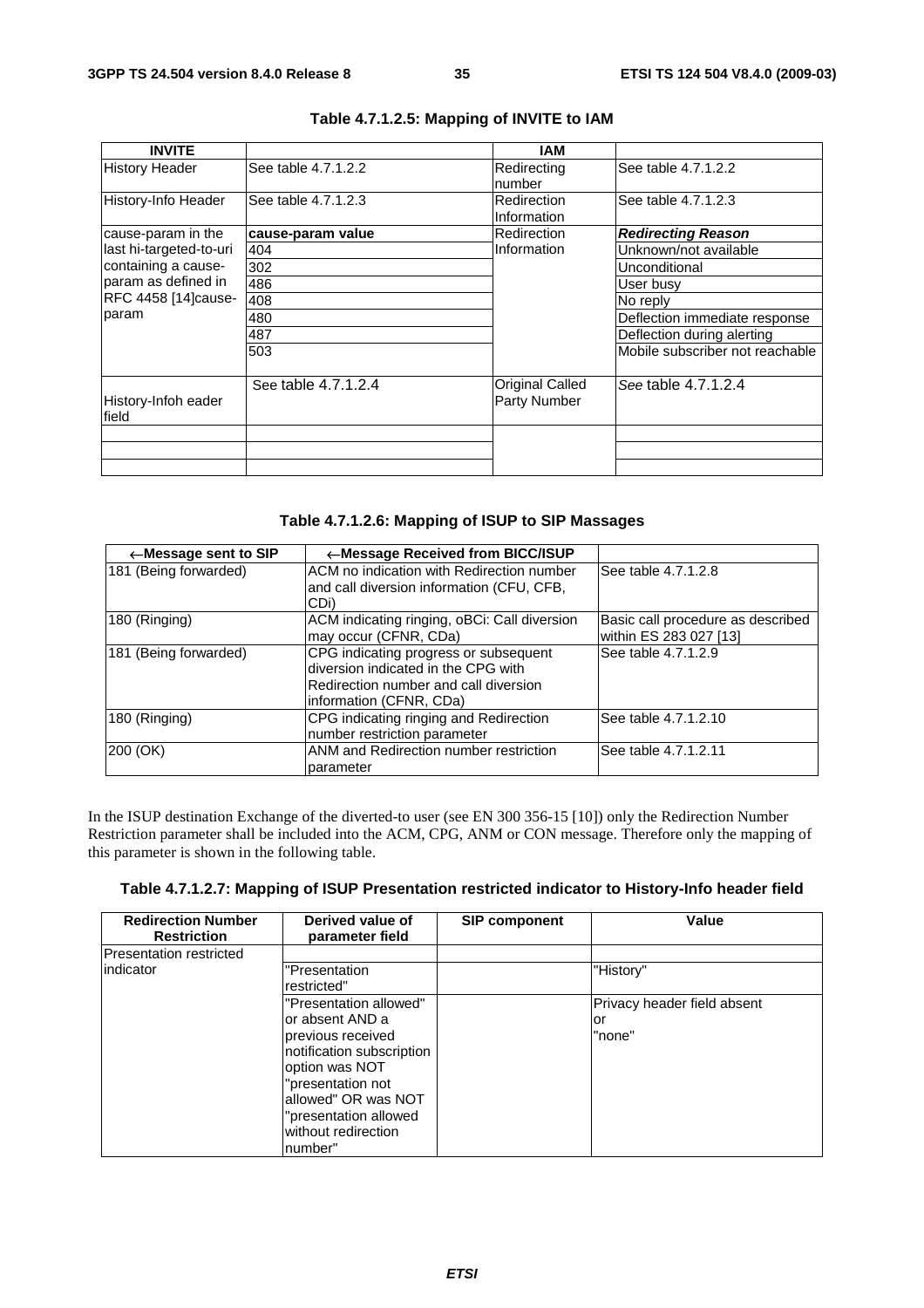A received CPG shall be mapped t a 180 (Ringing) if the CPC indicates a Alerting is due to the mapping ruled defined within the basic call.

| <b>ISUP Parameter</b>              | Derived value of<br>parameter field                                                                                                                                                                                  | <b>SIP component</b>                                 | Value                                                                                                                                                                                                                                                                                    |
|------------------------------------|----------------------------------------------------------------------------------------------------------------------------------------------------------------------------------------------------------------------|------------------------------------------------------|------------------------------------------------------------------------------------------------------------------------------------------------------------------------------------------------------------------------------------------------------------------------------------------|
| Generic notification<br>indicators | Call is diverting                                                                                                                                                                                                    |                                                      |                                                                                                                                                                                                                                                                                          |
| Redirection number                 |                                                                                                                                                                                                                      | History-Info Header                                  | hi-targeted-to-uri:                                                                                                                                                                                                                                                                      |
| Nature of address indicator:       | "national (significant)<br>number"                                                                                                                                                                                   | hi-targeted-to-uri                                   | Add CC (of the country where<br>the MGCF is located) to<br><b>Redirection number Address</b><br>Signals then map to user<br>portion of URI scheme used.<br>Addr-spec<br>"+" CC NDC SN mapped to<br>user portion of URI scheme<br>used<br>according to the rules of<br>clause 4.5.2.6.4 c |
|                                    | "international number"                                                                                                                                                                                               |                                                      | Map complete Redirection<br>number Address Signals to<br>user portion of URI scheme<br>used<br>according to the rules of<br>clause 4.5.2.6.4 c                                                                                                                                           |
| <b>Address Signals</b>             | If NOA is "national<br>(significant) number"<br>then the format of the<br>Address Signals is:<br>NDC + SN<br>If NOA is "international<br>number"<br>then the format of the<br>Address Signals is:<br>$CC + NDC + SN$ | hi-targeted-to-uri                                   | "+" CC NDC SN mapped to<br>userinfo portion of URI<br>scheme used                                                                                                                                                                                                                        |
| Call diversion information         | <b>Redirecting Reason</b>                                                                                                                                                                                            | cause-param in the $2^{nd}$ latest cause-param value |                                                                                                                                                                                                                                                                                          |
|                                    | Unknown/not available                                                                                                                                                                                                | entry                                                | 404                                                                                                                                                                                                                                                                                      |
|                                    | Unconditional                                                                                                                                                                                                        |                                                      | 302                                                                                                                                                                                                                                                                                      |
|                                    | User busy                                                                                                                                                                                                            |                                                      | 486                                                                                                                                                                                                                                                                                      |
|                                    |                                                                                                                                                                                                                      |                                                      |                                                                                                                                                                                                                                                                                          |
|                                    | No reply<br>Deflection immediate<br>response                                                                                                                                                                         |                                                      | 408<br>480                                                                                                                                                                                                                                                                               |
|                                    | Deflection during<br>alerting                                                                                                                                                                                        |                                                      | 487                                                                                                                                                                                                                                                                                      |
|                                    | Mobile subscriber not<br>reachable                                                                                                                                                                                   |                                                      | 503                                                                                                                                                                                                                                                                                      |
|                                    | Notification<br>subscription option                                                                                                                                                                                  | Privacy                                              | Roles                                                                                                                                                                                                                                                                                    |
|                                    | unknown                                                                                                                                                                                                              |                                                      | Escaped Privacy value is set<br>according to the rules of<br>clause 4.5.2.6.4 c                                                                                                                                                                                                          |
|                                    | presentation not<br>allowed                                                                                                                                                                                          |                                                      | A 181 Being Forwarded shall<br>not be sent                                                                                                                                                                                                                                               |
|                                    | presentation allowed<br>with redirection number                                                                                                                                                                      |                                                      | Escaped Privacy value is set<br>according to the rules of<br>clause 4.5.2.6.4 c                                                                                                                                                                                                          |
|                                    | presentation allowed<br>without redirection<br>number                                                                                                                                                                |                                                      | Escaped Privacy value is set<br>according to the rules of<br>clause 4.5.2.6.4 c                                                                                                                                                                                                          |

**Table 4.7.1.2.8: Mapping of ACM 181 (Call Is Being Forwarded)**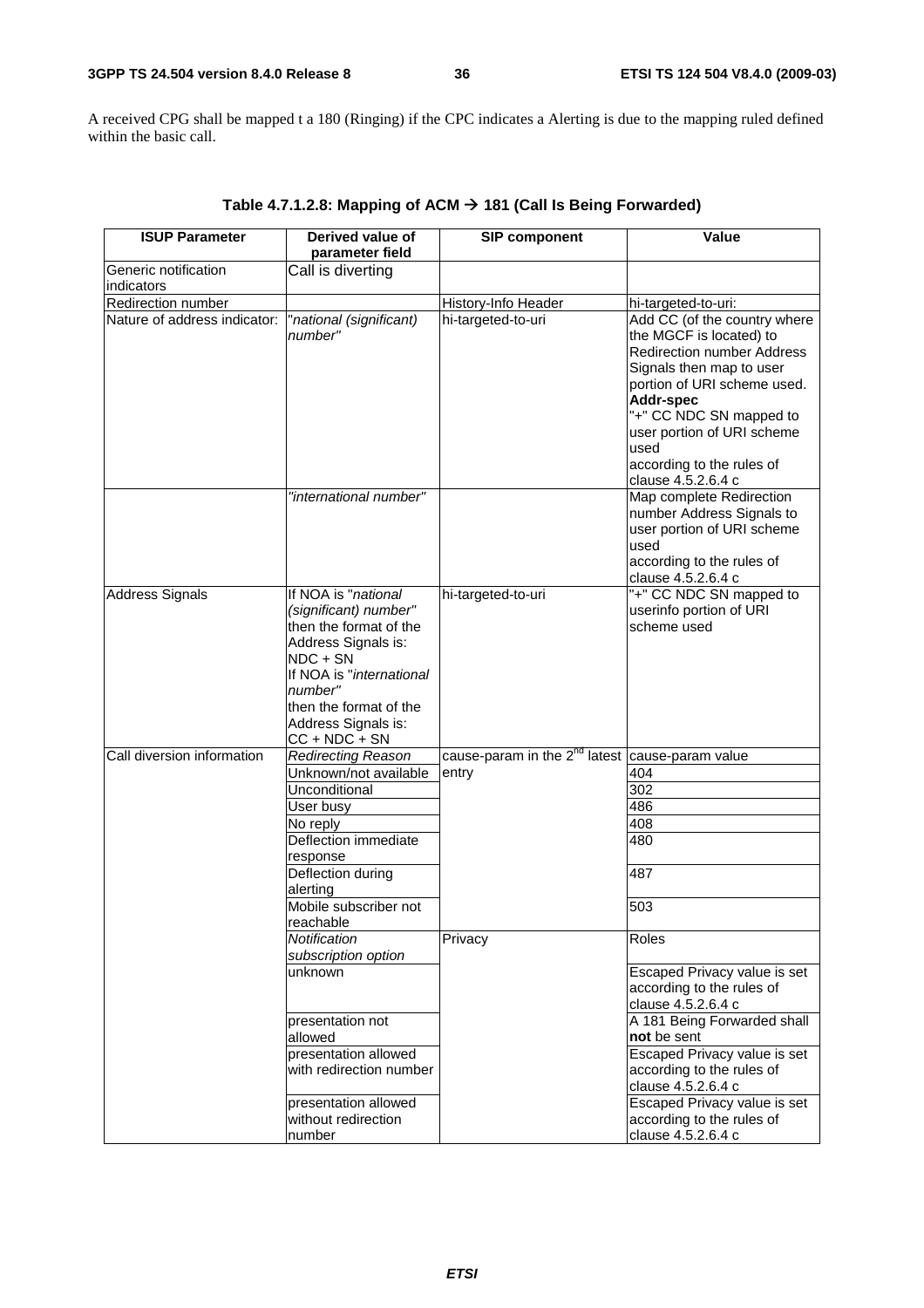| <b>ISUP Parameter</b>       | Derived value of<br>parameter field                                                                                                                                                                                | <b>SIP component</b>                                 | Value                                                                                                                                                                                                                                                                                    |  |
|-----------------------------|--------------------------------------------------------------------------------------------------------------------------------------------------------------------------------------------------------------------|------------------------------------------------------|------------------------------------------------------------------------------------------------------------------------------------------------------------------------------------------------------------------------------------------------------------------------------------------|--|
| Event Indicator             | Progress                                                                                                                                                                                                           |                                                      |                                                                                                                                                                                                                                                                                          |  |
| Generic notification        | Call is diverting                                                                                                                                                                                                  |                                                      |                                                                                                                                                                                                                                                                                          |  |
| indicators                  |                                                                                                                                                                                                                    |                                                      |                                                                                                                                                                                                                                                                                          |  |
| Redirection number          |                                                                                                                                                                                                                    | History-Info Header                                  | hi-targeted-to-uri:                                                                                                                                                                                                                                                                      |  |
| Nature of address indicator | 'national (significant)<br>number"                                                                                                                                                                                 | hi-targeted-to-uri                                   | Add CC (of the country where<br>the MGCF is located) to<br><b>Redirection number Address</b><br>Signals then map to user<br>portion of URI scheme used.<br>Addr-spec<br>"+" CC NDC SN mapped to<br>user portion of URI scheme<br>used<br>according to the rules of<br>clause 4.5.2.6.4 c |  |
|                             | "international number"                                                                                                                                                                                             | hi-targeted-to-uri                                   | Map complete Redirection<br>number Address Signals to<br>user portion of URI scheme<br>used<br>according to the rules of<br>clause 4.5.2.6.4 c                                                                                                                                           |  |
| <b>Address Signals</b>      | If NOA is "national<br>(significant) number"<br>then the format of the<br>Address Signals is:<br>NDC + SN<br>If NOA is "international<br>number"<br>then the format of the<br>Address Signals is:<br>CC + NDC + SN | hi-targeted-to-uri                                   | "+" CC NDC SN mapped to<br>userinfo portion of URI<br>scheme used                                                                                                                                                                                                                        |  |
| Call diversion information  | <b>Redirecting Reason</b>                                                                                                                                                                                          | cause-param in the $2^{nd}$ latest cause param value |                                                                                                                                                                                                                                                                                          |  |
|                             | Unknown/not available                                                                                                                                                                                              | entry                                                | 404                                                                                                                                                                                                                                                                                      |  |
|                             | Unconditional                                                                                                                                                                                                      |                                                      | 302                                                                                                                                                                                                                                                                                      |  |
|                             | User busy                                                                                                                                                                                                          |                                                      | 486                                                                                                                                                                                                                                                                                      |  |
|                             | No reply                                                                                                                                                                                                           |                                                      | 408                                                                                                                                                                                                                                                                                      |  |
|                             | Deflection immediate<br>response                                                                                                                                                                                   |                                                      | 480                                                                                                                                                                                                                                                                                      |  |
|                             | Deflection during<br>alerting                                                                                                                                                                                      |                                                      | 487                                                                                                                                                                                                                                                                                      |  |
|                             | Mobile subscriber not<br>reachable                                                                                                                                                                                 |                                                      | 503                                                                                                                                                                                                                                                                                      |  |
|                             | Notification<br>subscription option                                                                                                                                                                                | Privacy                                              | Roles                                                                                                                                                                                                                                                                                    |  |
|                             | unknown                                                                                                                                                                                                            |                                                      | Escaped Privacy value is set<br>according to the rules of<br>clause 4.5.2.6.4 c                                                                                                                                                                                                          |  |
|                             | presentation not<br>allowed                                                                                                                                                                                        |                                                      | A 181 Being Forwarded shall<br>not be sent                                                                                                                                                                                                                                               |  |
|                             | presentation allowed<br>with redirection number                                                                                                                                                                    |                                                      | Escaped Privacy value is set<br>according to the rules of<br>clause 4.5.2.6.4 c                                                                                                                                                                                                          |  |
|                             | presentation allowed<br>without redirection<br>number                                                                                                                                                              |                                                      | Escaped Privacy value is set<br>according to the rules of<br>clause 4.5.2.6.4 c                                                                                                                                                                                                          |  |

**Table 4.7.1.2.9: Mapping of CPG 181 (Call Is Being Forwarded)**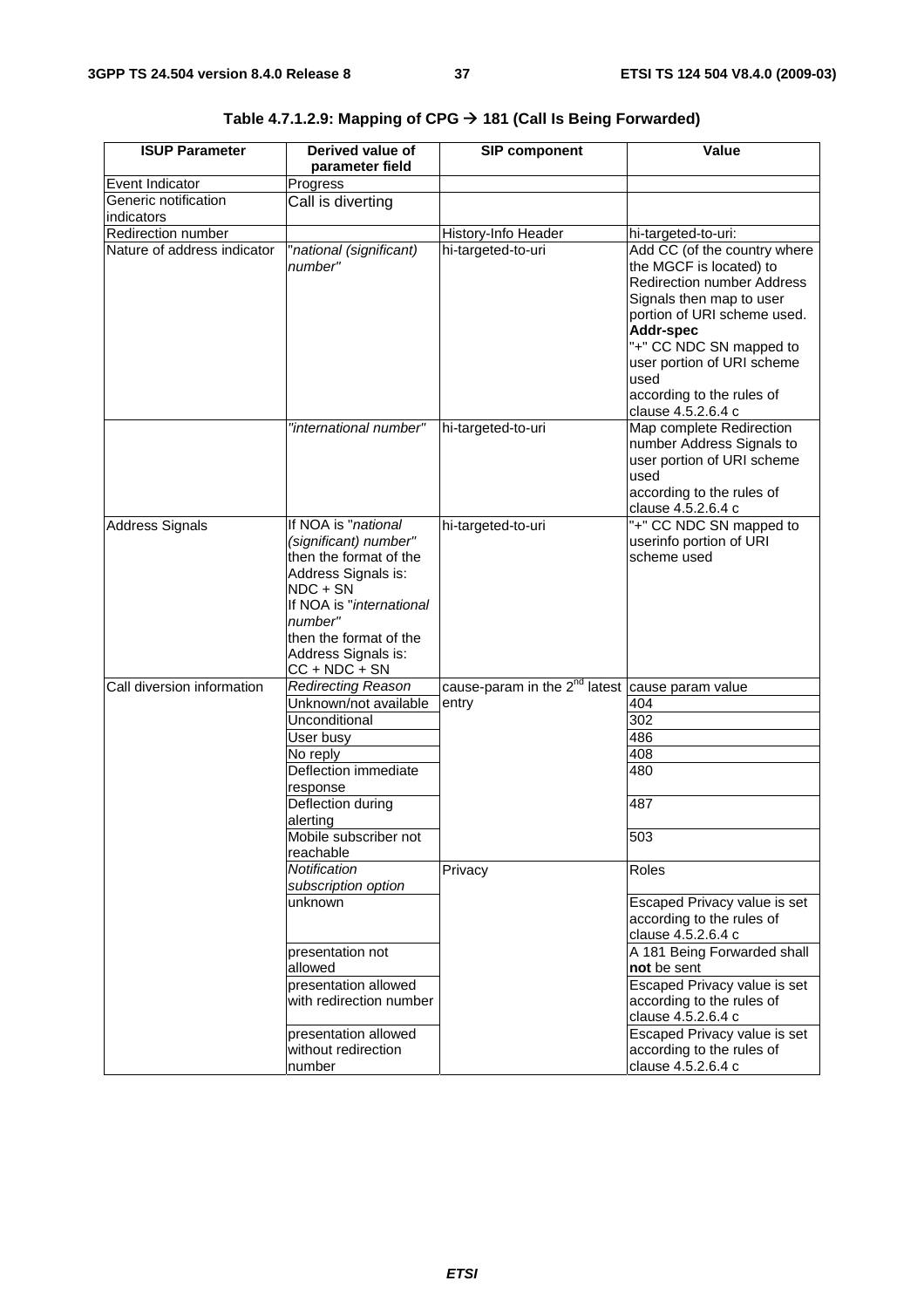| <b>ISUP Parameter</b>             | Derived value of<br>parameter field | <b>SIP component</b>                                                     | Value                                                                                      |
|-----------------------------------|-------------------------------------|--------------------------------------------------------------------------|--------------------------------------------------------------------------------------------|
| Event Indicator                   | Alerting                            |                                                                          |                                                                                            |
| Redirection number                |                                     | <b>History-Info Header</b>                                               | See table 4.7.1.2.8                                                                        |
|                                   |                                     |                                                                          |                                                                                            |
|                                   |                                     |                                                                          |                                                                                            |
|                                   |                                     | cause-param in the $2^{nd}$ latest Value stored from a previous<br>entry | received ACM or CPG. See<br>table 4.7.1.2.8                                                |
|                                   |                                     |                                                                          | Cause-param<br>Value stored from a previous<br>received ACM or CPG. See<br>table 4.7.1.2.8 |
| Redirection number<br>restriction |                                     |                                                                          | See table 4.7.1.2.7                                                                        |

### **Table 4.7.1.2.10: Mapping of CPG 180 (Ringing)**

### Table 4.7.1.2.11: Mapping of ANM  $\rightarrow$  200 OK (INVITE)

| <b>ISUP Parameter</b>                    | Derived value of<br>parameter field | <b>SIP component</b>                                                    | Value                |
|------------------------------------------|-------------------------------------|-------------------------------------------------------------------------|----------------------|
| <b>Redirection number</b>                |                                     | lHistorv-Info Header                                                    | See table 4.7.1.2.8  |
|                                          |                                     | cause-param in the $2^{nd}$ latest cause value = as stored for<br>entry | the ACM              |
| <b>Redirection number</b><br>restriction |                                     |                                                                         | lSee table 4.7.1.2.7 |

### 4.7.2 Interworking with PSTN/ISDN Emulation

The Interworking with PSTN/ISDN Emulation is for further study.

### 4.7.3 Interworking with external IP networks

For SIP based networks the procedures used shall be compliant with ES 283 003 [2].

The interworking with non SIP networks is for further study.

### 4.8 Parameter values (timers)

### 4.8.1 No reply timer

**No reply timer:** Timer duration shall be a service provider option.

### 4.8.2 CDIVN Buffer Timer

CDIVN Buffer Timer: operator's option (default = 86 400 sec), may be overwritten by the user in the SUBSCRIBE message-Notification Buffer Interval.

Notification Buffer Interval: 0 sec - 86 400 sec.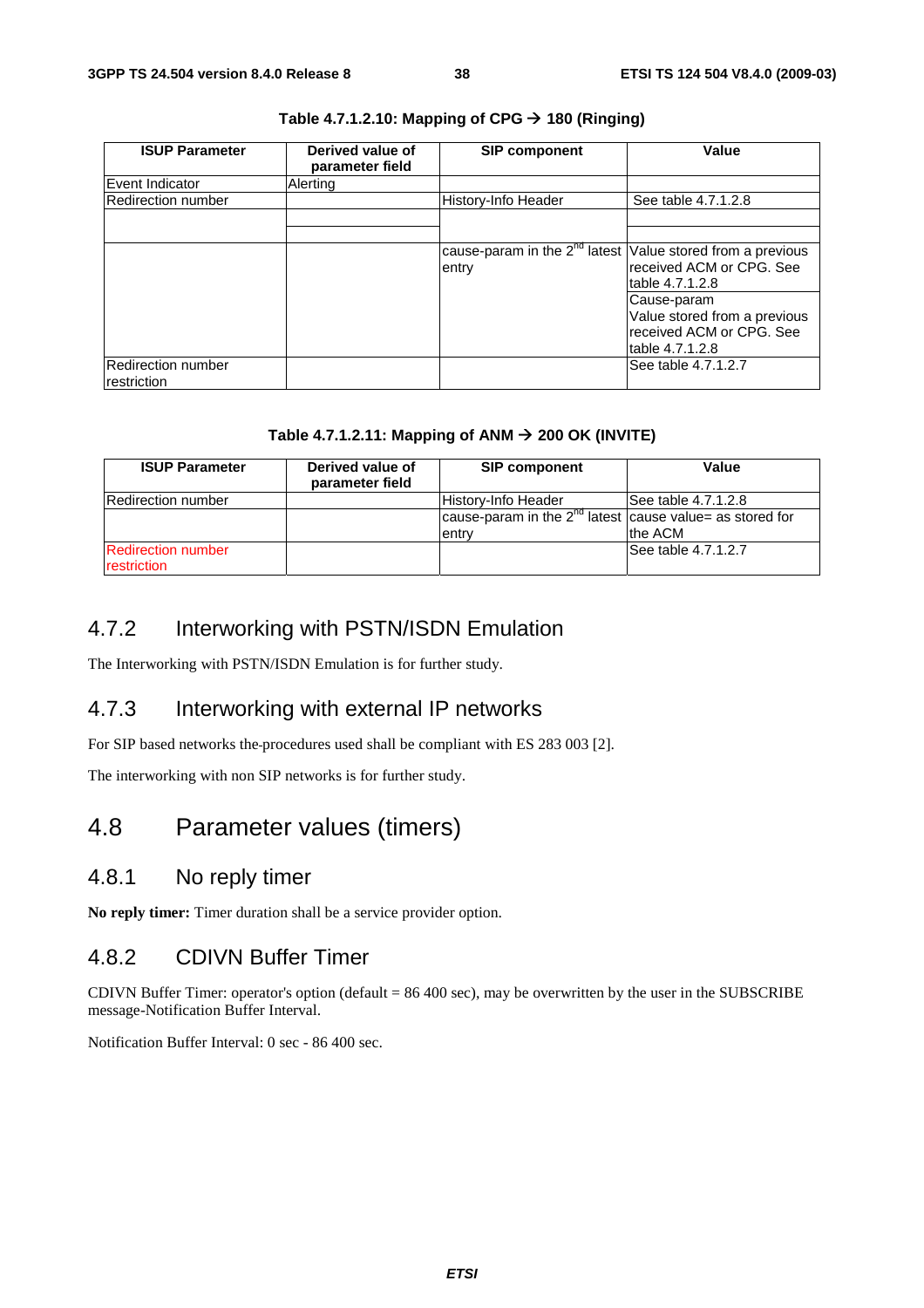### 4.8.3 CDIV Indication Timer

 $T_{CDIV~IND}$  60 sec - 00 sec.

The timer is started when the diverting user is registering to the communication system. Based on operator policy the user has the possibility to choose a certain timer value within the defined range.

### 4.9 Service Configuration for redirection services

### 4.9.1 Structure of the XML Document

Communication Diversion documents are subtrees of the *simservs* document specified in TS 183 023 [4]. As such, Communication Diversion documents use the XCAP application usage in TS 183 023 [4].

In addition to the considerations and constraints defined by the *simservs* document TS 183 023 [4], we define the additional constraints and considerations for the Communication Diversion subtree:

**XML schema:** Implementations in compliance with the present document shall implement the XML schema that minimally includes the XML Schema defined in clause 4.9.2 and the *simservs* XML schema specified in clause 6.3 of TS 183 023 [4].

**Data semantics:** The semantics of the communication diversion XML configuration document is specified in clause 4.9.1.

An instance of the simulation services configuration containing a communication diversion configuration document.

```
<?xml version="1.0" encoding="UTF-8"?> 
<simservs 
xmlns= http://uri.etsi.org/ngn/params/xml/simservs/xcapu
xmlns:cp="urn:ietf:params:xml:ns:common-policy" 
xmlns:ocp="urn:oma:xml:xdm:common-policy"> 
    <communication-diversion active="true"> 
             rule set 
    </communication-diversion> 
</simservs>
```
The communication diversion service contains a rule set that specifies how the communication diversion service shall react to external stimuli.

### 4.9.1.1 Communication Diversion Element

The communication diversion configuration contains a rule set. The rule set reuses the syntax as specified by the common policy draft (see RFC 4745 [18]).

```
 <communication-diversion active="true"> 
     <cp:ruleset> 
               rule1 
               rule2 
     </cp:ruleset> 
 </communication-diversion>
```
In general the following procedure applies:

When the service processes a set of rules it shall start with the first rule and test if its conditions are all true, if this is the case the rule matches and the specified action shall be executed.

When the rule does not match the following rule shall be selected and the same procedure repeated, until a matching rule is found or the set of remaining rules is empty.

However not all rules can be matched at the same moment in the call. Some conditions imply that rules that carry them are checked at specific events in the call, for example the no-answer condition only holds when the called party does not answer after a while. In this case the same procedure shall apply as above with the modification that the set of rules to process contains only the rules applicable for that specific network event.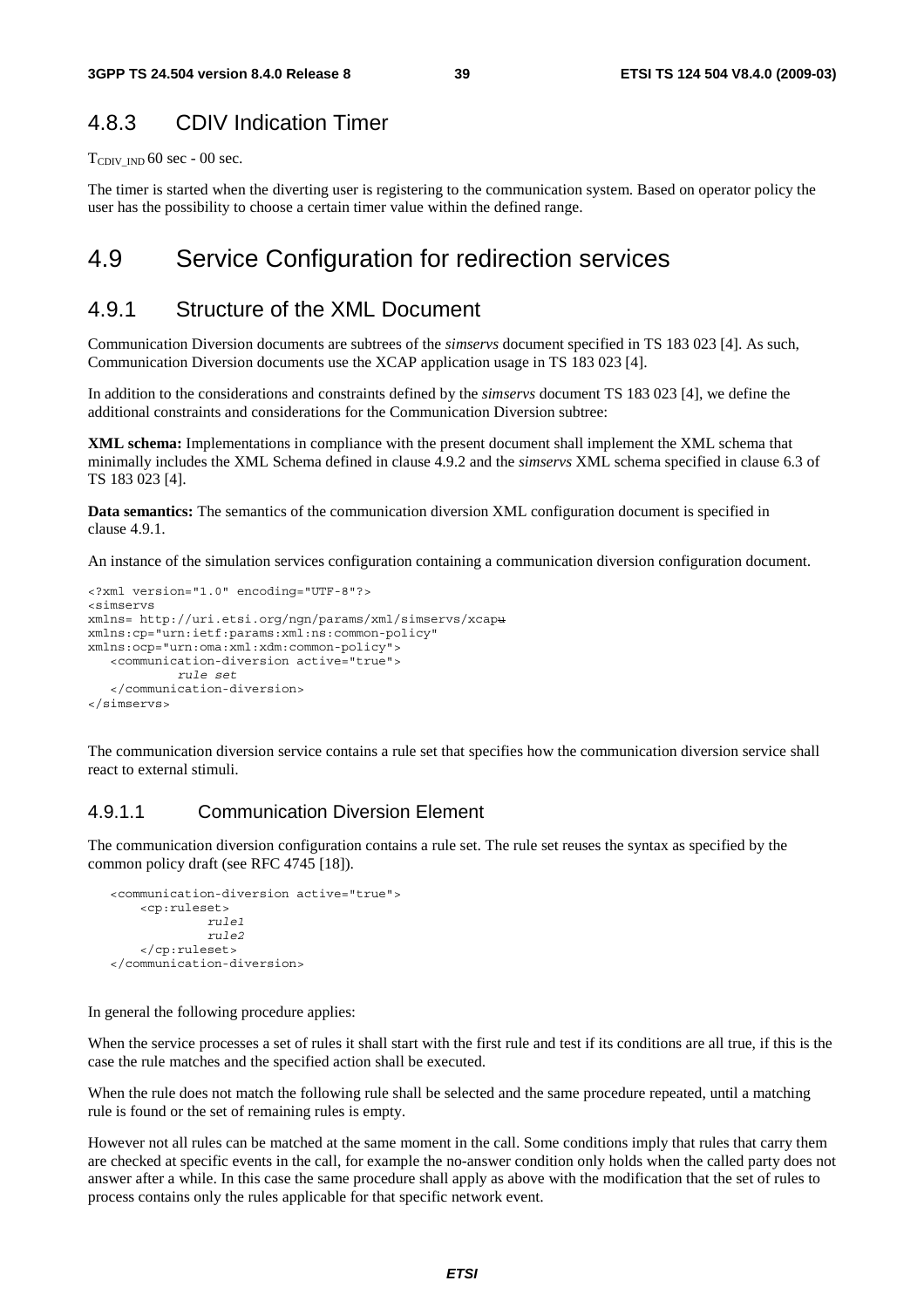In clause 4.9.1.3 all allowed conditions are specified, normally rules are evaluated at communication setup time, for conditions where this is not the case this is explicitly indicated.

The shown "active" attribute is inherited from the simservType from TS 183 023 [4], its meaning is also specified in TS 183 023 [4].

### 4.9.1.2 Communication Diversion Rules

The Communication Diversion service is configured with an ordered set of forwarding rules. The XML Schema reuses the rule syntax as specified by the common policy draft (see RFC 4745 [18]). The rules take the following form:

```
 <cp:rule id="rule66"> 
                  <cp:conditions> 
                                 condition1 
                                 condition2 
                  </cp:conditions> 
                  <cp:actions> 
                       <forward-to> 
                           <target> 
targetAddress1 
                           </target> 
                           <notify-caller>true</notify-caller> 
                       </forward-to> 
                  </cp:actions> 
             </cp:rule>
```
When the service processes a set of rules it shall start with the first rule and test if its conditions are all true, if this is the case the rule matches and the specified action is executed. When a rule matches remaining rules in the rule set shall be discarded. Applied to the fragment above this means that only if the expression (*condition1* AND *condition2*) evaluates to true that then the *rule66* matches and the forward-to action is executed.

When the rule does not match the following rule shall be selected and the same procedure repeated, until a matching rule is found or the set of remaining rules is empty.

The "id" attribute value of a rule shall uniquely identify the rule within a rule set. This can be used in XCAP usage to address one specific rule.

#### 4.9.1.3 Communication Diversion Rule Conditions

The following conditions are allowed by the XML Schema for the communication diversion service:

**busy:** This condition evaluates to true when the called user is busy. In all other cases the condition evaluates to false. Rules with this condition are evaluated when a busy indication is received from the called party.

**not-registered:** This condition evaluates to true when the called user is not registered. In all other cases the condition evaluates to false.

**presence-status:** This condition evaluates to true when the called user's current presence activity status is equal to the value set for this condition. In all other cases the condition evaluates to false.

**cp:identity:** This condition evaluates to true when the *calling* user's identity matches with the value of the identity element. The interpretation of all the elements of this condition is described in OMA-TS-XDM-Core-V1\_1 [20] (see Bibliography). In all other cases the condition evaluates to false. The Identity shall be matched against the value taken from the P-Asserted-Identity header field, unless the Identity contains a "gr" parameter, then it shall be matched against the value taken from the Contact header field.

**anonymous:** This condition evaluates to true when the P-Asserted-Identity of the calling user is not provided or privacy restricted.

**cp:sphere:** Not applicable in the context of the Communication Diversion service.

**cp:validity:** Specifies a period. The condition evaluates to true when the current time is within the validity period expressed by the value of this condition. In all other cases the condition evaluates to false.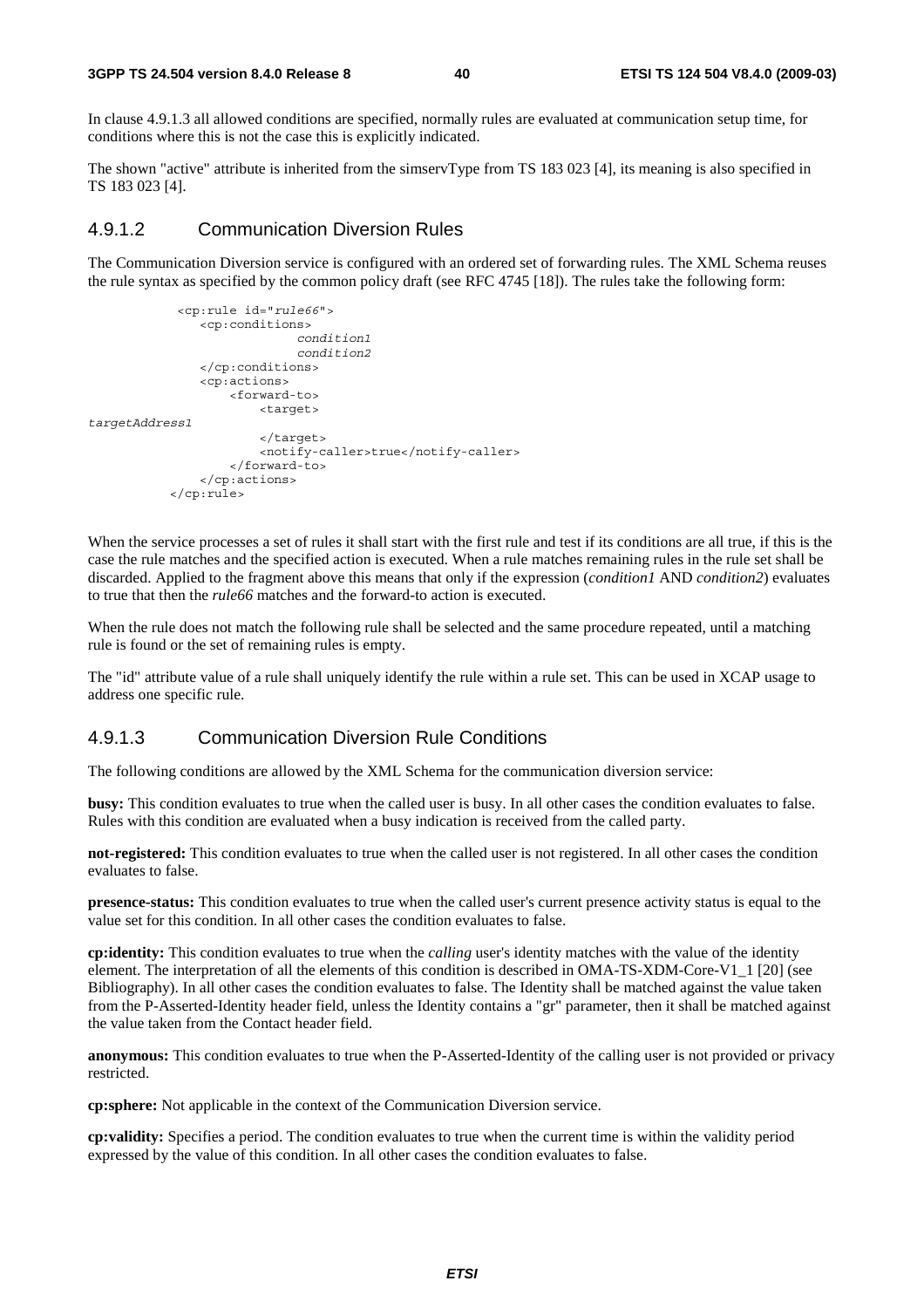**media:** When the incoming call request for certain media, the forwarding rule can decide to forward the call for this specific media. This condition evaluates to true when the value of this condition matches the media field in one of the  $\text{m}$ =" lines in the SDP (RFC 2327 [5]) offered in an INVITE (RFC 3261 [6]).

**no-answer:** This condition evaluates to true when the called user does not answer. In all other cases the condition evaluates to false. Rules with this condition are evaluated when a no-answer timeout is detected.

**rule-deactivated:** This condition always evaluates to false. This can be used to deactivate a rule, without loosing information. By removing this condition the rule can be activated again.

**ocp:external-list:** This condition evaluates to true when the calling users identity is contained in an external resource list to which the value of external-list refers. The exact interpretation of this element is specified in OMA-TS-XDM-Core-V1\_1 [20] (see bibliography).

**ocp:other-identity:** Not applicable in the context of communication diversion service.

**not-reachable:** This condition evaluates to true when there is a signalling channel outage during session setup to the served user's UE and the served user is registered. In all other cases this condition evaluates to false.

NOTE: As described in RFC 4745 [18] the case of unconditional evaluates to be true in all cases where all other reasons are not applicable. A communication diversion is performed as soon as the served user is the called user. The indication of unconditional is the absence of any reason element in the ss:condition element.

The condition elements that are not taken from the common policy schema (see RFC 4745 [18]) or oma common policy schema (see OMA-TS-XDM-Core-V1\_1 [20] in bibliography) are defined in the simservs document schema specified in

TS 183 023[4].

### 4.9.1.4 Communication Diversion Rule Actions

The action supported by the communication service is forwarding of calls. For this the forward-to action has been defined. The forward-to action takes the following elements:

**target:** Specifies the address of the forwarding rule. It should be a SIP URI or SIPS (RFC 3261 [6]), TEL URL (RFC 3966 [7]).

**notify-caller:** An optional element that can be used to disable the default behaviour that the caller is notified that the call is being forwarded (see subscription option "*Originating* user receives notification that his communication has been diverted (forwarded or deflected)" in table 4.3.1.1).

**reveal-served-user-identity-to-caller:** An optional element that can be used to disable the default behaviour that the caller, when notified that the call is being forwarded, receives the *diverting* party's identity information (see subscription option "Served user allows the presentation of his/her URI to *originating* user in diversion notification" in table 4.3.1.1).

**reveal-identity-to-caller:** An optional element that can be used to disable the default behaviour that the caller, when notified that the call is being forwarded, receives some diverted-to party's identity information (see subscription option "Served user allows the presentation of forwarded to URI to *originating* user in diversion notification" in table 4.3.1.1).

**notify-served-user:** An optional element that can be used to enable that the served user is indicated that calls are being forwarded. Default this is switched off (see subscription option "*Served user* receives notification that a communication has been forwarded" in table 4.3.1.1).

**notify-served-user-on-outbound-call:** An optional element that can be used to enable that the served user is notified that calls are being forwarded when he makes a call attempt. Default this is switched off (see subscription option "Served user receives reminder notification on outgoing communication that forwarding is currently activated" in table 4.3.1.1).

**reveal-identity-to-target:** An optional element that can be used to disable the default behaviour that the diverted-to party receives some identity information of the diverting party (see subscription option "Served user allows the presentation of his/her URI to *diverted-to* user" in table 4.3.1.1).

**NoReplyTimer:** An optional element that covers the time to elapse until the communication diversion shall perform if the served user does not answer when alerted.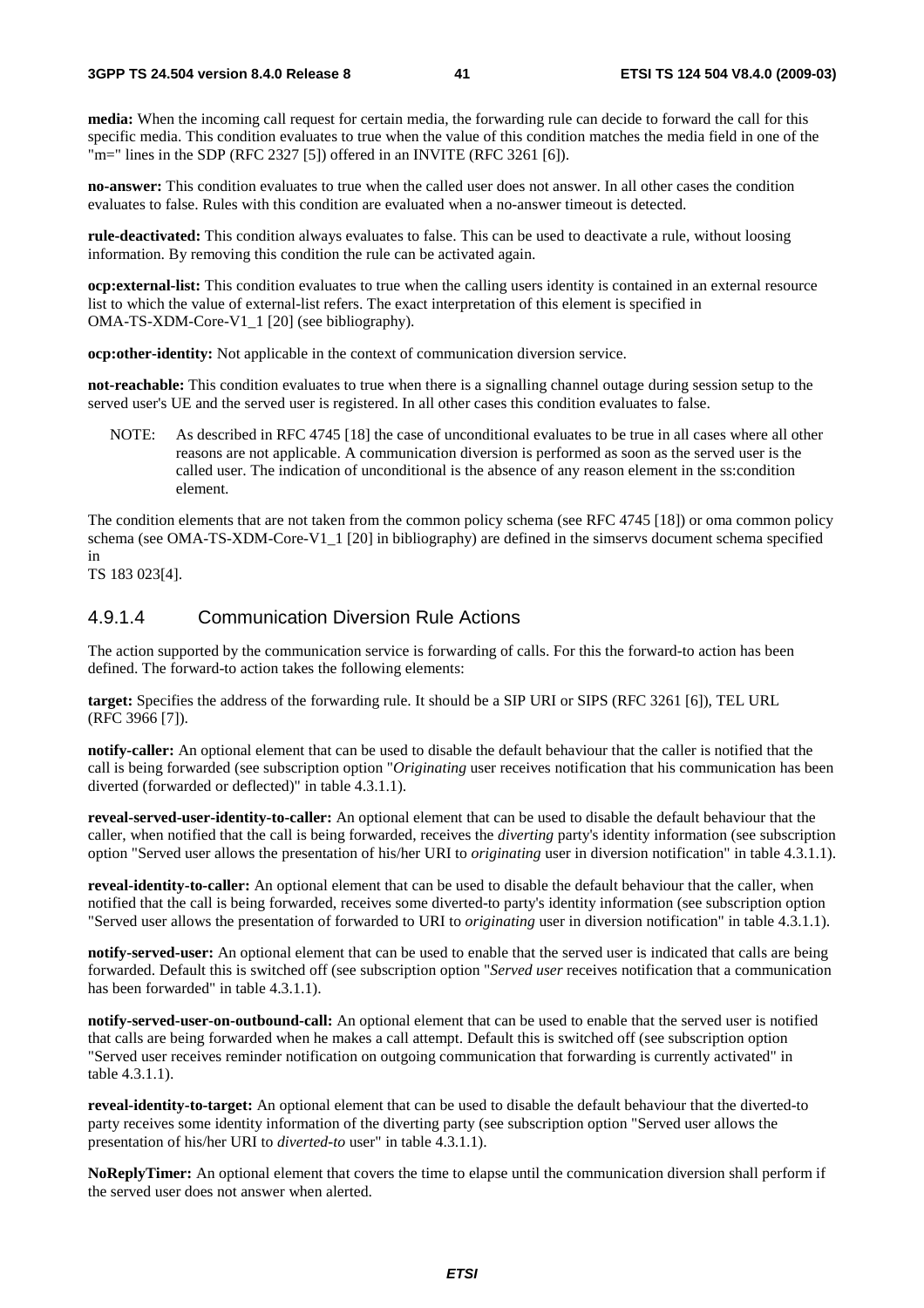### 4.9.2 XML Schema

```
<?xml version="1.0" encoding="UTF-8"?> 
<xs:schema xmlns:xs="http://www.w3.org/2001/XMLSchema" 
xmlns:ss="http://uri.etsi.org/ngn/params/xml/simservs/xcap" 
        xmlns:cp="urn:ietf:params:xml:ns:common-policy" 
        xmlns:ocp="urn:oma:xml:xdm:common-policy" 
targetNamespace="http://uri.etsi.org/ngn/params/xml/simservs/xcap" 
        elementFormDefault="qualified" 
        attributeFormDefault="unqualified"> 
    <!-- import common policy definitions --> 
    <xs:import namespace="urn:ietf:params:xml:ns:common-policy" schemaLocation="common-policy.xsd"/> 
    <!-- import OMA common policy extensions --> 
    <xs:import namespace="urn:oma:xml:xdm:common-policy" schemaLocation="OMA-SUP-
XSD_xdm_commonPolicy-V1_0_2-20070830-A.xsd"/> 
   <!-- communication diversion specific extensions to IETF common policy conditions. The 
cp:conditionsType is expanded with the elements: ss:not-registered, ss:busy, ss:no-answer, ss:not-
reachable, ss:media as optional elements --> 
    <!-- communication diversion rule set based on the common policy rule set.--> 
    <xs:element name="communication-diversion" substitutionGroup="ss:absService"> 
        <xs:annotation> 
            <xs:documentation>This is the communication diversion configuration 
document.</xs:documentation> 
        </xs:annotation> 
        <xs:complexType> 
            <xs:complexContent> 
                <xs:extension base="ss:simservType"> 
                     <xs:sequence> 
                         <!-- add service specific elements here--> 
                         <xs:element ref="ss:NoReplyTimer" minOccurs="0"/> 
                         <xs:element ref="cp:ruleset" minOccurs="0"/> 
                     </xs:sequence> 
                </xs:extension> 
                <!-- service specific attributes can be defined here --> 
            </xs:complexContent> 
        </xs:complexType> 
    </xs:element> 
    <!-- communication diversion specific extensions to IETF common policy actions--> 
    <xs:element name="forward-to" type="ss:forward-to-type"/> <xs:simpleType name="reveal-URI-
options-type"> 
     <xs:restriction base="xs:string"> 
        <xs:enumeration value="false"/> 
        <xs:enumeration value="not-reveal-GRUU"/> 
        <xs:enumeration value="true"/> 
      </xs:restriction> 
    </xs:simpleType> 
    <!-- communication diversion specific type declarations --> 
    <xs:complexType name="forward-to-type"> 
        <xs:sequence> 
            <xs:element name="target" type="xs:anyURI" minOccurs="1" maxOccurs="1"/> 
            <xs:element name="notify-caller" type="xs:boolean" default="true" minOccurs="0"/> 
            <xs:element name="reveal-identity-to-caller" type="ss:reveal-URI-options-type" 
default="true" minOccurs="0"/> 
            <xs:element name="reveal-served-user-identity-to-caller" type="ss:reveal-URI-options-
type" default="true" minOccurs="0"/> 
            <xs:element name="notify-served-user" type="xs:boolean" default="false" minOccurs="0"/> 
            <xs:element name="notify-served-user-on-outbound-call" type="xs:boolean" default="false" 
minOccurs="0"/> 
            <xs:element name="reveal-identity-to-target" type="ss:reveal-URI-options-type" 
default="true" minOccurs="0"/> 
        </xs:sequence> 
    </xs:complexType> 
    <xs:element name="NoReplyTimer"> 
      <xs:simpleType> 
        <xs:restriction base="xs:positiveInteger"> 
           <xs:minInclusive value="5"/> 
           <xs:maxInclusive value="180"/> 
        </xs:restriction> 
      </xs:simpleType> 
    </xs:element> 
</xs:schema>
```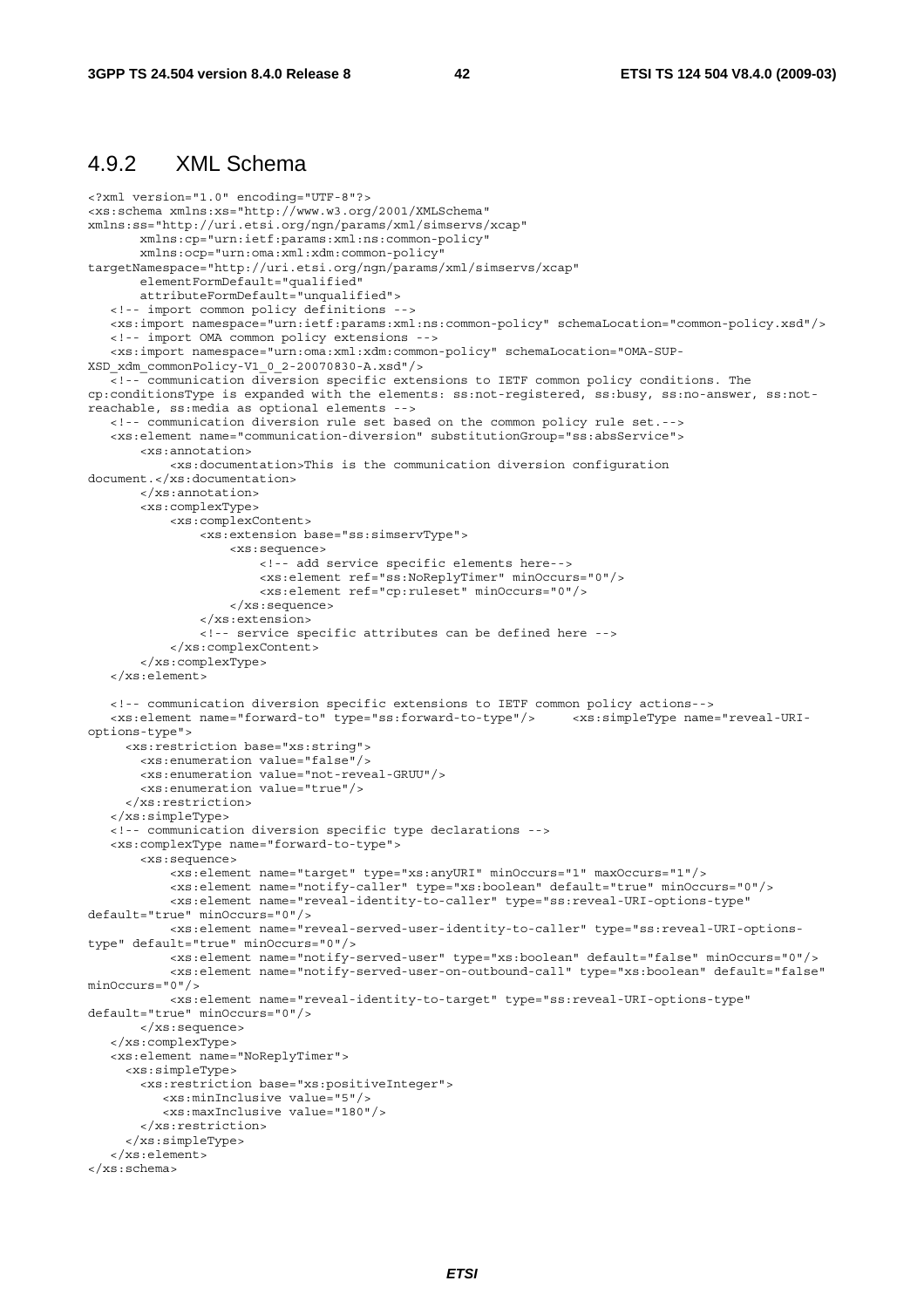### 4.10 Service Configuration of Communication Diversion **Notification**

### 4.10.1 Structure of the XML Document

Communication Diversion Notification documents are used for subscribing to the CDIVN service as well as for receiving the notification information about the various communication diversions.

An instance of the communication diversion notification subscription document is shown below.

```
<comm-div-info> 
   <comm-div-subs-info> 
     <comm-div-selection-criteria> 
       <originating-user-selection-criteria> 
         <user-info> 
           <user-name>Boss</originating-user-name> 
           <user-URI> 
             sip:boss@office.com 
           </user-URI> 
         </user-info> 
       </originating-user-selection-criteria> 
       <diversion-time-selection-criteria> 
         <time-range> 
          <start-time>1999-05-31T13:20:00-05:00</start-time> 
          <end-time>2006-05-06T13:20:00-05:00</end-time> </time-range> 
       </diversion-time-selection-criteria> 
       <diversion-reason-selection-criteria> 
         <diversion-reason-info>404 302</diversion-reason-info> 
       </diversion-reason-selection-criteria> 
     </comm-div-selection-criteria> 
     <comm-div-ntfy-trigger-criteria> 
       <notification-time-selection-criteria> 
         <time-range> 
          <start-time>1999-05-31T13:20:00-05:00</start-time> 
         <end-time>2006-05-06T13:20:00-05:00</end-time> </time-range>
       </notification-time-selection-criteria> 
     </comm-div-ntfy-trigger-criteria> 
   </comm-div-subs-info> 
</comm-div-info>
```
Communication Diversion Notification documents have the following structure.

```
<comm-div-info> 
   <comm-div-ntfy-info> 
     <originating-user-info> 
       <user-name>Boss</user-name> 
       <user-URI>sip:boss@office.com</user-URI> 
     </originating-user-info> 
     <diverting-user-info> 
       sip:alice@office.com 
     </diverting-user-info> 
     <diverted-to-user-info> 
       sip:bob@office.com 
     </diverted-to-user-info> 
     <diversion-time-info>1999-06-01T13:20:00-05:00</diversion-time-info> 
     <diversion-reason-info>404 
   </comm-div-ntfy-info> 
</comm-div-info>
```
### 4.10.1.1 Communication Diversion Information

The Communication Diversion Information serves two purposes:

- in the SUBSCRIBE method, it carries the filter criteria for selecting specific communication diversions of the user which should be notified;
- selecting the information about the Communication Diversion, which has to be notified to the user in the corresponding NOTIFY method.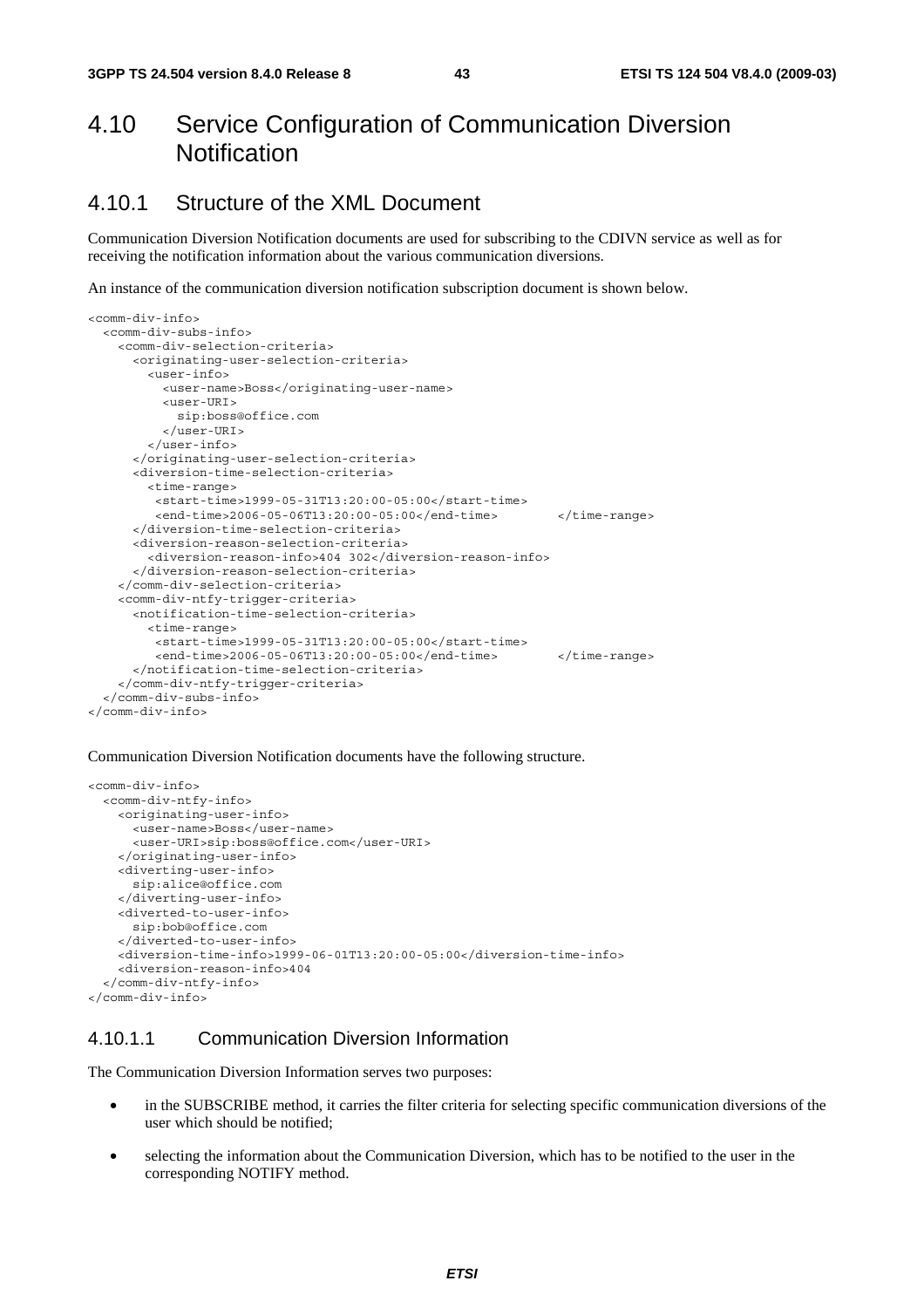#### 4.10.1.1.1 Communication Diversion Subscription Information

The Communication Diversion Subscription Information allows the user to specify various filter criteria for selecting and controlling the amount of information in the notification of his/her communication diversion. This element has the following sub-elements.

#### 4.10.1.1.1.1 Communication Diversion Selection Criteria

The user would be able to select a specific subset of the overall communication diversions for notification. This helps the user to focus only on those communication diversions which may be important (e.g. "let me know whenever calls from my boss get diverted"). The user is able to set the following criteria for selecting the communication diversions which have to be notified.

1) Identity of the Originating party:

The URI specified over here will be compared with the URI (Identity) of the Originating party in the incoming communication. Only if there is a match, then information about the diversion of this specific communication would be selected for notification to the Diverting user. This is an optional parameter. If absent, then all diversions for communications from any Originating party would be considered for notification, subject to other filter criteria.

2) Identity of the Diverting party:

The URI specified over here will be compared with the Request-URI of the Diverting user, for which a communication has been diverted. Only if there is a match, then information about this specific communication diversion would be notified to the subscribing user. This is an optional parameter. If absent, then communication diversions towards all registered contacts of the subscribing user would be considered for notification, subject to other filter criteria.

3) Identity of the Diverted-To party:

The URI specified over here will be compared with the URI of the Diverted-to party, to whom the communication has been diverted. Only if there is a match, then information about this specific communication diversion would be notified to the subscribing user. This is an optional parameter. If absent, then communication diversions towards any Diverted-To party would be considered for notification, subject to other filter criteria.

4) Time-Range of the Communication Diversion:

This specifies a time-range, within which all communication diversions would be notified to the subscribing user. If present, then any communication diversion outside of this time-range would NOT be notified to the Diverting user. This is an optional parameter. If absent, then Communication Diversions happening at any time would be considered for notification, subject to other filter criteria. A time zone should be indicated. If a time zone is not indicated the SUBSCRIBE shall be rejected with a SIP 489.

5) Reason for the Communication Diversion:

The Diverting user can select that only those communication diversions which match the herein specified reasons be notified (see annex C). This is an optional parameter. If absent, then all communication diversions resulting due to any reason would be considered for notification, subject to other filter criteria.

#### 4.10.1.1.1.2 Communication Diversion Notification Trigger Criteria

As a part of the SUBSCRIBE message body, the user may specify further criteria to trigger the notification of those communication diversions, which were selected by the above mentioned criteria. These criteria enable the user to trigger the notification based on the following;

• Time-Range:

This specifies a time-range at which notifications of communication diversion can be sent to the user. It may be specified in the form of a time-interval to enable periodic triggering of notifications of communication diversions which took place in that time-interval. If absent, it indicates that notifications are sent immediately when the communication diversion takes place. A time zone should be indicated. If a time zone is not indicated the SUBSCRIBE shall be rejected with a SIP 489.

Presence-status:

This specifies a presence state of the user, within which the user expects to receive notifications about communication diversions. If absent, it indicates that notifications are sent immediately irrespective of user's availability information.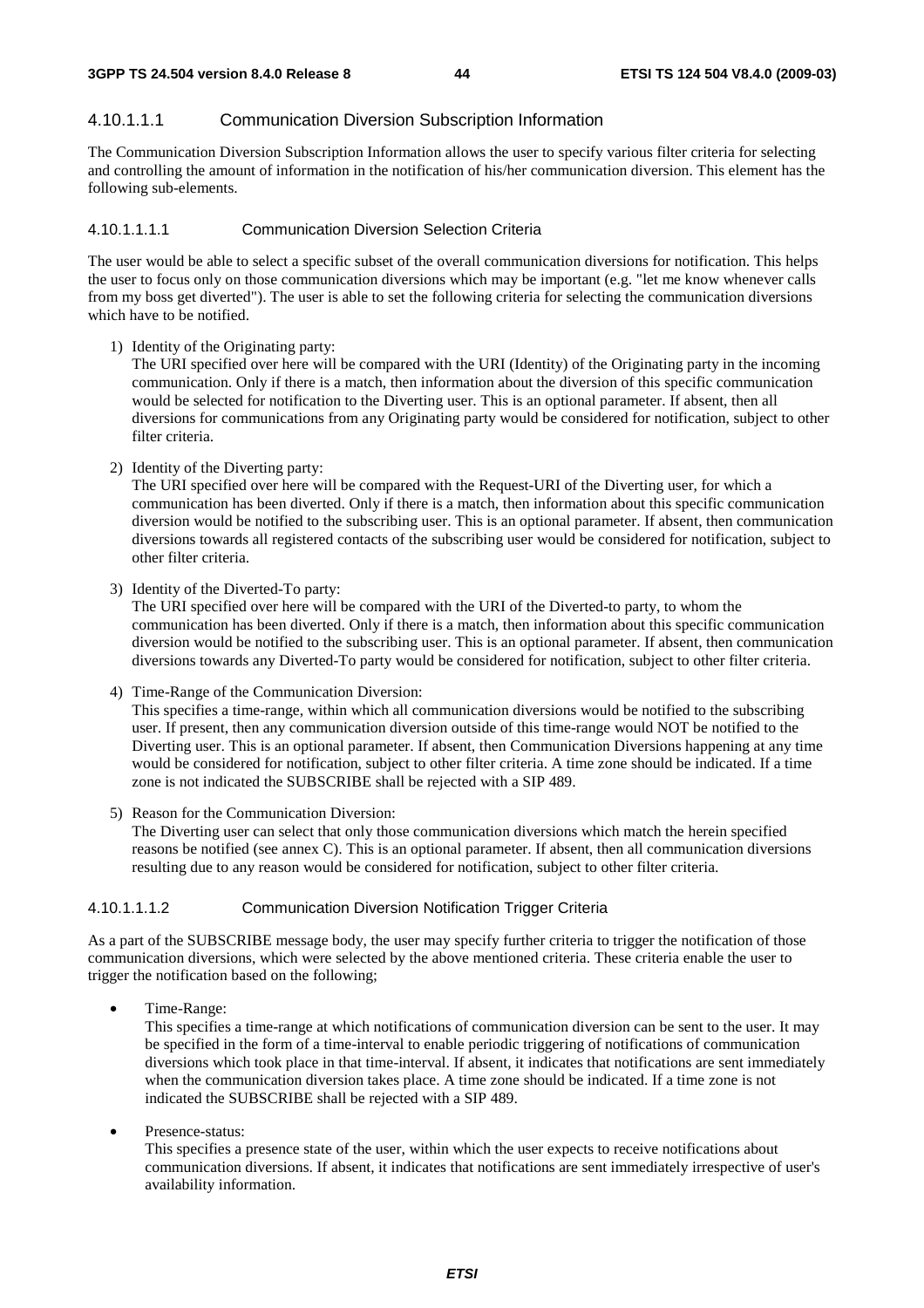In addition, the user may overwrite the CDIVN Buffer Timer with the Notification Buffer Interval as part of the SUBSCRIBE message body. The Buffer Interval value is time up to which the CDIVN AS should buffer the notification if it cannot be delivered to the user at the time of CDIVN AS execution. The user will be notified if CDIVN activation is valid and the CDIVN Buffer Timer to provide the notification has not expired, as described in clause 4.2.1.

• Notification Buffer Interval:

This specifies an optional element (in seconds) to overwrite the CDIVN Buffer Timer for which the CDIVN AS should store the CDIV Notification, if it cannot be delivered to the user, as per the criteria configured above. For example this would be required for buffering the notifications, if the user is logged out and the diversion is triggered due to CFNL/CFNRc, resulting in CDIVN for that diversion. The user may set Notification Buffer Interval value in seconds to a maximum value of 1 day. Also, if not configured by the user, the default value of 1 day (as configured by the network provider) is applicable.

#### 4.10.1.1.1.3 Communication Diversion Information Selection Criteria

As a part of the SUBSCRIBE message body, the user may specify further criteria to enable/disable which information about the communication diversion should be notified. By default, all information about a communication diversion would be notified. However, the user may use the following elements for DISABLING a particular kind of information from being notified.

- 1) Information about the Originating party.
- 2) URI of the Diverting party.
- 3) URI of the Diverted-To party.
- 4) Time of the Communication Diversion.
- 5) Reason for the Communication Diversion.
- 6) Identity of the rule which triggered the Communication Diversion.

#### 4.10.1.1.2 Communication Diversion Notification Information

The body of a notification of communication diversion would contain information about the communication diversion, as selected by the various filter criteria configured by the user in the SUBSCRIBE message body. If the SUBSCRIBE did not contain a message body, then all possible information about the communication diversion is notified to the User.

The notifications generated by the server shall be in one of the formats specified in the Accept header field in the SUBSCRIBE request. The XML event package is sent as the body of the NOTIFY method, would contain the following information (subject to the filter criteria) selected by the user.

- 1) Identity of the Originating party: This helps the Diverting user in knowing whose communication was diverted.
- 2) Information of the Diverting party: The Request-URI of the INVITE before the Communication Diversion Service was executed, is informed to the subscribing user.
- 3) Information about the Diverted-To party: The Public User Identity of the Diverted-to User, to whom the communication is being diverted, is informed to the subscribing user.
- 4) Time of the Communication Diversion: The time of the Communication Diversion is informed to the subscribing user. A time zone shall be indicated.
- 5) Reason for the Communication Diversion: The Reason for this communication diversion is the same as the Reason Parameter as provisioned according to clause 4.10.1.1.1.1. It enables the subscriber to filter on diversion notifications for a particular cause.
- 6) Communication Diversion Rule: This information identifies the Communication Diversion Rule as mentioned in clause 4.9.1.2 which was executed to result in the communication diversion, which is being notified to the user. It contains the "id" attribute of Communication Diversion Rule defined in [19].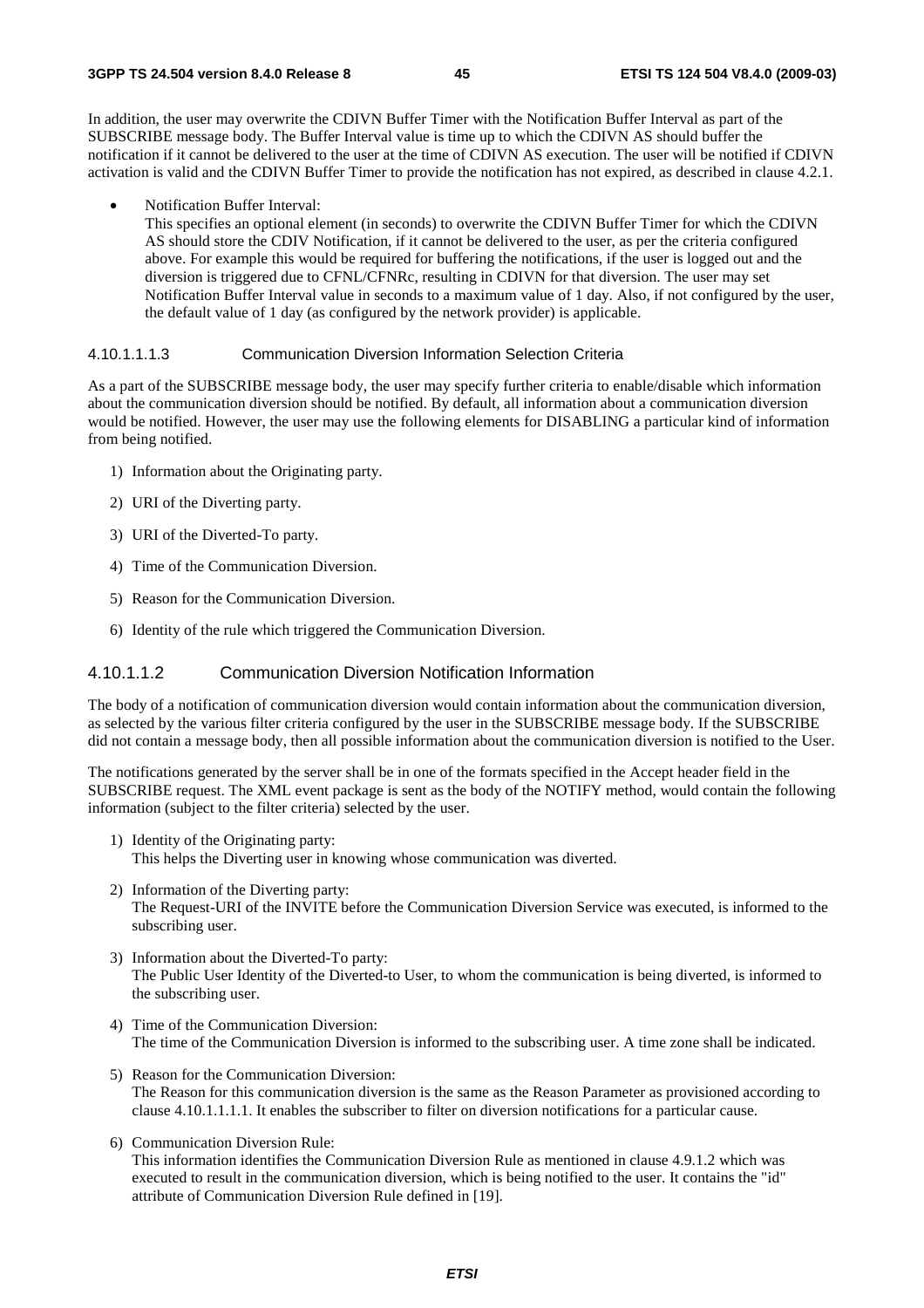### 4.10.2 XML Schema

```
<?xml version="1.0" encoding="UTF-8" ?> 
<xs:schema 
  targetNamespace="http://uri.etsi.org/ngn/params/xml/comm-div-info" 
  xmlns:tns="http://uri.etsi.org/ngn/params/xml/comm-div-info" 
  xmlns:xs="http://www.w3.org/2001/XMLSchema" 
  xmlns="http://uri.etsi.org/ngn/params/xml/comm-div-info" 
  elementFormDefault="qualified" 
  attributeFormDefault="unqualified"> 
  \lt ! -
  This import brings in the XML language definition 
   --> 
   <xs:import namespace="http://www.w3.org/XML/1998/namespace" 
    schemaLocation="http://www.w3.org/2001/03/xml.xsd"/> 
  \leq 1 - Communication Diversion Information. This is the top-level XML element 
- - > <xs:element name="comm-div-info" 
    type="comm-div-info-type" /> 
  \lt ! - Communication Diversion Information Type. This is the top-level XML element 
- - > <xs:complexType name="comm-div-info-type"> 
     <xs:sequence> 
       <xs:element name="comm-div-subs-info" 
         type="comm-div-subs-info-type" minOccurs="0" /> 
       <xs:element name="comm-div-ntfy-info" 
        type="comm-div-ntfy-info-type" minOccurs="0" /> 
       <xs:any namespace="##other" processContents="lax" 
         minOccurs="0" maxOccurs="unbounded"/> 
     </xs:sequence> 
     <xs:attribute name="entity" type="xs:anyURI" 
      use="required"/> 
   </xs:complexType> 
  <! - - -
   Communication Diversion Subscription Type. 
  Used at Subscription time to 
         select Communication Diversions for notification, 
         when to notify them and 
        what to notify.
   --> 
  <xs:complexType name="comm-div-subs-info-type"> 
     <xs:sequence> 
       <xs:element name="comm-div-selection-criteria" 
         type="comm-div-selection-criteria-type" 
         minOccurs="0" /> 
       <xs:element name="comm-div-ntfy-trigger-criteria" 
         type="comm-div-ntfy-trigger-criteria-type" 
         minOccurs="0" /> 
       <xs:element name="comm-div-info-selection-criteria" 
         type="comm-div-info-selection-criteria-type" 
         minOccurs="0" /> 
       <xs:any namespace="##other" processContents="lax" 
         minOccurs="0" maxOccurs="unbounded"/> 
     </xs:sequence> 
     <xs:anyAttribute namespace="##other" processContents="lax"/> 
   </xs:complexType> 
  \leq ! - - -
  Communication Diversion Notification Information Type 
  Used while notifying the User about the Communication Diversion 
  - - \sim <xs:complexType name="comm-div-ntfy-info-type"> 
     <xs:sequence> 
       <xs:element name="originating-user-info" 
         type="user-info-type" minOccurs="0" /> 
       <xs:element name="diverting-user-info" 
        type="xs:anyURI" minOccurs="0" /> 
       <xs:element name="diverted-to-user-info" 
         type="xs:anyURI" minOccurs="0" /> 
       <xs:element name="diversion-time-info" 
        type="xs:dateTime" minOccurs="0" /> 
       <xs:element name="diversion-reason-info" 
        type="diversion-reason-info-type" minOccurs="0" /> 
       <xs:element name="diversion-rule-info" 
         type="diversion-rule-info-type" minOccurs="0" /> 
       <xs:any namespace="##other" processContents="lax"
```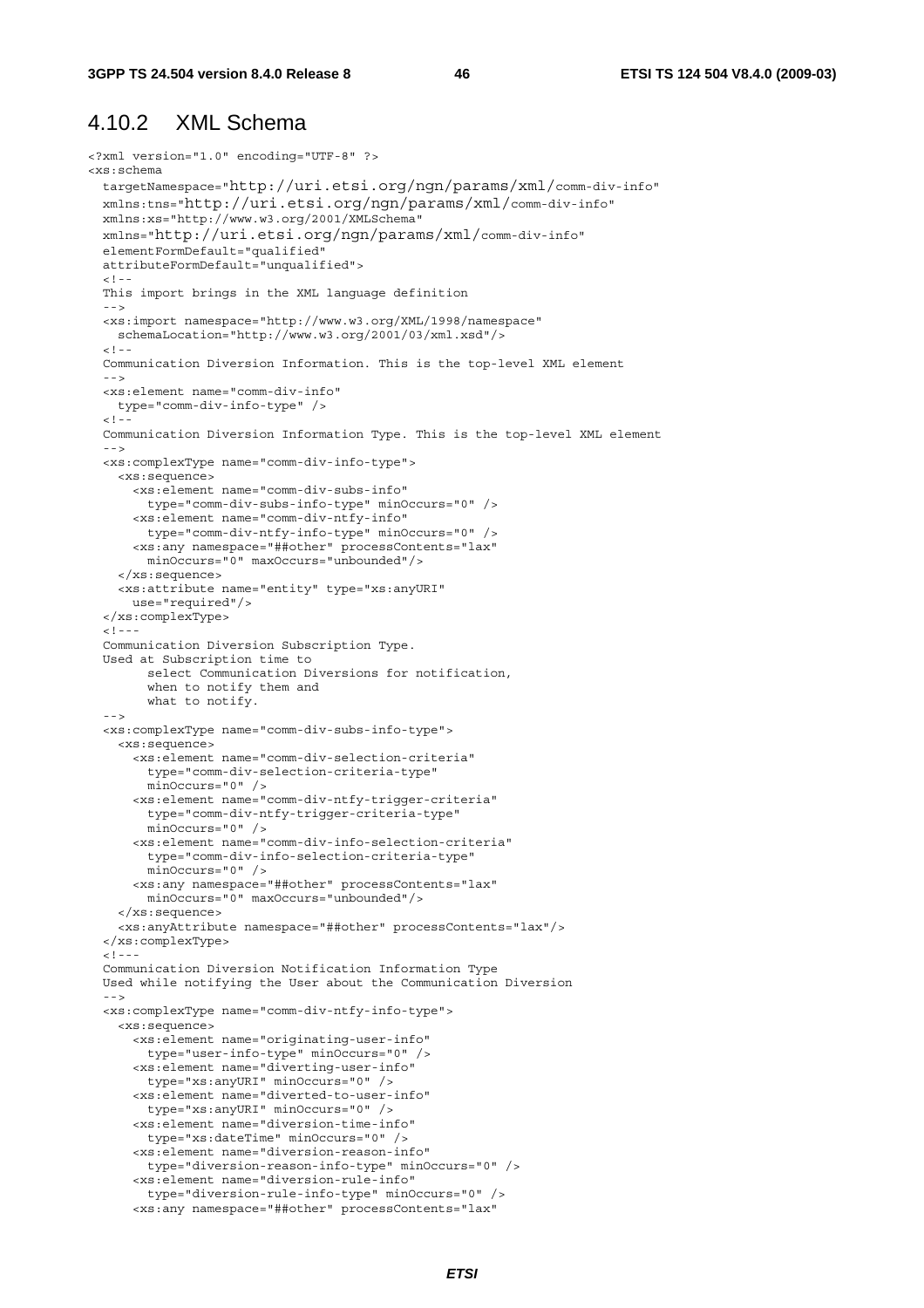minOccurs="0" maxOccurs="unbounded"/> </xs:sequence> <xs:anyAttribute namespace="##other" processContents="lax"/> </xs:complexType> <!-- COMMUNICATION DIVERSION SELECTION CRITERIA --> <xs:complexType name="comm-div-selection-criteria-type"> <xs:sequence> <xs:element name="originating-user-selection-criteria" type="user-selection-criteria-type" minOccurs="0" /> <xs:element name="diverting-user-selection-criteria" type="xs:anyURI" minOccurs="0" /> <xs:element name="diverted-to-user-selection-criteria" type="xs:anyURI" minOccurs="0" /> <xs:element name="diversion-time-selection-criteria" type="time-range-selection-criteria-type"  $\frac{11}{2}$  minOccurs="0" /> <xs:element name="diversion-reason-selection-criteria" type="diversion-reason-selection-criteria-type" minOccurs="0" /> <xs:any namespace="##other" processContents="lax" minOccurs="0" maxOccurs="unbounded"/> </xs:sequence> <xs:anyAttribute namespace="##other" processContents="lax"/> </xs:complexType>  $-1$   $-$  COMMUNICATION DIVERSION NOTIFICATION TRIGGER CRITERIA  $-$  -  $>$  <xs:complexType name="comm-div-ntfy-trigger-criteria-type"> <xs:sequence> <xs:element name="notification-time-selection-criteria" type="time-range-selection-criteria-type" minOccurs="0" /> <xs:element name="presence-status-selection-criteria" type="presence-status-selection-criteria-type" minOccurs="0" /> <xs:element name="notification-buffer-interval" minOccurs="0" default="86400"> <xs:simpleType> <xs:restriction base="xs:integer"> <xs:maxInclusive value="86400"/> </xs:restriction> </xs:simpleType> </xs:element> <xs:any namespace="##other" processContents="lax" minOccurs="0" maxOccurs="unbounded"/> </xs:sequence> <xs:anyAttribute namespace="##other" processContents="lax"/> </xs:complexType>  $-1 - -$  COMMUNICATION DIVERSION INFORMATION SELECTION CRITERIA --> <xs:complexType name="comm-div-info-selection-criteria-type"> <xs:sequence> <xs:element name="disable-originating-user-info" type="xs:boolean" default="false" minOccurs="0" /> <xs:element name="disable-diverting-user-info" type="xs:boolean" default="false" minOccurs="0" /> <xs:element name="disable-diverted-to-user-info" type="xs:boolean" default="false" minOccurs="0" /> <xs:element name="disable-diversion-time-info" type="xs:boolean" default="false" minOccurs="0" /> <xs:element name="disable-diversion-reason-info" type="xs:boolean" default="false" minOccurs="0" /> <xs:element name="disable-diversion-rule-info" type="xs:boolean" default="false" minOccurs="0" /> <xs:any namespace="##other" processContents="lax" minOccurs="0" maxOccurs="unbounded"/> </xs:sequence> <xs:anyAttribute namespace="##other" processContents="lax"/> </xs:complexType> <!-- User Info Type --> <xs:complexType name="user-info-type"> <xs:sequence>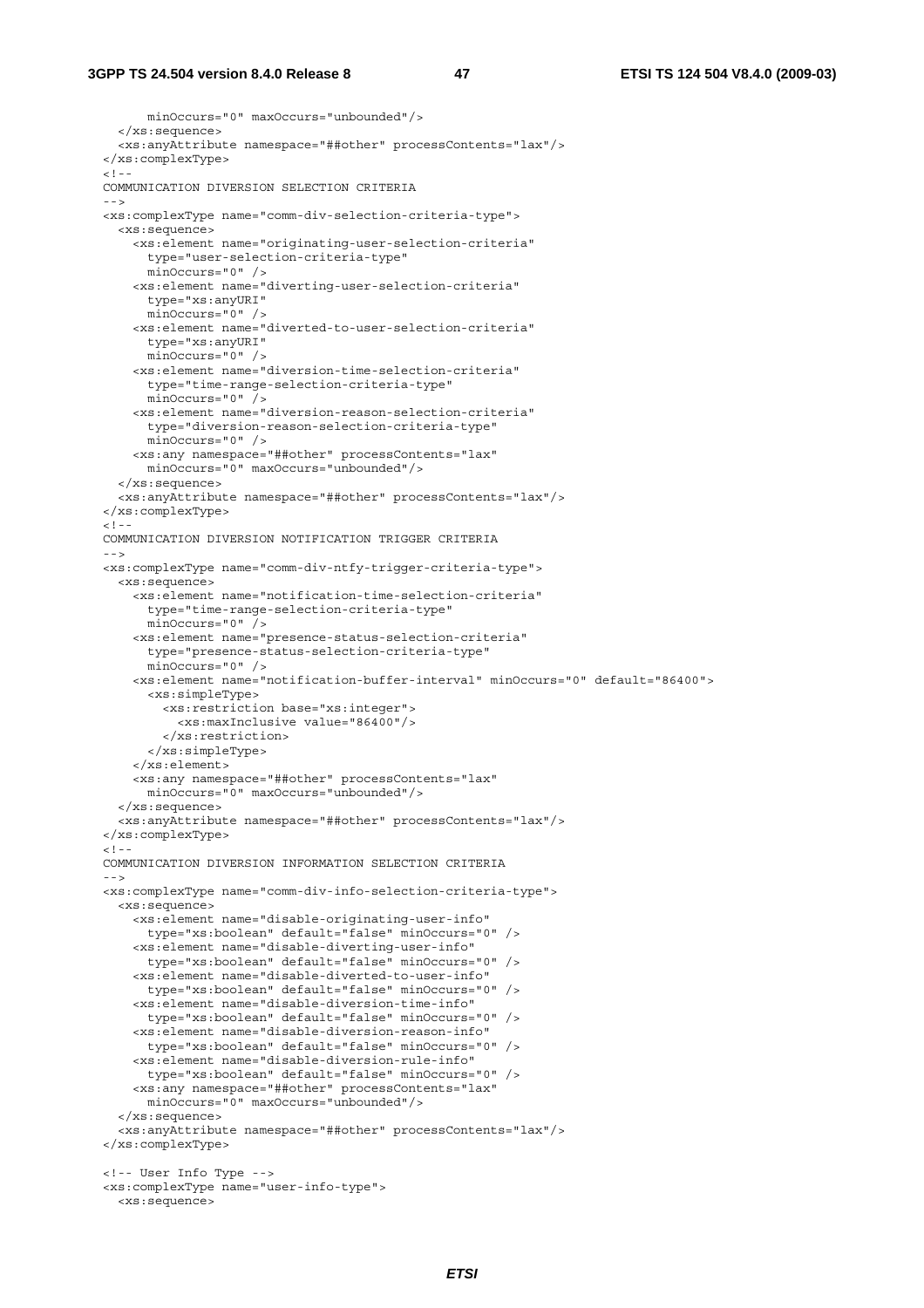```
 <xs:element name="user-name" type="xs:string" minOccurs="0" maxOccurs="1"/> 
       <xs:element name="user-URI" type="xs:anyURI"/> 
     </xs:sequence> 
     <xs:anyAttribute namespace="##other" processContents="lax"/> 
  </xs:complexType> 
 \geq 1 = \approx DIVERSION REASON INFO 
 -- <xs:simpleType name="diversion-reason-info-types"> 
         <xs:list itemType="diversion-reason-info-type"/> 
     </xs:simpleType> 
  <xs:simpleType name="diversion-reason-info-type"> 
         <xs:restriction base="xs:integer"> 
             <xs:enumeration value="404"/> 
             <xs:enumeration value="486"/> 
             <xs:enumeration value="408"/> 
             <xs:enumeration value="302"/> 
             <xs:enumeration value="487"/> 
             <xs:enumeration value="480"/> 
             <xs:enumeration value="503"/> 
         </xs:restriction> 
  </xs:simpleType> 
 -1 - - DIVERSION RULE INFO 
   --> 
  <xs:complexType name="diversion-rule-info-type"> 
    <xs:sequence> 
       <xs:element name="diversion-rule" type="xs:string"/> 
     </xs:sequence> 
     <xs:anyAttribute namespace="##other" processContents="lax"/> 
  </xs:complexType> 
 < 1 - - ORIGINATING USER SELECTION CRITERIA 
- - \rightarrow <xs:complexType name="user-selection-criteria-type"> 
    <xs:sequence> 
       <xs:element name="user-info" 
         type="user-info-type" minOccurs="0" 
         maxOccurs="unbounded" /> 
     </xs:sequence> 
     <xs:anyAttribute namespace="##other" processContents="lax"/> 
  </xs:complexType> 
 \lt ! - -
  DIVERSION REASON SELECTION CRITERIA 
   --> 
  <xs:complexType name="diversion-reason-selection-criteria-type"> 
     <xs:sequence> 
      <xs:element name="diversion-reason-info" 
         type="diversion-reason-info-types"/> 
     </xs:sequence> 
     <xs:anyAttribute namespace="##other" processContents="lax"/> 
  </xs:complexType> 
 \frac{1}{5} = \frac{1}{5} TIME RANGE SELECTION CRITERIA 
   --> 
  <xs:complexType name="time-range-selection-criteria-type"> 
     <xs:sequence> 
       <xs:element name="time-range" 
         type="time-range-type" minOccurs="0" 
         maxOccurs="unbounded" /> 
     </xs:sequence> 
     <xs:anyAttribute namespace="##other" processContents="lax"/> 
  </xs:complexType> 
 -1 - - TIME RANGE INFO 
  -- <xs:complexType name="time-range-type"> 
     <xs:sequence> 
      <xs:element name="start-time" type="xs:dateTime" /> 
       <xs:element name="end-time" type="xs:dateTime" /> 
    </xs:sequence> 
     <xs:anyAttribute namespace="##other" processContents="lax"/> 
  </xs:complexType> 
  \lt ! - -
  PRESENCE STATUS SELECTION CRITERIA 
   -->
```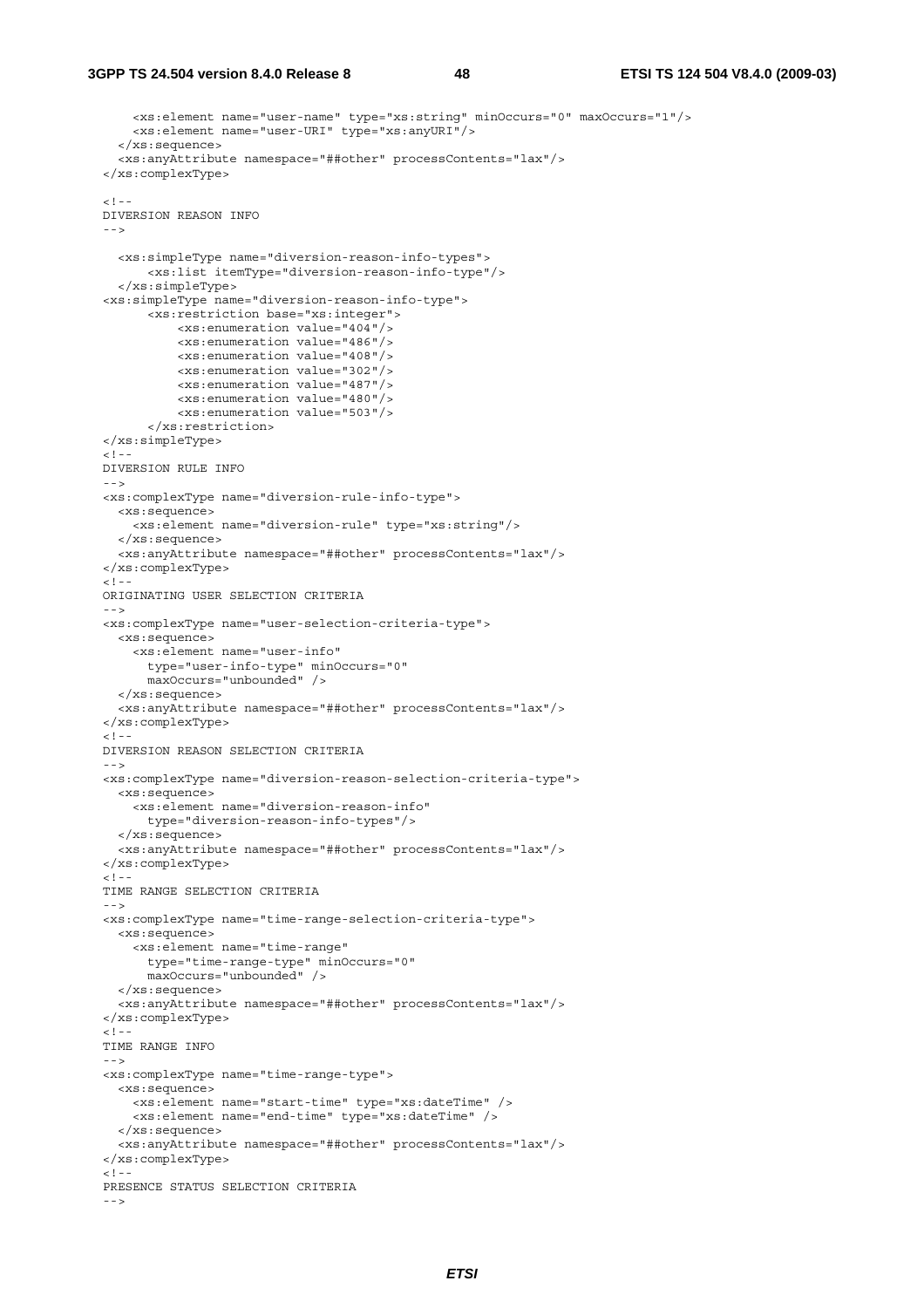#### **3GPP TS 24.504 version 8.4.0 Release 8 49 ETSI TS 124 504 V8.4.0 (2009-03)**

```
 <xs:complexType name="presence-status-selection-criteria-type"> 
    <xs:sequence> 
      <xs:element name="presence-status-info" 
 type="presence-status-info-type" minOccurs="0" 
 maxOccurs="unbounded" /> 
    </xs:sequence> 
     <xs:anyAttribute namespace="##other" processContents="lax"/> 
  </xs:complexType> 
  2 + - PRESENCE STATUS INFo 
  --&> <xs:complexType name="presence-status-info-type"> 
    <xs:sequence> 
      <xs:element name="presence-status" type="xs:string" /> 
    </xs:sequence> 
     <xs:anyAttribute namespace="##other" processContents="lax"/> 
   </xs:complexType> 
</xs:schema>
```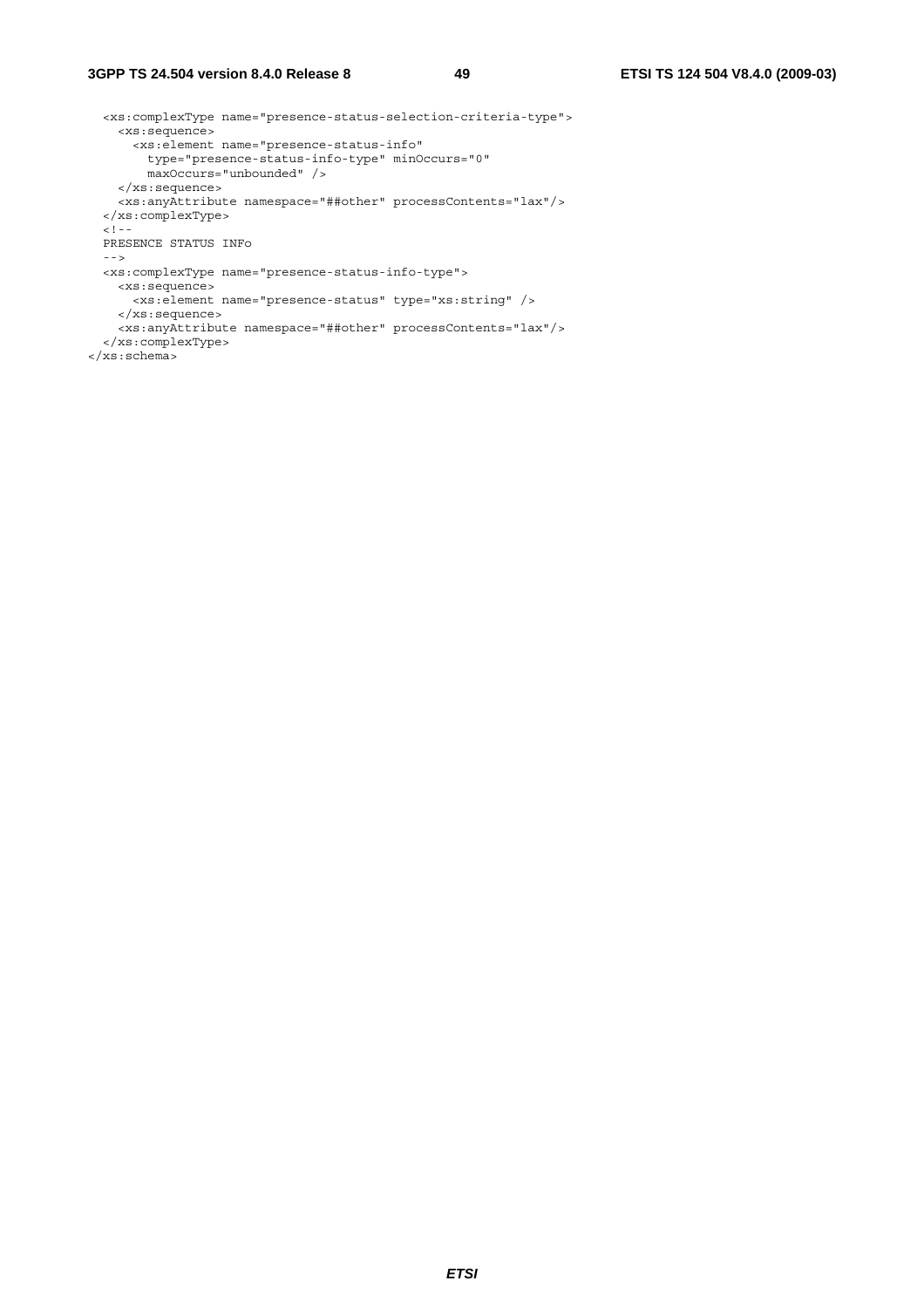## Annex A (informative): Signalling Flows

## A.1 Normal cases

## A.1.1 Communication Forwarding unconditional



**Figure A.1: CFU AS based normal case**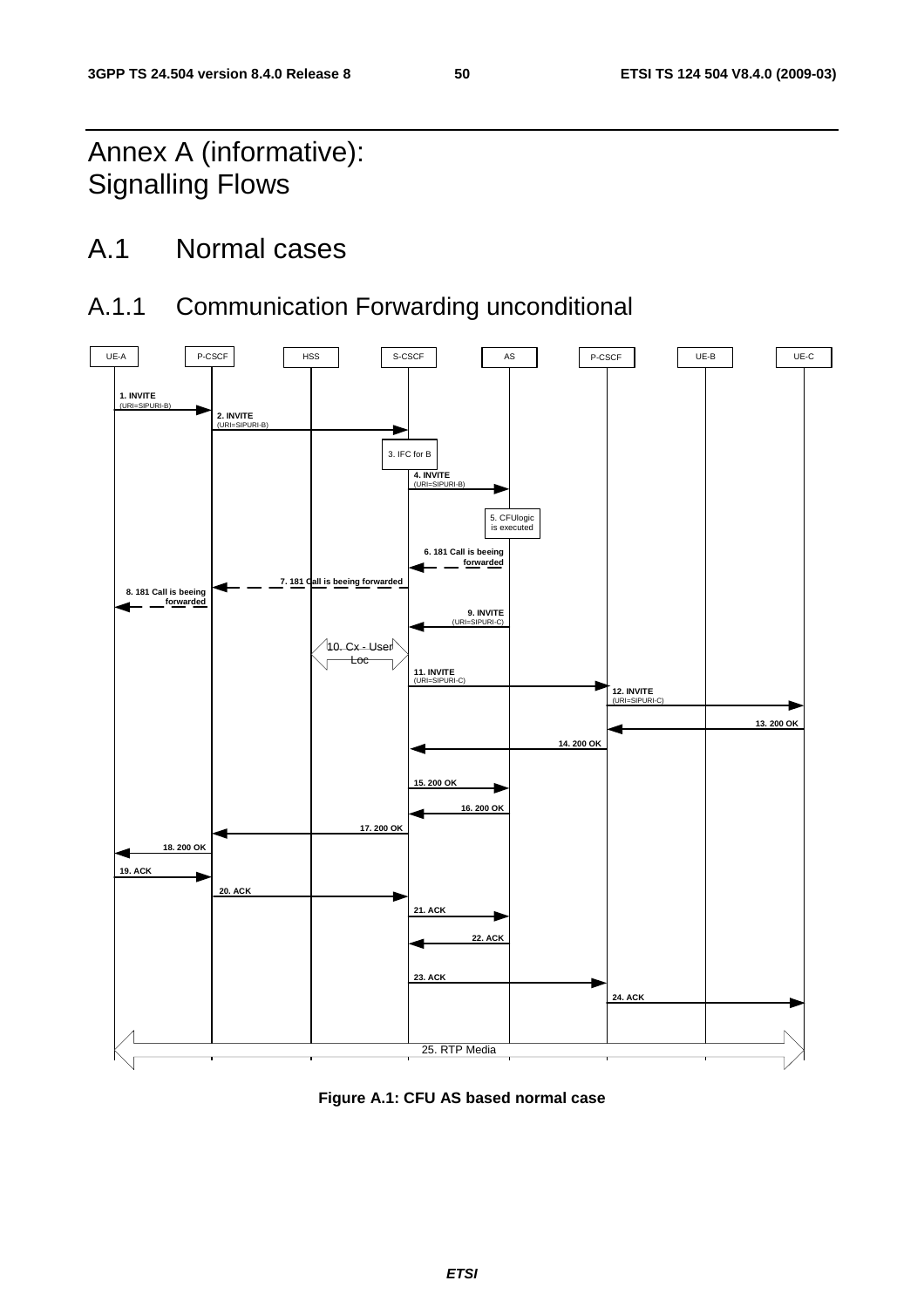User B has activated the CFU service.

User A is sending a communication request towards User B:

- 1 to 2) Initial INVITE request towards User B. The URI-B is subscribed to the CFU service.
- 3 to 4) The based on the IFC the INVITE is forwarded to the AS.
- 5) Procedures for CFU are executed.
- 6 to 8) A 181 may be send towards the User A indicating that the communication is diverted.
- 9) A Invite including URI-C as destination is sent back to the S-CSCF. Additional the History-Info header is included. History-Info: <sip:User-B@example.com;cause=302>;index=1, <sip:User-C@example.com;\target=sip:User-B%40example.com>index=1.1.
- 10) S-CSCF looks up to the HSS to identify the location of User-C.
- 11 to 12) The communication is routed towards User-C.
- 13 to 18) The 200 OK is sent Back to the User-A.
- 19 to 24) The ACK is send back to User-B.
- 25) RTP media is established.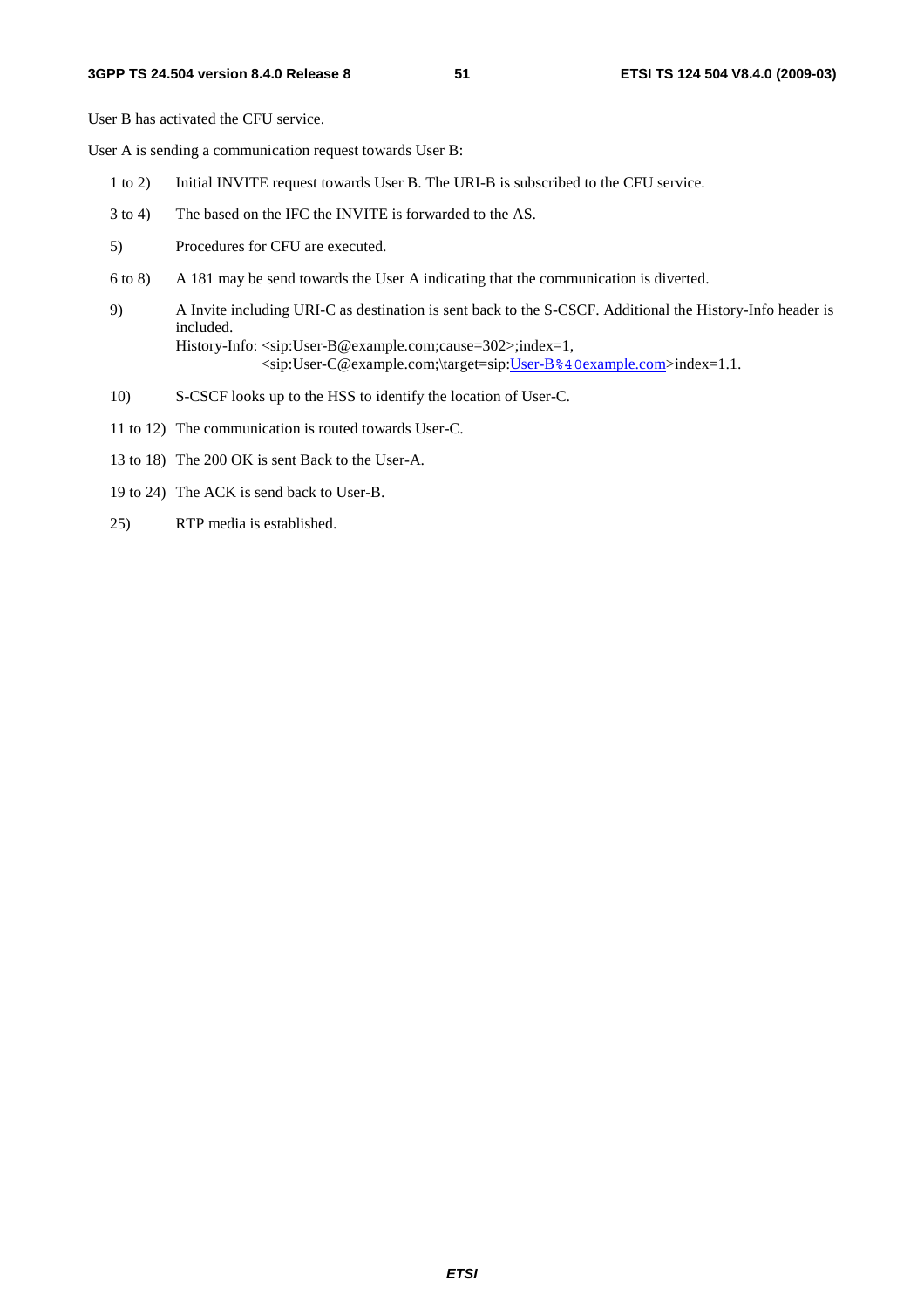## A.1.2 Communication Deflection

The flow below describes the Immediate CD feature the only difference compared to a regular CD is that in the regular CD case the "302 (Moved Temporarily) Moved Temporarily" is preceded by a "180 (Ringing) Ringing".



**Figure A.2a**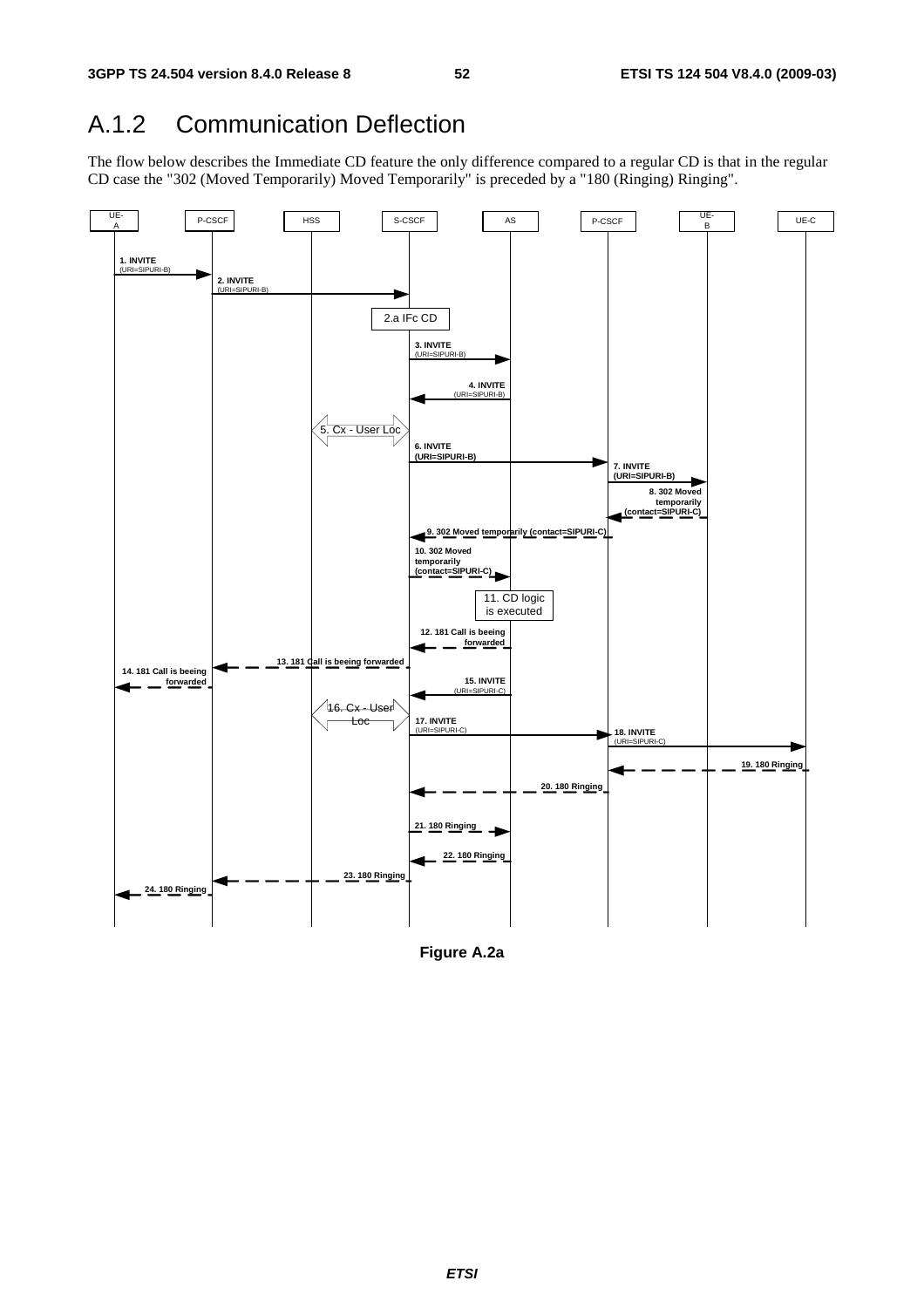

**Figure A.2b** 

User B has activated the CD service.

User A is sending a communication request towards User B:

- 1 to 2) Initial INVITE request towards User B. The URI-B is subscribed to the CFU service.
- 2a to 3) The based on the IFC the INVITE is forwarded to the AS.
- 4 to 7) The INVITE is forwarded to User B due to normal communication procedures.
- 8 to 10) A 302 with a contact header including the URI of the forwarded to user is end back to the AS.
- 11) The CD logic is executed.
- 12 to 14) A 181 may be send towards the User A indicating that the communication is diverted.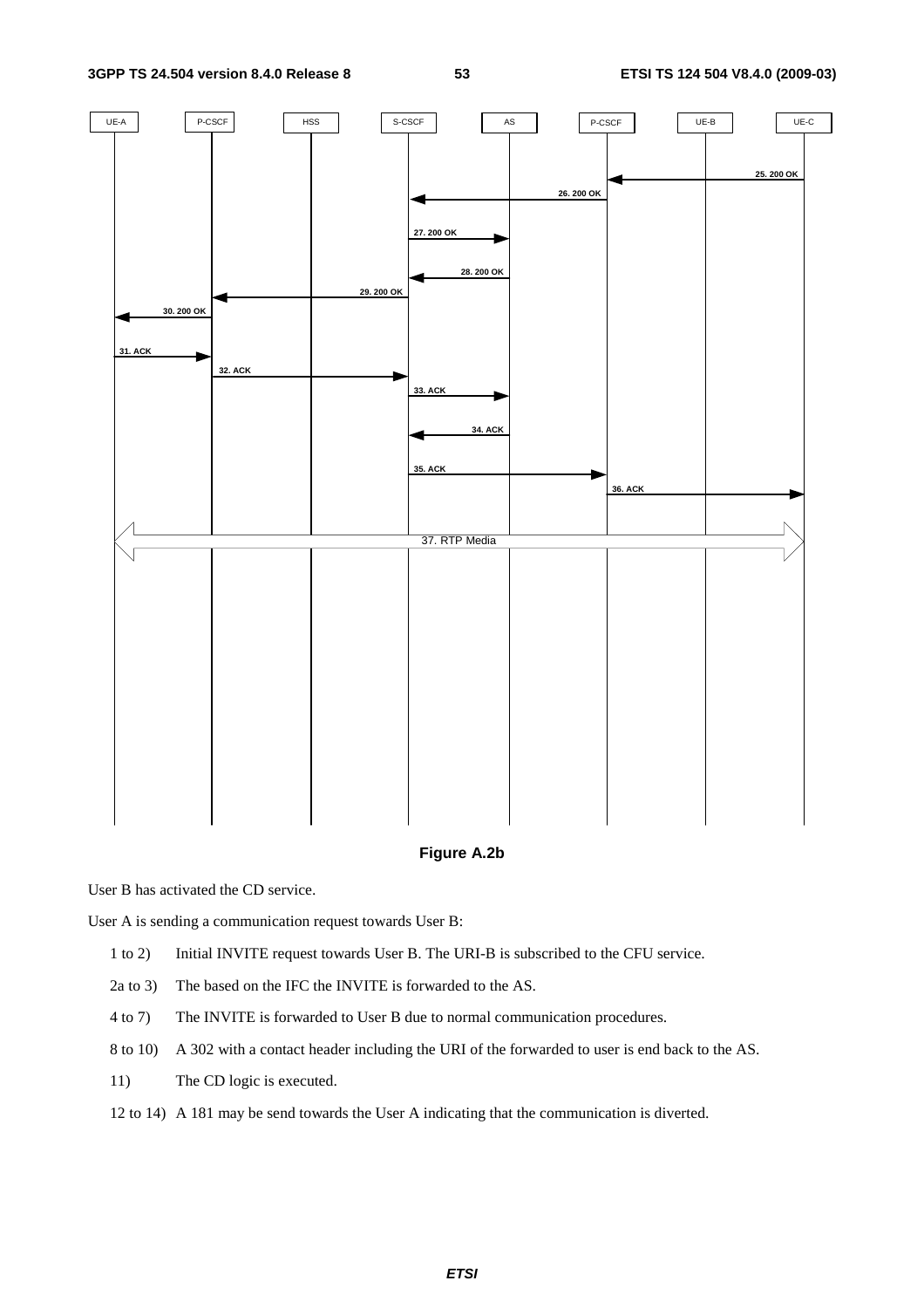- 15 to 18) A Invite including URI-C as destination is sent back to the S-CSCF. Additional the History-Info header is included. History-Info: <sip:User-B@example.com;cause=480?Reason=sip%3Bcause=302>;index=1, <sip:User-C@example.com;\target=sip: User-B%40example.com>index=2.
- 19 to 24) A 180 is sent back to the originating user including a History-Info header as shown above. If no restriction is given the diverted to user will be presented at the UE of user A.
- 25 to 30) The 200 OK is sent Back to the User-A.
- 31 to 36) The ACK is send back to User-B.
- 37) RTP media is established.

## A.1.3 Communication Forwarding on non Reply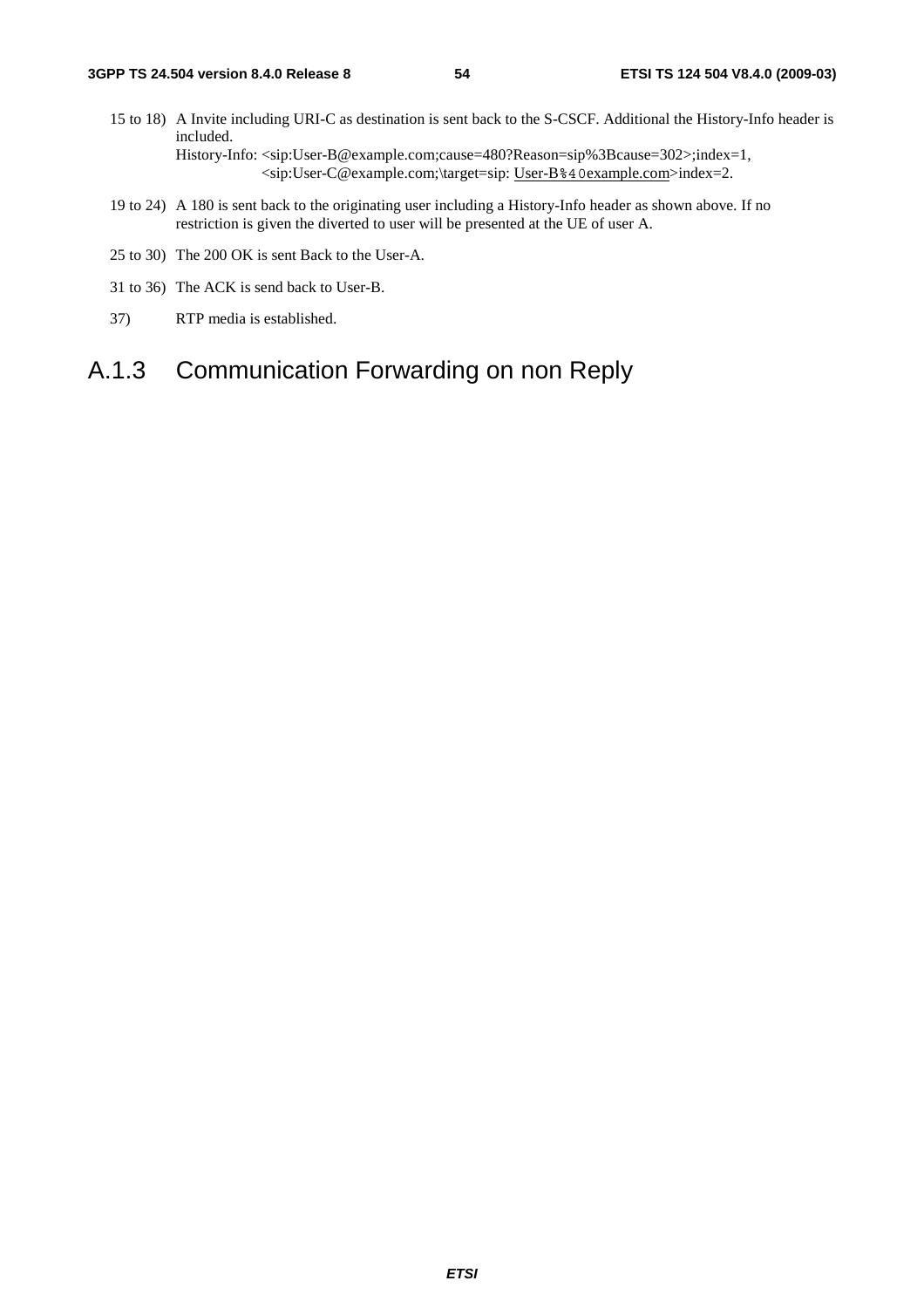

**Figure A.3a**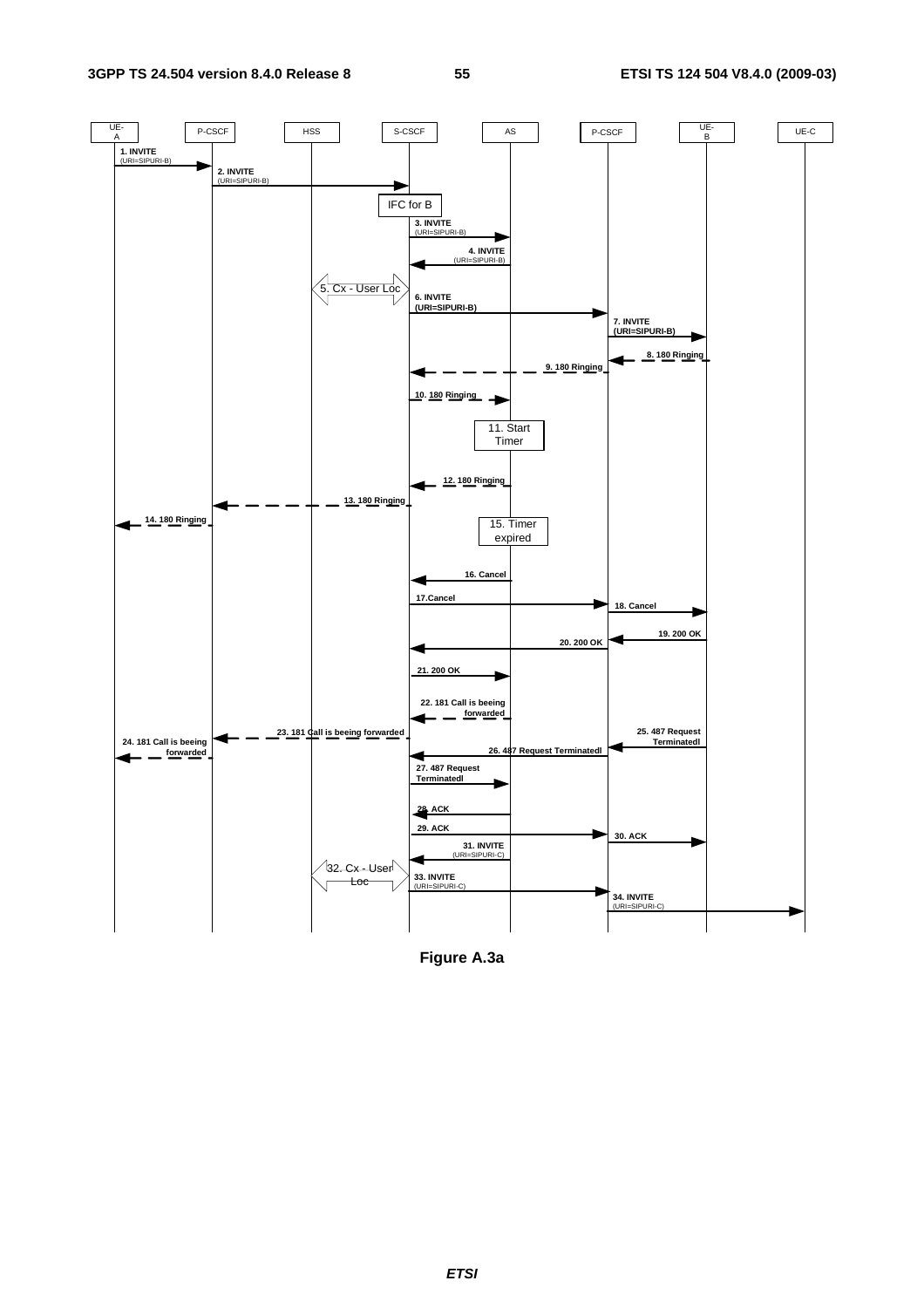

#### **Figure A.3b**

User B has activated the CFNR service.

User A is sending a communication request towards User B:

- 1 to 2) Initial INVITE request towards User B. The URI-B is subscribed to the CFU service.
- 3) The based on the IFC the INVITE is forwarded to the AS.
- 4) The INVITE is forwarded to User B due to normal communication procedures.
- 5) The non-reply timer in the AS is started.
- 6 to 7) The INVITE is forwarded to User B due to normal communication procedures.
- 8 to 14) A 180 is sent back to the originating user indicating that the terminating UE is ringing.
- 15) The timer expires.
- 16 to 18) A 181 may be send towards the User A indicating that the communication is diverted.
- 19 to 21) To release the communication to User B the AS sends a CANCEL.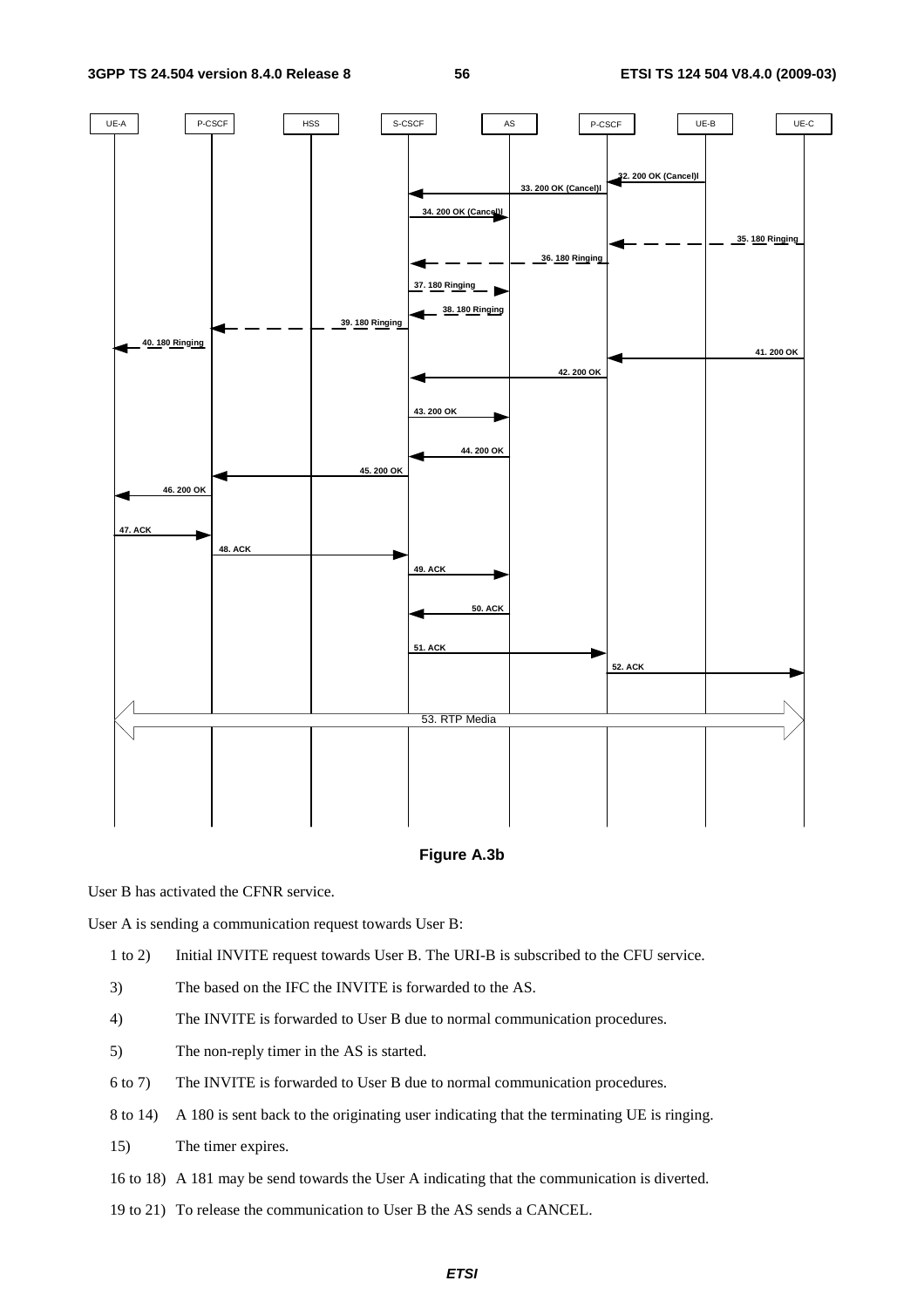- 22 to 27) A 487 response with a ACK finalize the termination of the dialog between AS and UE:B.
- 28 to 31) A INVITE including URI-C as destination is sent back towards the UE:C. Additional the History-Info header is included. History-Info: <sip:User-B@example.com;cause=408>;index=1, <sip:User-C@example.com;\target=sip: User-B%40example.com> index=1.1.
- 32 to 34) The 200 OK for the CANCKE is sent Back to the User-A.
- 35 to 40) A 180 is sent back to the originating user including a History-Info header as shown above. If no restriction is given the diverted to user will be presented at the UE of User A.
- 41 to 46) The 200 OK is sent Back to the User-A.
- 47 to 52 ) The ACK is send back to User-B.
- 53) RTP media is established.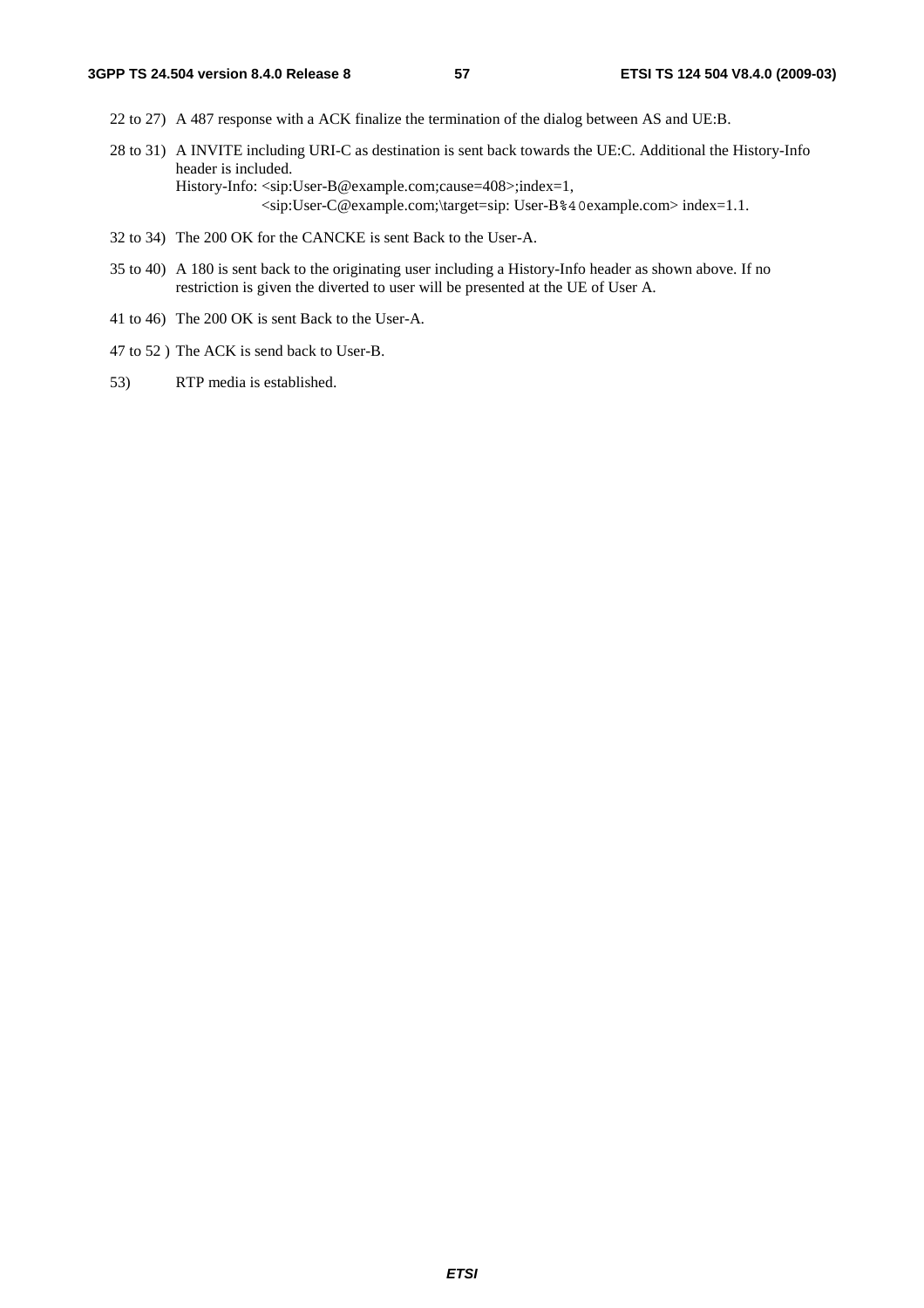## A.1.4 Communication Forwarding on Busy



**Figure A.4a**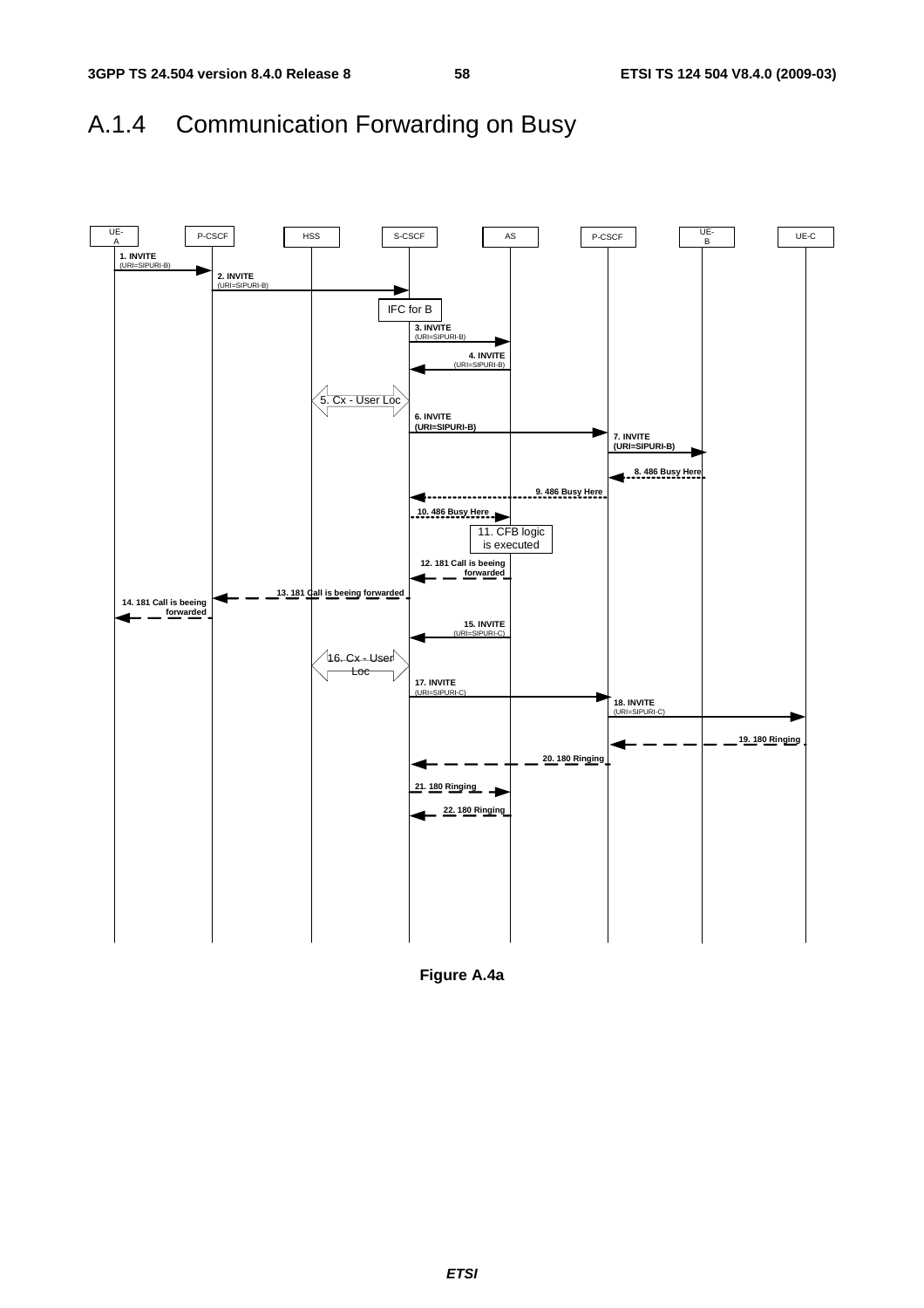

**Figure A.4b**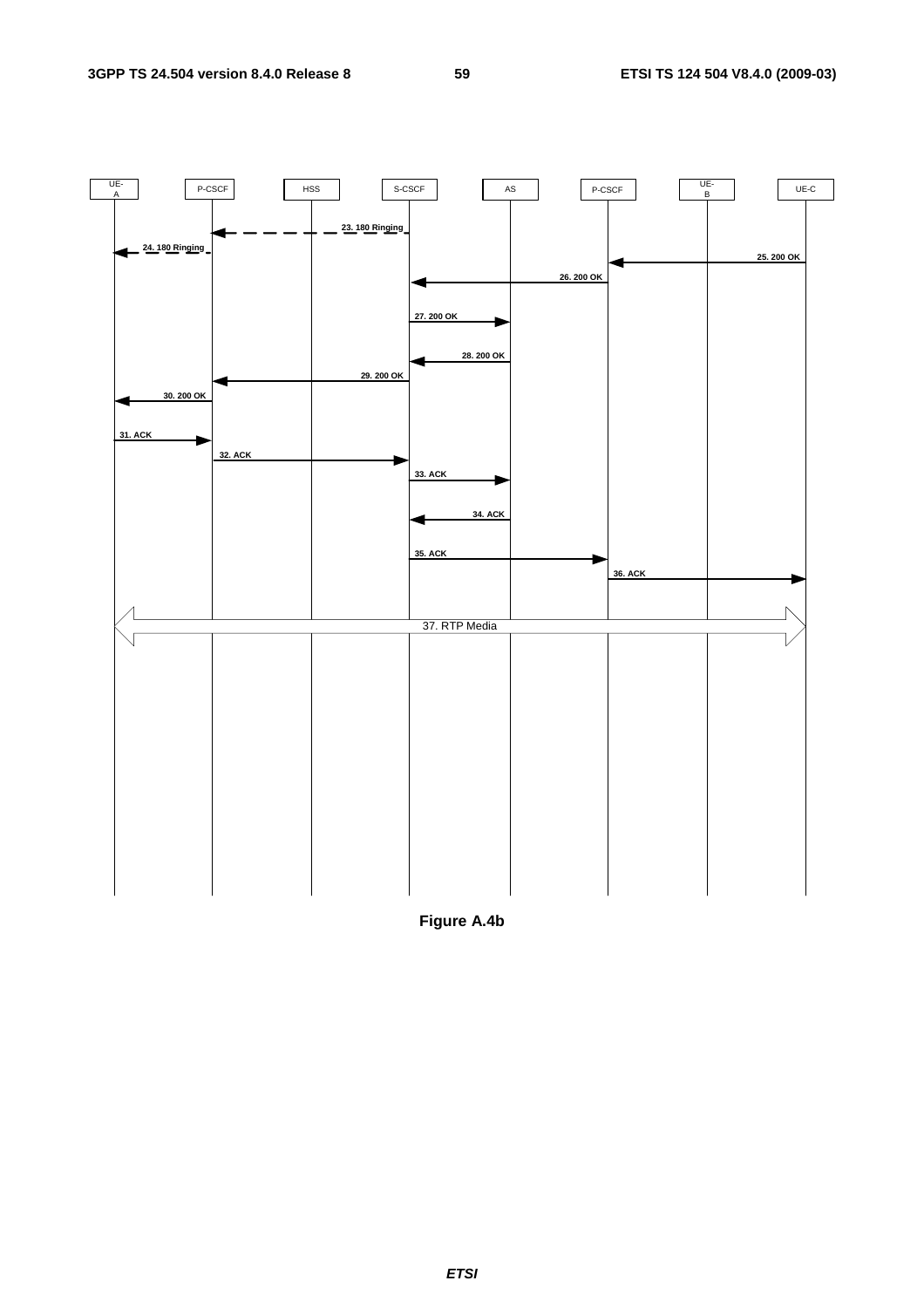## A.1.5 Communication Forwarding Not Logged-in (CFNL)



**Figure A.5**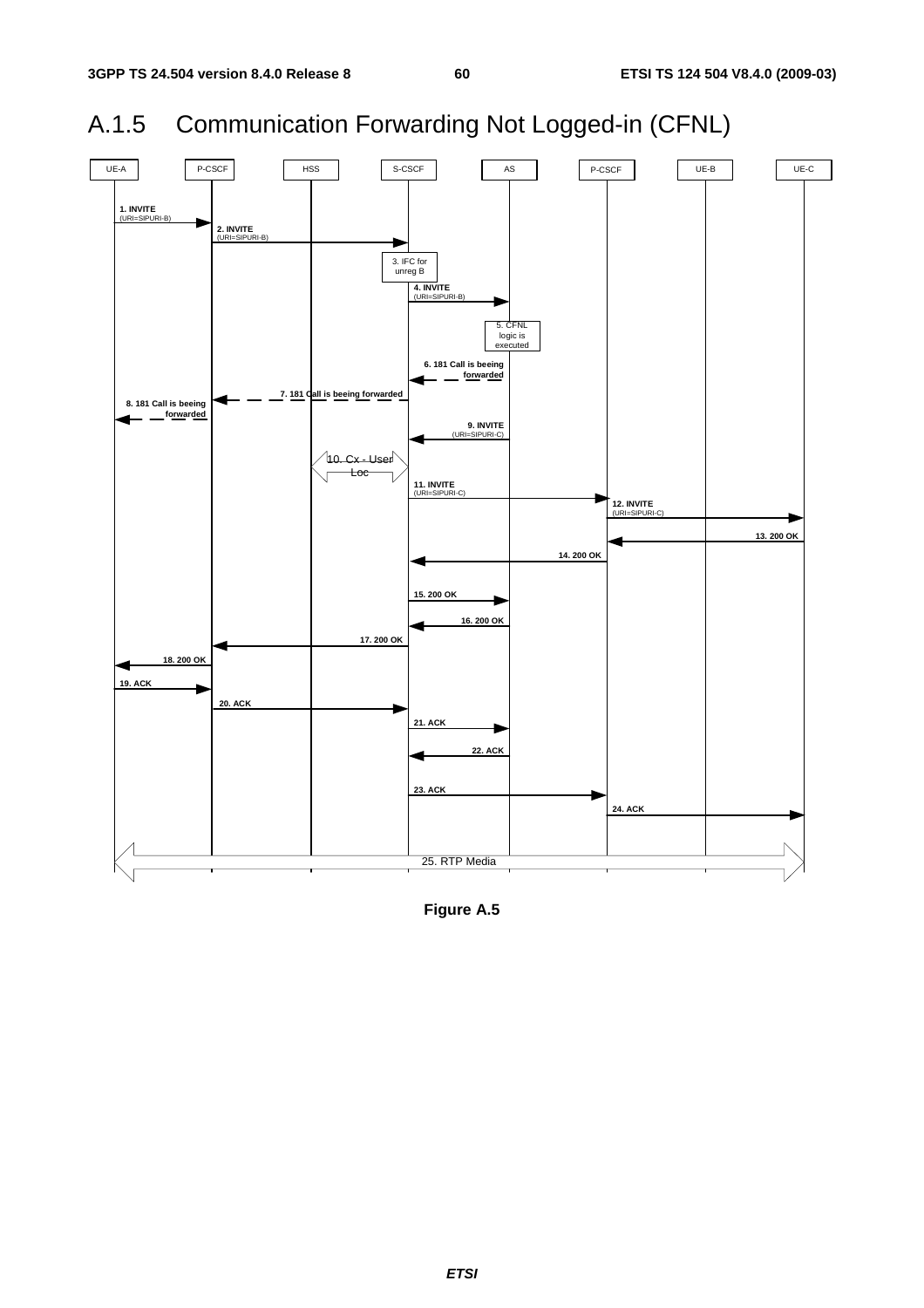## A.1.6 Communication Diversion Notification (CDIVN)



**Figure A.6a**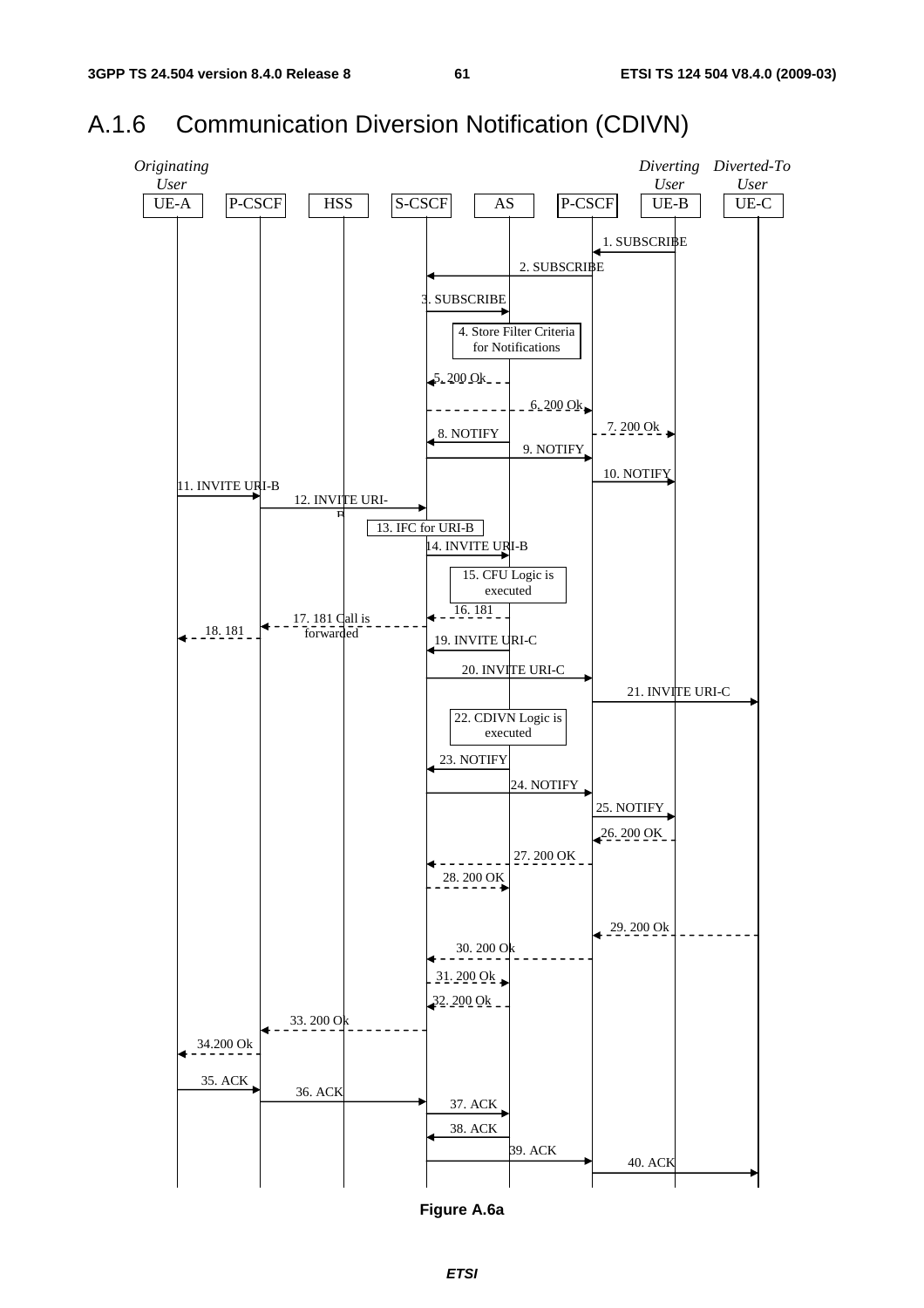- 1 to 10) UE-B subscribing to the CDIVN services.
- 11 to 12) INVITE from caller to the Original Target (the Diverting User) URI-B.
- 13) Based on Initial Filter Criteria (IFC) for User B, the initial INVITE is forwarded to the AS which is serving the CFU Communication Diversion Service.
- 14) INVITE forwarded to the AS.
- 15) Procedures for CFU are executed.
- 16 to 18) A 181 may be send towards the User A indicating that the communication is diverted.
- 19 to 21) An Invite including URI-C as destination is sent back to the S-CSCF.
- 22) Procedures for CDIVN (Communication Diversion Notification) are executed.
- 23) A notification message (NOTIFY) is generated towards the User B (Diverting User), with information about the incoming Communication Diversion from User A being diverted to User C.
- 24 to 25) NOTIFY message with "comm.-div-info" message body is forwarded to UE-B.
- 26 to -28) 200 OK for NOTIFY from UE-B.
- 29 to 34) 200 OK for INVITE from UE-C.
- 35 to 40) ACK from UE-A to UE-C.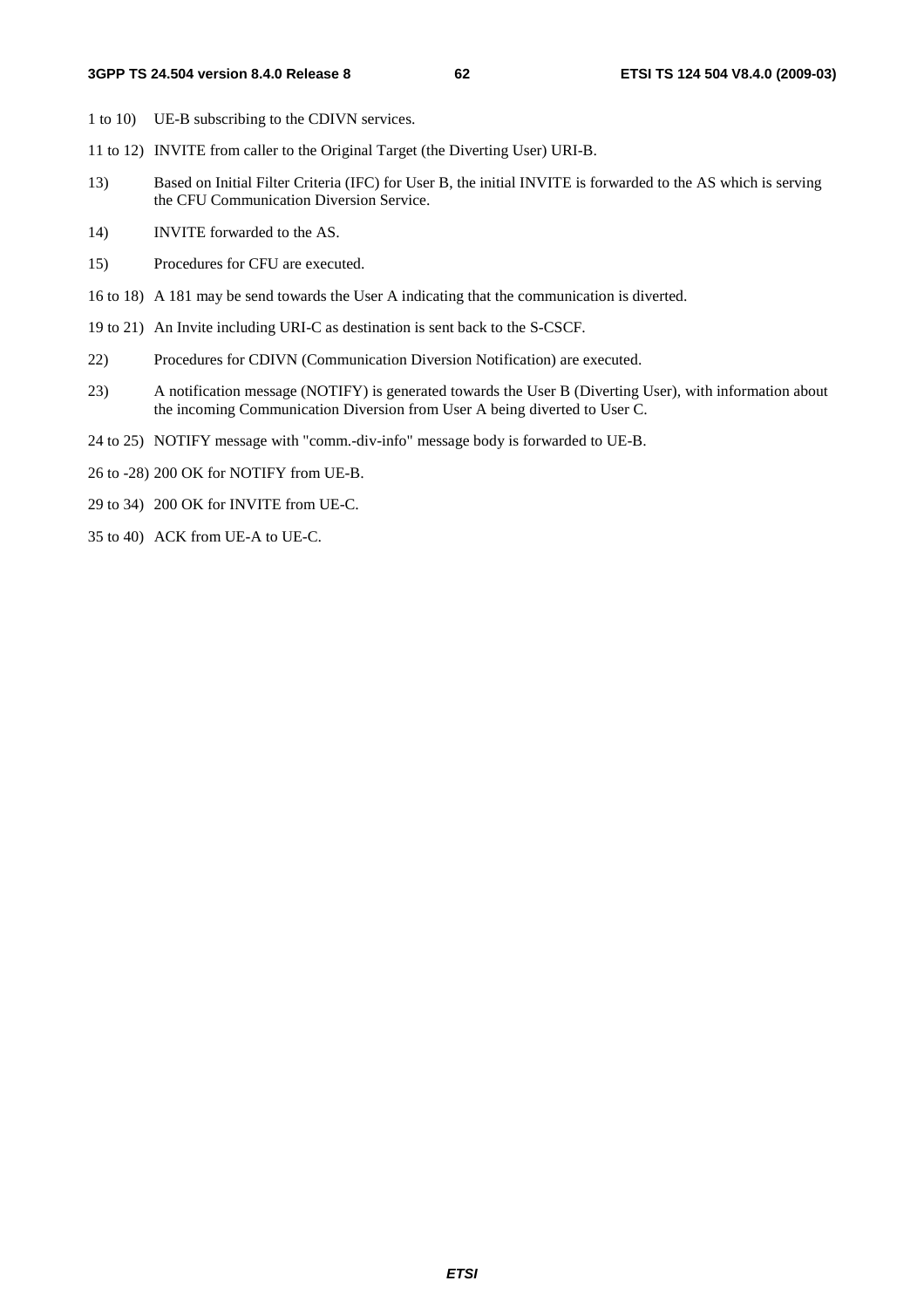## A.2 Interworking

## A.2.1 Communication Forwarding unconditional



**Figure A.6b: Call Forwarding Unconditional**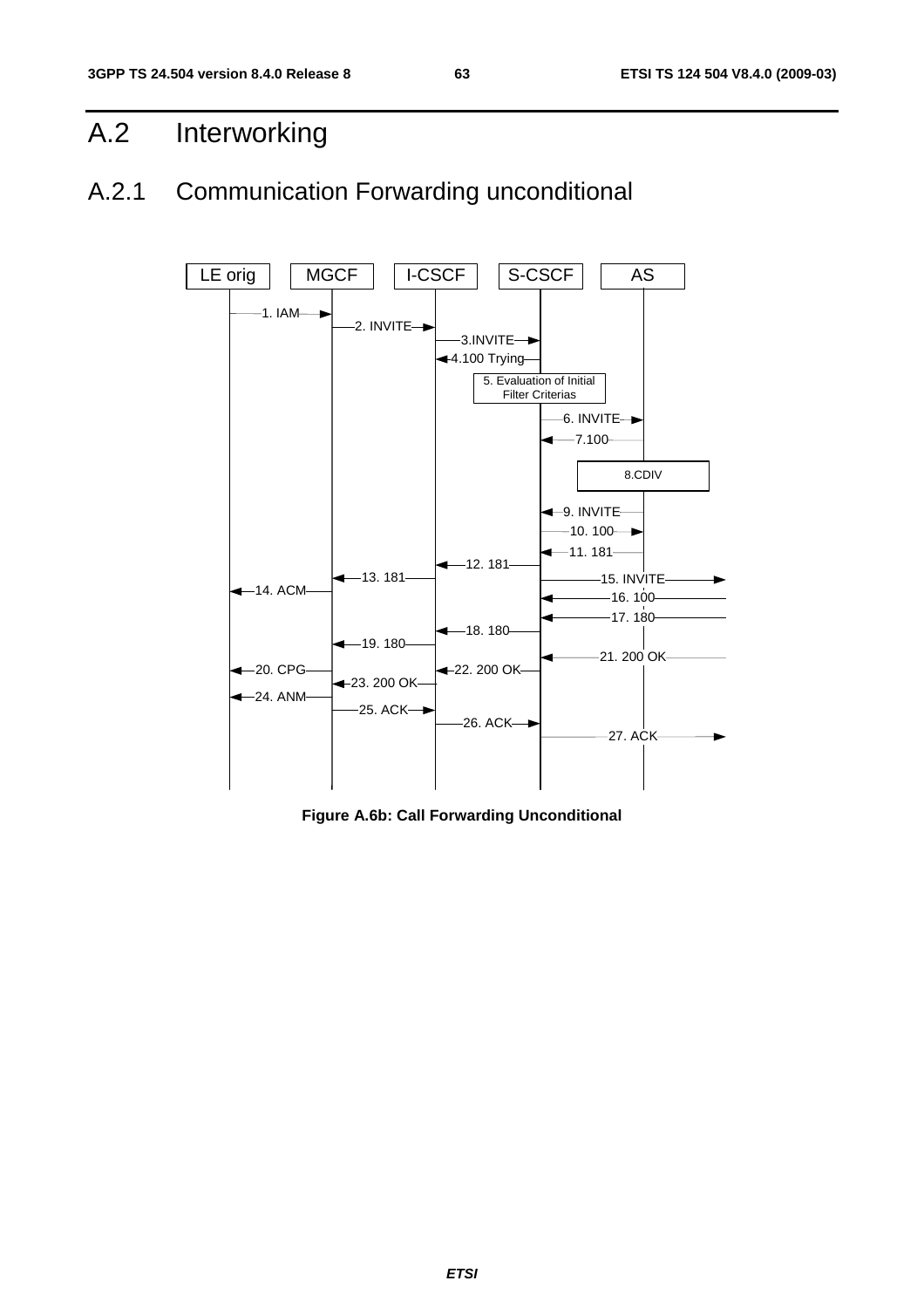



**Figure A.7**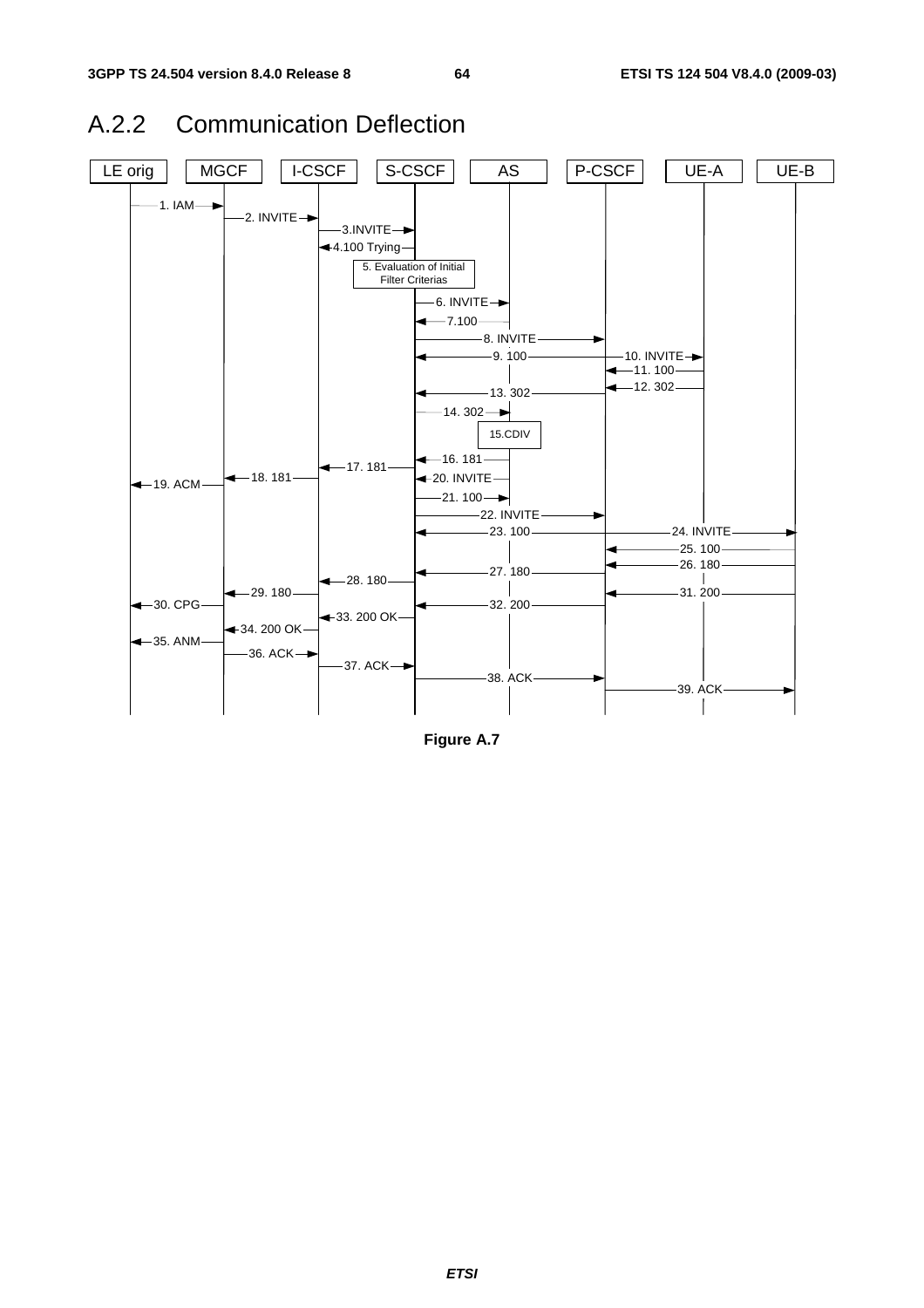## Annex B (informative): Example of filter criteria

This annex provides an example of a filter criterion that triggers SIP requests that are subject to initial filter criteria evaluation.

An example of an IFC when the CDIV simulation service is active at the diverting S-CSCF is:

- Method: INVITE.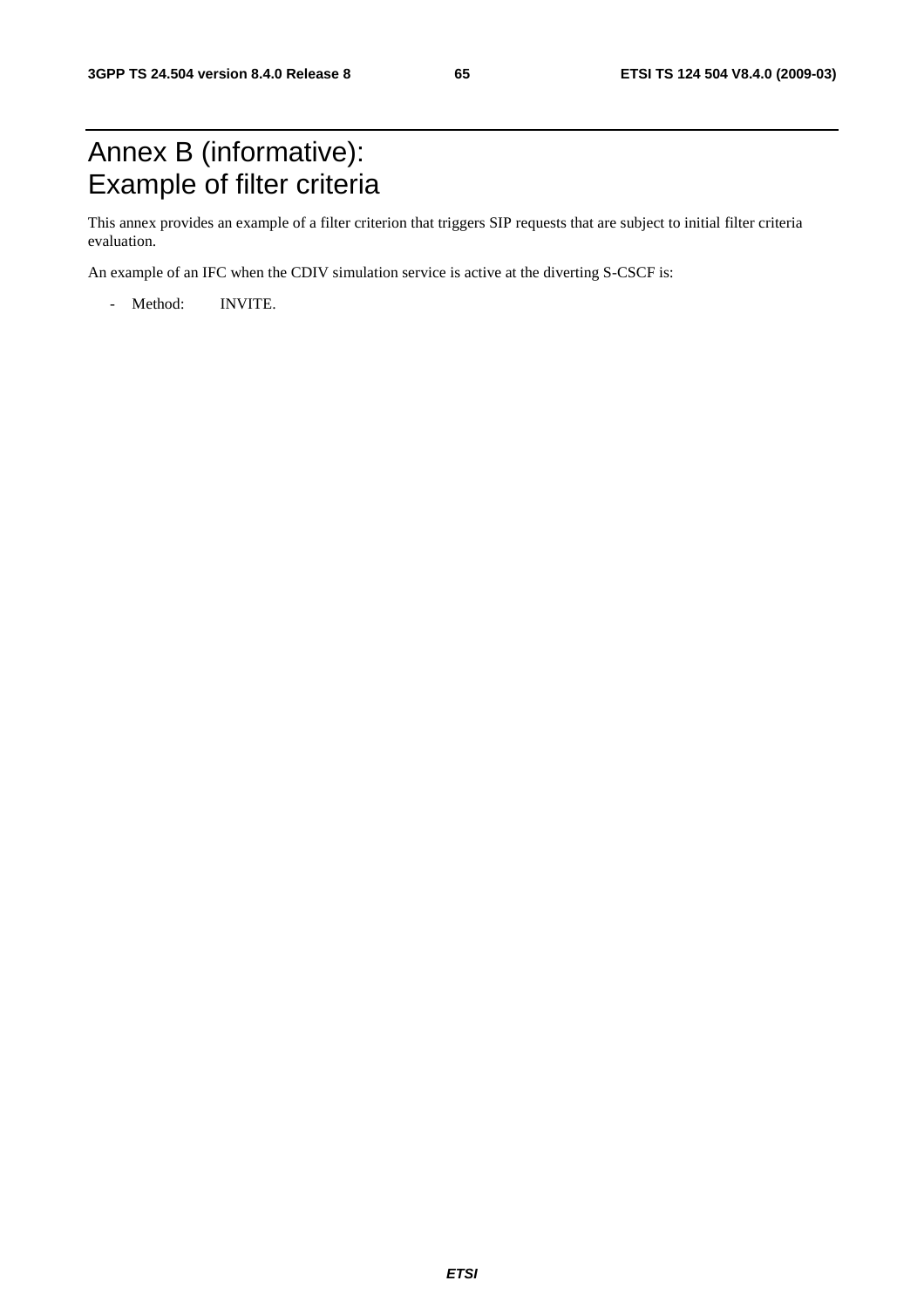## Annex C (informative): Coding considerations

This annex provides an interpretation of the coding of the cause-param URI parameter specified in RFC 4458 [14]

The cause specified in RFC 4458 [14] has the following syntax:

cause-param = "cause" EQUAL Status-Code

The Status-Code is originally specified in RFC 3261 [6] as a sequence of 3 digits. It is noted that the Status-Code simply indicates that it is composed of 3 digits, without indicating the list of possible values. In particular, Status-Code is not bound to and must not be confused with the 3 digit numbers defined for SIP responses in RFC 3261 [6]. The Status-Code is used to hold the redirecting reason.

For the purpose of legibility, the cause-param specified in RFC 4458 [14] is interpreted according to the following syntax:

| cause-param |                                                                   |                                                                          | = "cause" EQUAL Status-Code                                                                                                                                                |
|-------------|-------------------------------------------------------------------|--------------------------------------------------------------------------|----------------------------------------------------------------------------------------------------------------------------------------------------------------------------|
| Status-Code | $=$ "404" ;<br>"486"<br>"408"<br>"302"<br>"487"<br>"480"<br>"503" | $\mathbf{r}$<br>$\ddot{ }$<br>$\cdot$<br>$\ddot{\phantom{0}}$<br>$\cdot$ | Unknown/Not available<br>User Busy<br>No Reply<br>; Unconditional<br>Deflection during alerting<br>Deflection during immediate response<br>Mobile subscriber not reachable |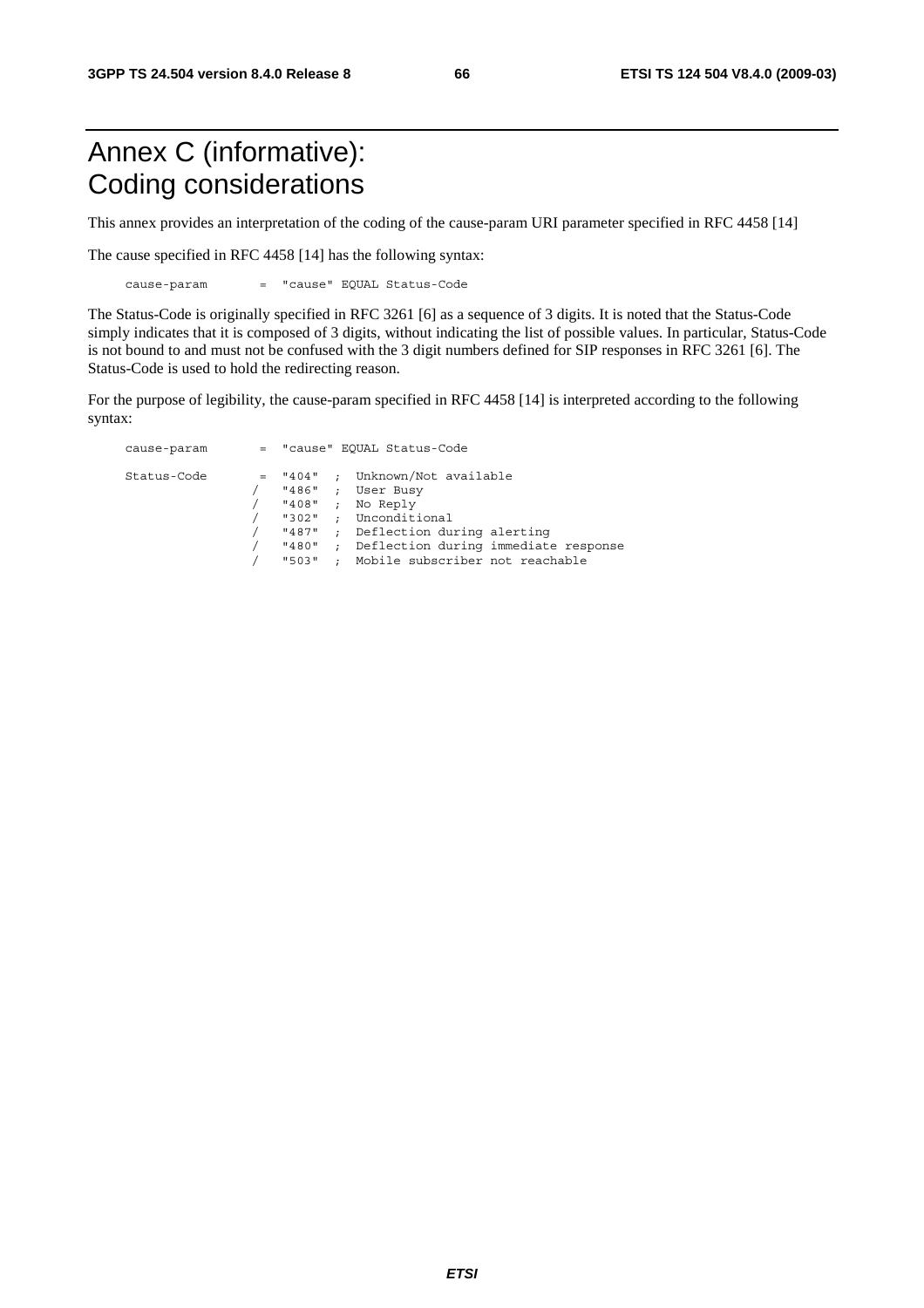## Annex D (informative): Bibliography

draft-ietf-sip-gruu-15: "Obtaining and Using Globally Routable User Agent (UA) URIs (GRUU) in the Session Initiation Protocol (SIP)".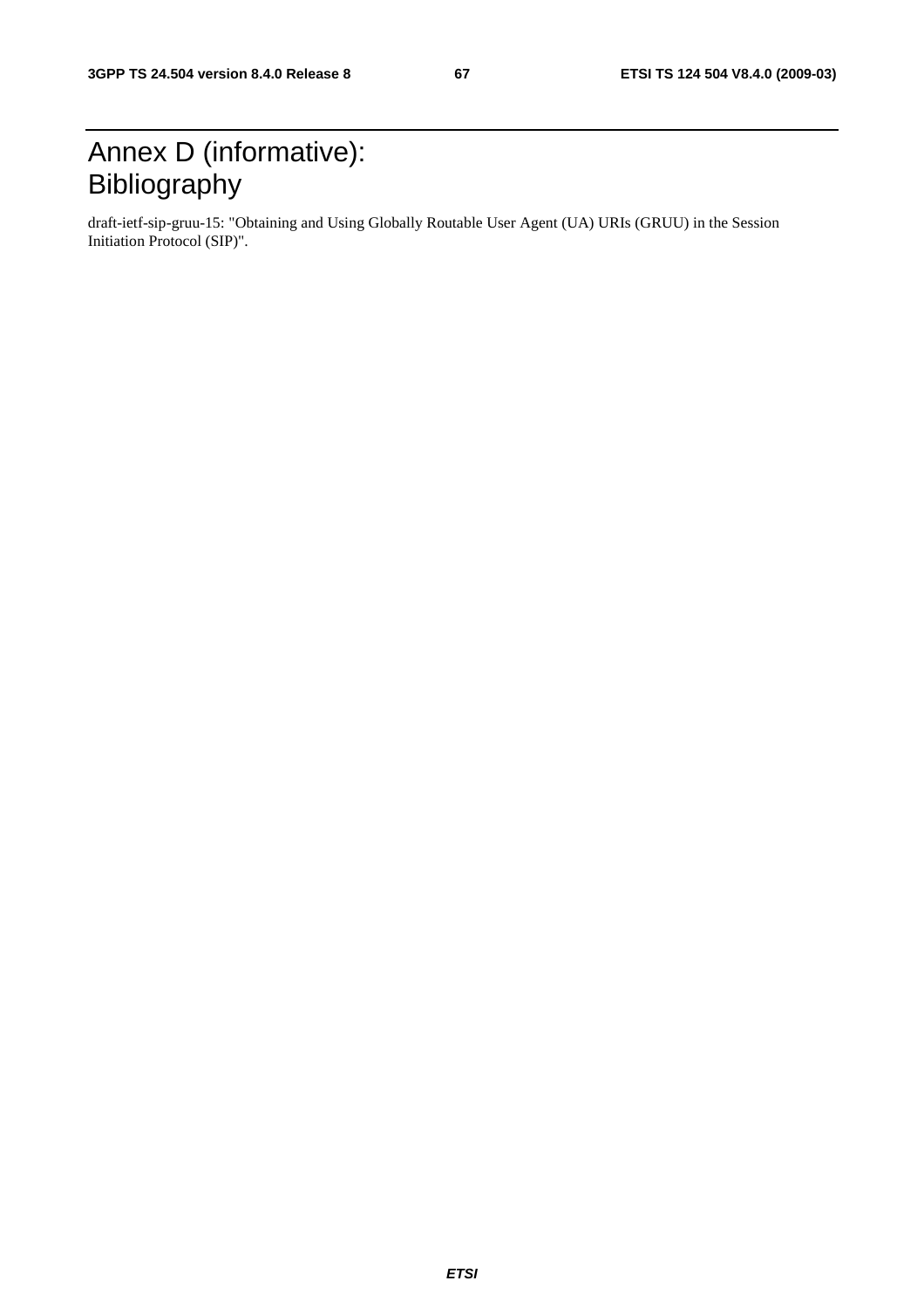## Annex E (informative): Change history

|                  | <b>TISPAN # TISPAN Doc.</b> | <b>CR</b> | Subject/Comment                                                        |
|------------------|-----------------------------|-----------|------------------------------------------------------------------------|
| 14ter            | 14tTD616                    | 001       | Correction of XML schema                                               |
| 14ter            | 14tTD617                    | 002       | Correction of misalignment in XML schema                               |
| 14ter            | 14tTD532r1                  | 003       | Correction of ECT interaction                                          |
| 14ter            | 14tTD536r1                  | 004       | Correction of signalling flow                                          |
| 15bis            | 15bTD337r6                  | 005       | Correction of privacy support, alignment with introduction of GRUU,    |
|                  |                             |           | and introduction of missing subscription option                        |
| 15bis            | 15bTD338r3                  | 006       | Correction use of timezones, subscription notification option, and     |
|                  |                             |           | value of reason in communication notification                          |
| 15bis            | 15TD346r2                   |           | 007r1 Add interaction between CDIVN and OIR/TIR                        |
| 15bis            | 15bTD441r1                  | 008       | Correction of the use of the terms Interaction and Interworking in the |
|                  |                             |           | <b>CDIV Simulation Service description</b>                             |
| 15bis            | 15b502r1                    | 010       | Correction of XML Schema and XML Schema compliance statement           |
| TISPAN3-15b151r1 |                             | 011       | Correction and alignment of tables 4.3.1.1 and 4.3.1.2 with            |
| WG3              |                             |           | ES 302 107                                                             |
|                  |                             | 12        |                                                                        |

| <b>Change history</b> |       |                  |           |           |                                                                                  |       |            |
|-----------------------|-------|------------------|-----------|-----------|----------------------------------------------------------------------------------|-------|------------|
| <b>Date</b>           | TSG#  | <b>TSG Doc.</b>  | <b>CR</b> |           | <b>Rev Subject/Comment</b>                                                       | Old   | <b>New</b> |
| 2008-01               |       |                  |           |           | Publication as ETSI TS 183 004                                                   |       | 2.4.0      |
| 2008-01               |       |                  |           |           | Conversion to 3GPP TS 24.504                                                     |       | 2.4.1      |
| 2008-03               | CT#39 | CP-080096        |           |           | Based on the decision in CT#39 version 8.0.0 created by MCC                      | 2.4.1 | 8.0.0      |
| 2008-06               | CT#40 | CP-080350 0002 2 |           |           | Correction of XDM reference                                                      | 8.0.0 | 8.1.0      |
| 2008-09               | CT#41 | CP-080521 0003 1 |           |           | Correction to the communication diversion service                                | 8.1.0 | 8.2.0      |
| 2008-09               | CT#41 | CP-080521 0004   |           | $\vert$ 1 | Correction of notification service activation                                    | 8.1.0 | 8.2.0      |
| 2008-09               | CT#41 | CP-080521 0005   |           | $\vert$ 1 | Correction of subscription options                                               | 8.1.0 | 8.2.0      |
| 2008-09               | CT#41 | CP-080521 0006   |           | $\vert$ 1 | Value of 'No reply timer' for CDIV                                               | 8.1.0 | 8.2.0      |
| 2008-12               | CT#42 | CP-080852 0007 2 |           |           | Aligning XML Schema with draft-saklikar-communication-diversion-<br>notification | 8.2.0 | 8.3.0      |
| 2008-12               | CT#42 | CP-080852 0009 2 |           |           | CR on 24.504 CDIV XML correction                                                 | 8.2.0 | 8.3.0      |
| 2008-12               | CT#42 | CP-080851 0010   |           |           | Correction of the mapping tables for interwoking call forwarding                 | 8.2.0 | 8.3.0      |
| 2009-03               | CT#43 | CP-090211 0011 1 |           |           | Correct reference                                                                | 8.3.0 | 8.4.0      |
| 2009-03               | CT#43 | CP-090253 0014 3 |           |           | Miscellaneous corrections in History-Info mapping tables                         | 8.3.0 | 8.4.0      |
| 2009-03               | CT#43 | CP-090124 0015   |           |           | Map priv-value of 'session' and 'header' in History-Info                         | 8.3.0 | 8.4.0      |
| 2009-03               | CT#43 | CP-090124 0016 1 |           |           | Handle the SIP URI in History-Info                                               | 8.3.0 | 8.4.0      |
| 2009-03               | CT#43 | CP-090251 0017 3 |           |           | MGCF mapping tables correction                                                   | 8.3.0 | 8.4.0      |
| 2009-03               | CT#43 | CP-090124 0018   |           | $\vert$ 1 | cause-param clarification and corrections                                        | 8.3.0 | 8.4.0      |
| 2009-03               | CT#43 | CP-090124 0019   |           |           | NoReply Timer XML Schema                                                         | 8.3.0 | 8.4.0      |